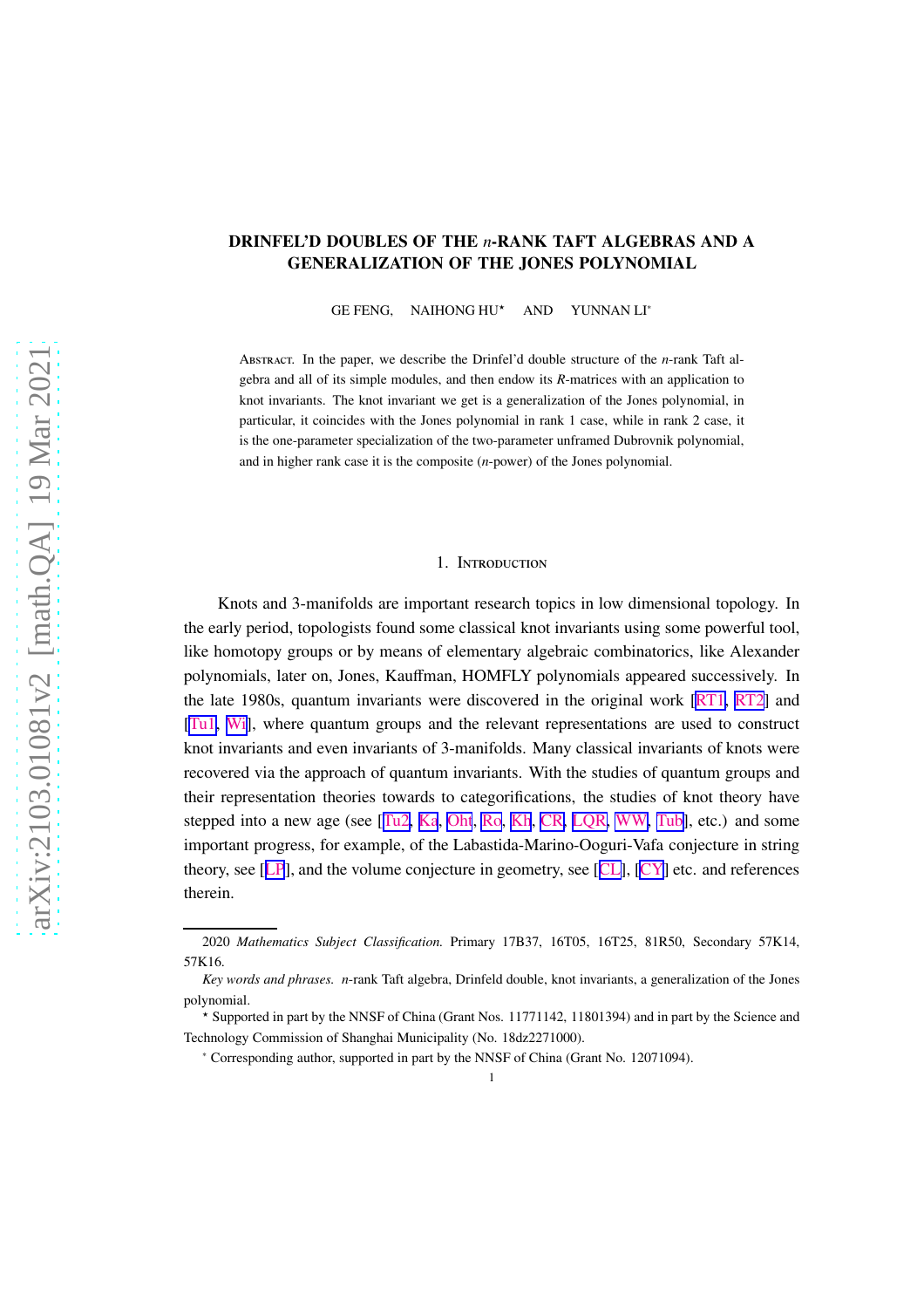<span id="page-1-0"></span>In the paper, we adopt Kauffman-Radford's construction of the oriented regular invariants arising from the oriented quantum algebras in [[KR1\]](#page-33-0), which strongly depends on the quasitrangular structure of quantum groups. The main source of quasitriangular Hopf algebras is the Drinfel'd double, proposed by Drinfel'd [\[Dri\]](#page-32-0). The oriented quantum algebras we used here are the Drinfel'd doubles of a certain kind of finite dimensional Hopf algebras, *the n-rank Taft algebras* we defined. In 1971, Taft [[Ta\]](#page-34-0) found a famous non-semisimple Hopf algebra of prime square dimension. That is the so-christened Taft algebra. In 2001, Hu [[Hu2](#page-33-0)] defined the quantized universal enveloping algebras of abelian Lie algebras. In particular, when  $q$  is a root of unity, there exists a finite dimensional quotient Hopf algebra, called *the n-rank Taft algebra*. In rank 1 case, it is the Taft algebra.

The paper is organized as follows. We first determine the Drinfel'd double  $D(\bar{\mathscr{A}}_q(n))$ of the *n*-rank Taft algebra in Section 3 and give the sufficient and necessary condition for  $D(\bar{\mathcal{A}}_q(n))$  to be a ribbon Hopf algebra with its ribbon element  $\nu$  (Theorem [3.7](#page-10-0)). Also, we point out that  $\bar{\mathcal{A}}_q(n)$  is a Hopf 2-cocycle twist of the *n*-fold tensor product  $\bar{\mathcal{A}}_q(1)^{\otimes n}$  (we say the *rank n* Taft algebra) (Theorem [3.8](#page-12-0)), thus they have equivalent Yetter-Drinfel'd module categories. In Section 4, we recall the oriented quantum algebra and Kauffman-Radford's approach to regular isotopic invariants of knots and links, and improve the Kauffman-Radford construction to yield the ambient isotopic invariants, the oriented ambient invariants associated with this kind of ribbon Hopf algebras (Proposition [4.3\)](#page-18-0). Section 5 concentrates on exploring knot ambient invariants associated with the Drinfel'd double  $D(\bar{\mathscr{A}}_q(n))$ .

In Section 5, we first determine all simple  $D(\bar{\mathscr{A}}_q(n))$ -modules (Theorem [5.1](#page-20-0)), and give the sufficient and necessary condition for a simple  $D(\bar{\mathcal{A}}_q(n))$ -module to be self-dual (Theorem [5.3](#page-22-0)). Our aim is to obtain a kind of quantum knot invariants subordinating to this Drinfel'd double, which is a generalization of the Jones polynomial. In rank 1 case, we recover the Jones polynomial (Example [5.4\)](#page-23-0). For the 2-rank Taft algebra, we work with the 4-dimensional self-dual simple  $D(\bar{\mathcal{A}}_q(2))$ -module and obtain a new semisimple  $16 \times 16$ braiding *R*-matrix with the minimal polynomial of degree 3 (Example [5.6\)](#page-25-0), from which we derive the same skein relation of Dubrovnik type. To our surprise, it is not related to the quantum groups of *BCD* type, but the latter is! We thus investigate the endomorphism algebra  $\text{End}_{D(\mathscr{A}_q(2))}\left(\mathscr{A}_{(\ell-1)\epsilon_2,i_0(\epsilon_1+\epsilon_2)}^{\otimes r}\right)$  of  $D(\mathscr{A}_q(n))$ -module  $\mathscr{A}_{(\ell-1)\epsilon_2,i_0(\epsilon_1+\epsilon_2)}^{\otimes r}$  with the dimensionsquare of the Temperley-Lieb algebra, which is different than the Birman-Wenzl-Murakami algebra (arising from the quantum groups of *BCD* type) but contains its quotient as the proper subalgebra (Theorem [5.8,](#page-29-0) Proposition [5.9](#page-30-0)). These distinguished features stimulate us to compute some knot invariants for those knots or links with lower crossings following Kauffman-Radford's algorithm. The result indicates the square of the Jones polynomial in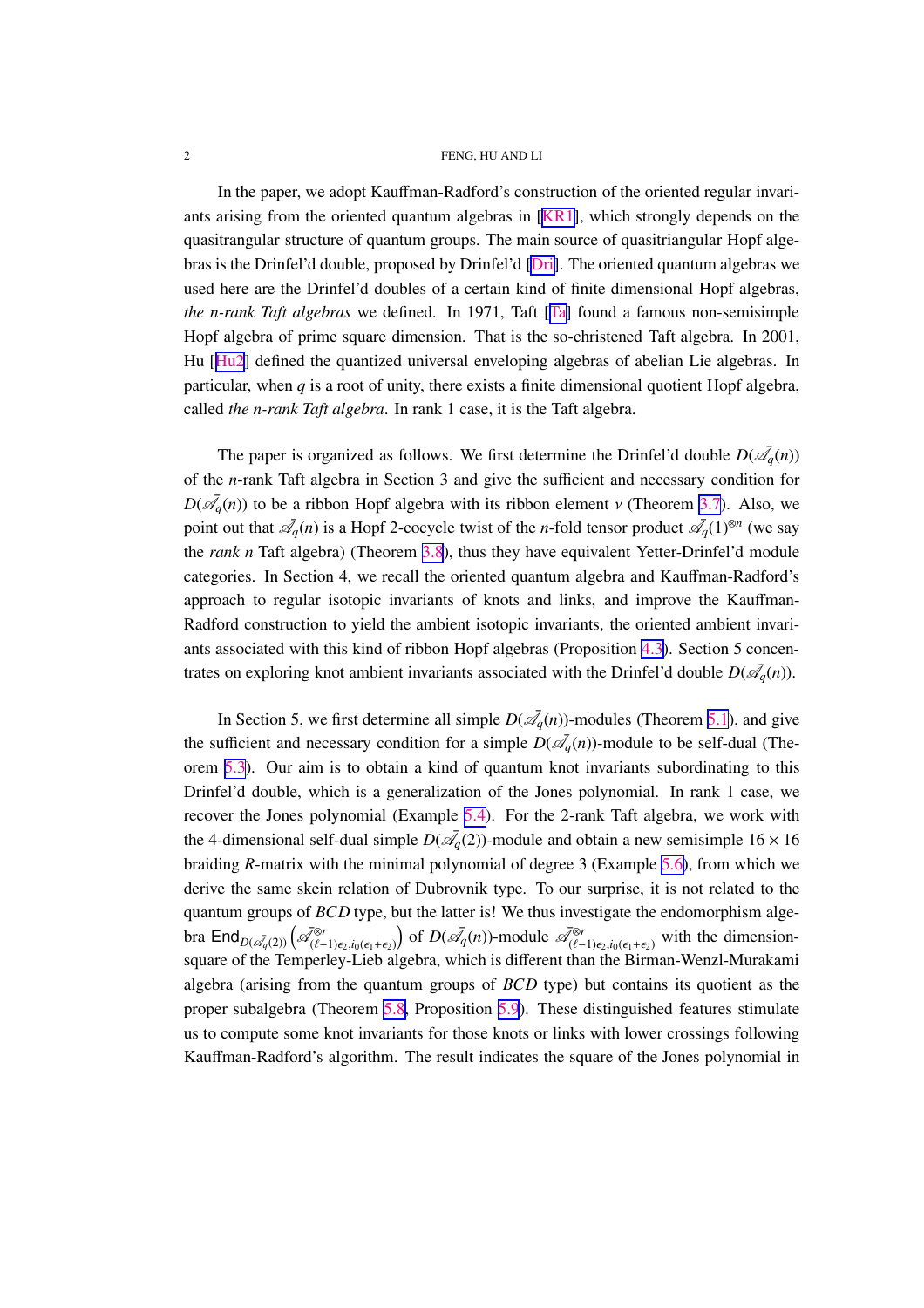<span id="page-2-0"></span>the rank 2 case (Theorem [5.12\)](#page-31-0). We argue it is true in generality in terms of the skein relations. As a generalization to higher rank, we can derive that the ambient isotopic invariant, associated to the double of *n*-rank Taft algebra, is the composite (*n*-power) of the Jones polynomial (Corollary [5.13\)](#page-32-0).

### 2. Notation and Definitions

Throughout the paper, let *k* be an algebraically closed field of characteristic 0. Due to Manin [\[Ma\]](#page-33-0), the *quantum a*ffi*ne n-space* over *k* is a quadratic algebra

$$
k[A_q^{n|0}] = k\{x_1, \ldots, x_n\}/(x_ix_j - qx_jx_i, i > j).
$$

Now let  $\Lambda = \bigoplus_{n=1}^{n}$ *i*=1  $\mathbb{Z}\epsilon_i$  be a free abelian group of *n*-rank, where  $\epsilon_i = (\delta_{1i}, \dots, \delta_{ni})$ , and  $\delta_{ij}$ is the Kronecker symbol. Hence  $\{\epsilon_i\}_{1\leq i\leq n}$  is a basis of  $\Lambda$ . Besides, for  $\alpha = (\alpha_1, \dots, \alpha_n)$ ,  $\beta = (\beta_1, ..., \beta_n) \in \Lambda$ , we denote  $\delta_{\alpha,\beta} = \delta_{\alpha_1,\beta_1} \cdots \delta_{\alpha_n,\beta_n}$ .

As in [[Hu1\]](#page-33-0), a skew bicharacter  $\theta$  :  $\Lambda \times \Lambda \to k^{\times}$  on  $\Lambda$  is defined as follows,

$$
\theta(\alpha,\beta) = q^{\alpha*\beta-\beta*\alpha}, \quad \alpha, \beta \in \Lambda, \quad q \in k^{\times},
$$

where  $\alpha * \beta = \sum_{i=1}^{n-1}$ *j*=1  $\Sigma$  $\sum_{i>j} \alpha_i \beta_j$ . In particular,

(2.1) 
$$
\theta(\epsilon_i, \epsilon_j) = \begin{cases} q, & i > j, \\ 1, & i = j, \\ q^{-1}, & i < j \end{cases}
$$

and

$$
\theta(\alpha,\beta)^{-1} = \theta(\beta,\alpha) = \theta(-\alpha,\beta) = \theta(\alpha,-\beta), \quad \theta(0,\alpha) = \theta(\alpha,0) = \theta(\alpha,\alpha) = 1.
$$

Now let  $\Lambda_+ := \{ \alpha = \sum^n \}$  $\sum_{i=1}^{n} \alpha_i \epsilon_i \in \Lambda \mid \alpha_i \in \mathbb{Z}^{\geq 0}$ , and  $x^{\alpha} = x_1^{\alpha_1}$  $\frac{\alpha_1}{1} x_2^{\alpha_2}$  $\frac{\alpha_2}{2} \cdots \hat{x}_n^{\alpha_n}$  be any non-zero monomial in  $k[A_q^{n|0}]$ , then  $\{x^\alpha \mid \alpha \in \Lambda_+\}$  constitutes a canonical basis of  $k[A_q^{n|0}]$ . Moreover,  $x^{\alpha} x^{\beta} = q^{\alpha * \beta} x^{\alpha + \beta} = \theta(\alpha, \beta) x^{\beta} x^{\alpha}$ , by definition.

For any  $\alpha \in \Lambda$ , consider the algebra automorphism  $K(\alpha)$  of  $k[A_q^{n|0}]$  as follow,

$$
K(\alpha)(x^{\gamma}) = \theta(\alpha, \gamma) q^{\langle \alpha, \gamma \rangle} x^{\gamma}, \qquad x^{\gamma} \in k[A_q^{n|0}],
$$

where  $\langle \cdot, \cdot \rangle : \Lambda \times \Lambda \to \mathbb{Z}$  is a symmetric bilinear form with  $\langle \epsilon_i, \epsilon_j \rangle = \delta_{ij}$ .

Apparently,  $K(\alpha)K(\beta) = K(\alpha + \beta) = K(\beta)K(\alpha)$ . When  $q = 1$ ,  $K(\alpha) = id$ .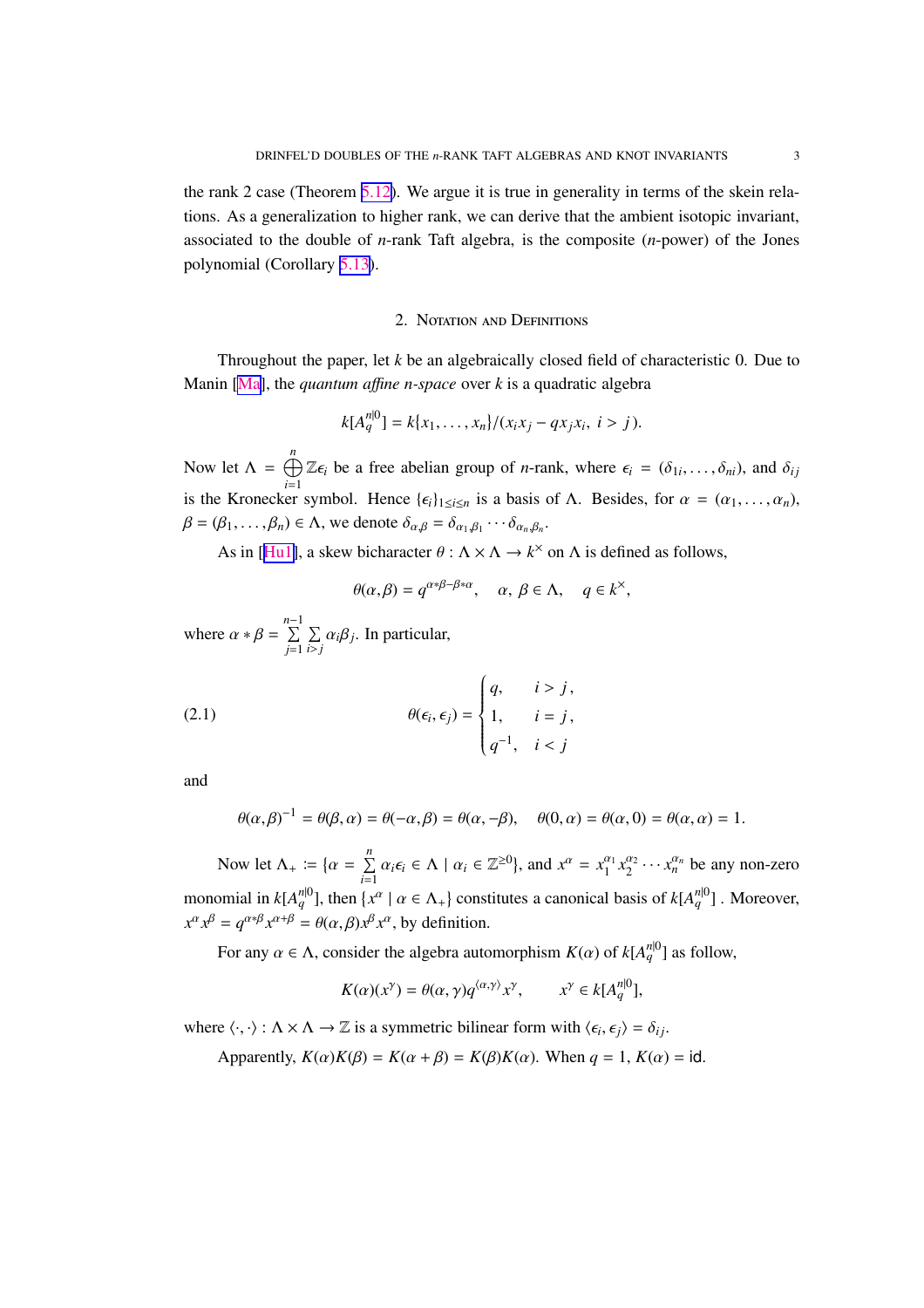As in [[Hu2\]](#page-33-0), let  $\mathcal{A}_q(n)$  be an associative *k*-algebra with 1, generated by the symbol  $K(\epsilon_i)^{\pm 1}$ ,  $x_i$  ( $1 \le i \le n$ ), and associated with a skew bicharacter  $\theta$ . It satisfies the relations

- $K(\epsilon_i)K(\epsilon_j) = K(\epsilon_i + \epsilon_j) = K(\epsilon_j)K(\epsilon_i), \quad K(\epsilon_i)^{\pm}K(\epsilon_i)^{\mp} = K(0) = 1,$
- $(K(2) \ K(\epsilon_i)^{\ell} = K(\ell \epsilon_i) = 1, \quad (\ell = char(q))$
- (r3)  $K(\epsilon_i) x_j K(\epsilon_i)^{-1} = \theta(\epsilon_i, \epsilon_j) q^{\delta_{ij}} x_j$ ,
- $(x4)$   $x_i x_j = \theta(\epsilon_i, \epsilon_j) x_j x_i$

where  $char(q) = min\{r \in \mathbb{Z}^{>0} \mid q^r = 1\}$ . We view  $\mathcal{A}_q(n)$  as the *quantized universal enveloping algebra of an abelian Lie algebra of dimension n. Obviously,*  $\mathscr{A}_a(n)$  contains the quantum affine *n*-space  $k[A_q^{n|0}]$  as its subalgebra. We have the Hopf algebra structure of  $({\mathscr{A}}_q(n), \Delta, \varepsilon, s)$  as follows

$$
\Delta: \mathscr{A}_q(n) \to \mathscr{A}_q(n) \otimes \mathscr{A}_q(n), \quad \Delta(K(\epsilon_i)^{\pm}) = K(\epsilon_i)^{\pm} \otimes K(\epsilon_i)^{\pm}, \quad \Delta(x_i) = x_i \otimes 1 + K(\epsilon_i) \otimes x_i,
$$
  
\n
$$
\epsilon: \mathscr{A}_q(n) \to k, \quad \epsilon(K(\epsilon_i)^{\pm}) = 1, \quad \epsilon(x_i) = 0,
$$
  
\n
$$
s: \mathscr{A}_q(n) \to \mathscr{A}_q(n), \quad s(K(\epsilon_i)^{\pm}) = K(\epsilon_i)^{\mp}, \quad s(x_i) = -K(\epsilon_i)^{-1}x_i.
$$

For convenience of quotation, we also give some definitions about Hopf algebras.

**Definition 2.1.** Given a Hopf algebra *H* over *k*,  $\Gamma \in H$  is called a *left integral* of *H*, if  $h\Gamma = \varepsilon(h)\Gamma$ , for any  $h \in H$ . Similarly, we can define right integrals of *H*.

Denote by *G*(*H*) the group consisting of group-like elements of Hopf algebra *H*.

**Definition 2.2.** When *H* is finite dimensional, there exists a unique group-like element  $\alpha \in H^*$ , satisfying  $\Gamma h = \alpha(h)\Gamma$ , for any  $h \in H$ , where  $\Gamma$  is any non-zero left integral of *H*. α is called the *distinguished group-like element* of *H* ∗ .

As the dual space of the finite dimensional Hopf algebra *H*, *H* ∗ has a natural Hopf algebra structure, we also have the concept of left or right integral of *H* ∗ . But distinct from that of *H*, it usually defines the distinguished group-like element  $g \in H$  associated with a non-zero right integral  $\lambda$  of  $H^*$ , that is,  $p\lambda = p(g)\lambda$ ,  $\forall p \in H^*$ .

Recall the notion of quasitriangular Hopf algebras (see [\[Ka](#page-33-0)], [[Mon](#page-33-0)]).

Definition 2.3. An *almost cocommutative Hopf algebra* over *k* is a pair (*H*, *R*), where *H* is a Hopf algebra, and  $R \in H \otimes H$  is an invertible element, such that for arbitrary  $h \in H$ ,

$$
\tau(\Delta(h)) = R\Delta(h)R^{-1},
$$

where  $\tau$  is the flip map on  $H \otimes H$ .

In addition, if *R* satisfies:  $(\Delta \otimes \text{Id})R = R^{13}R^{23}$ ,  $(\text{Id} \otimes \Delta)R = R^{13}R^{12}$ ,  $(H, R)$  is called a *quasitriangular Hopf algebra* over *k*, and *R* is a *universal R-matrix* of *H*, where  $R^{12}$  =  $\sum_i a_i \otimes b_i \otimes 1, R^{23} = \sum_i 1 \otimes a_i \otimes b_i, R^{13} = \sum_i a_i \otimes 1 \otimes b_i$ , if set  $R = \sum_i a_i \otimes b_i$ .

<span id="page-3-0"></span>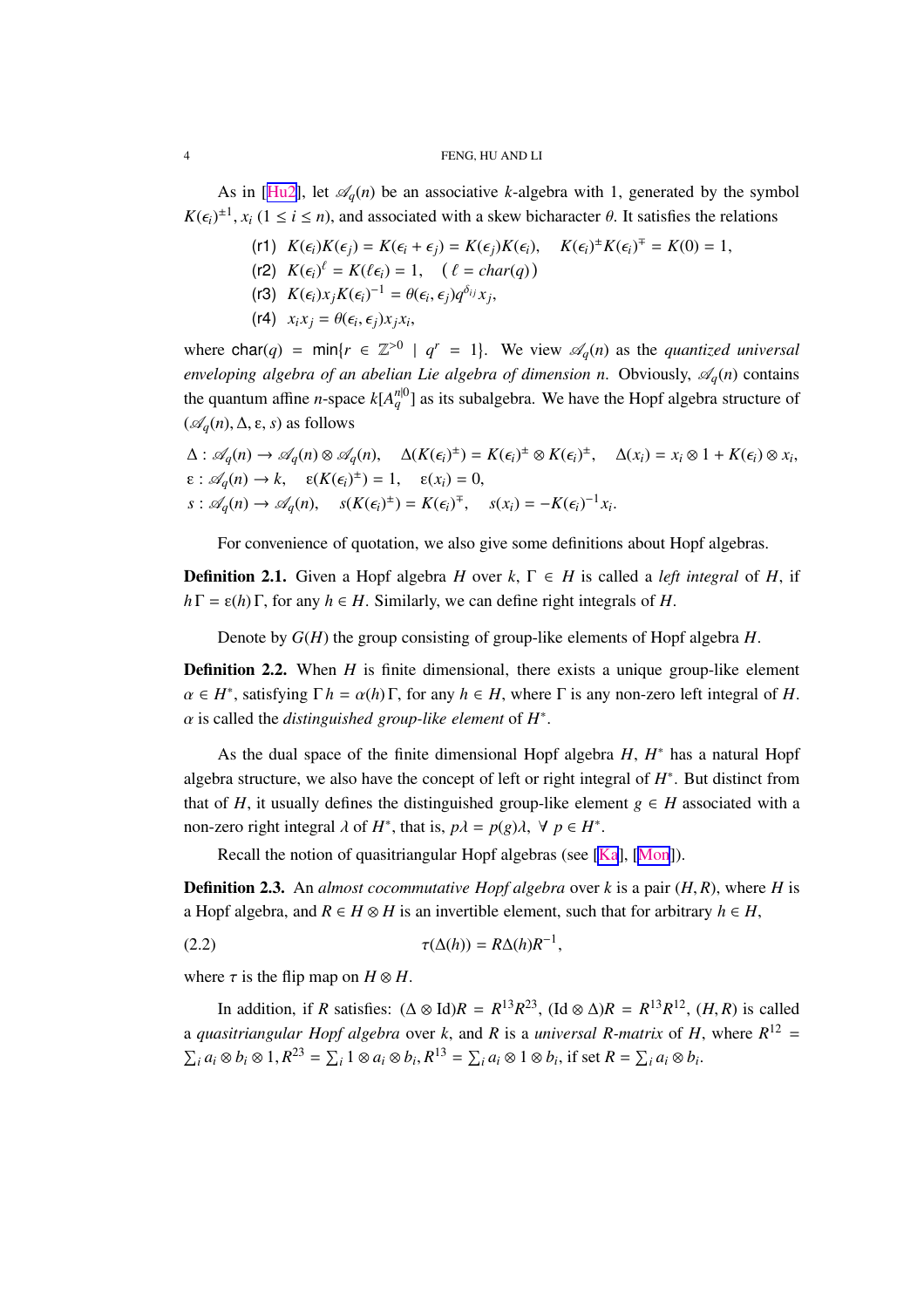<span id="page-4-0"></span>If (*H*, *R*) is quasitriangular, *R* satisfies the quantum Yang-Baxter equation

$$
R^{12}R^{13}R^{23} = R^{23}R^{13}R^{12}.
$$

Definition 2.4. Given a quasitriangular Hopf algebra (*H*, *R*), *v* ∈ *H* is said a *quasi-ribbon element*, if it satisfies the conditions

$$
v^2 = us(u)
$$
,  $s(v) = v$ ,  $\varepsilon(v) = 1$ ,  $\Delta(v) = (R^{21}R)^{-1}(v \otimes v)$ .

where  $R^{21} = \tau(R)$ , and  $u = \sum_i s(b_i)a_i$ , called the *Drinfel'd element*. When *v* lies in the center of *H*, it is called a *ribbon element*, and (*H*, *R*, *v*) a *ribbon Hopf algebra* over *k*.

Recall the definition of Drinfel'd double *D*(*H*) for any finite dimensional Hopf algebra *H* (see [[Mon](#page-33-0), §10.3]). Denote  $D(H) = (H^*)^{\text{cop}} \rightarrow H$ . Its multiplication is defined as

$$
(p \otimes h)(q \otimes k) = p\left(h_{(1)} \rightarrow q \leftarrow s^{-1}(h_{(3)})\right) \otimes h_{(2)}k, \quad \forall \ h, k \in H, \ p, q \in H^*,
$$

while the comultiplication coincides with that of  $(H^*)^{\text{cop}} \otimes H$ . Here  $\rightarrow$  (resp.  $\leftarrow$ ) denotes the left (resp. right) action of *H* on *H* ∗ given by

$$
h \rightarrow p = p_{(2)}(h)p_{(1)}
$$
 (resp.  $p_{(1)}(h)p_{(2)} = p \leftarrow h$ ).

*D*(*H*) is quasitriangular, whose universal *R*-matrix is given by

(2.3) 
$$
\mathcal{R} = (\varepsilon \otimes h_i) \otimes (h^i \otimes 1),
$$

where  $\{h_1, \ldots, h_r\}$  is a *k*-basis of *H*, and  $\{h^1, \ldots, h^r\}$  is the dual basis in  $H^*$  with  $r = \text{dim} H$ . Note that  $\mathcal{R}^{-1} = (\varepsilon \otimes s(h_i)) \otimes (h^i \otimes 1)$ , where we used the Sweedler's notation:  $\Delta(h) =$ *h*<sub>(1)</sub> ⊗ *h*<sub>(2)</sub>, ∀*h* ∈ *H*, as well as the Einstein's sum convention to omit the symbol " $\Sigma$ ".

Definition 2.5. Given a Hopf algebra *H*, a vector space *M* is called a *Yetter-Drinfel'd Hmodule*, if *M* has a left *H*-module structure  $(M, \cdot)$ , and a right *H*-comodule structure  $(M, \rho)$ , such that two structures satisfy the compatible condition

$$
h_{(1)} \cdot m_{(0)} \otimes h_{(2)}m_{(1)} = (h_{(2)} \cdot m)_{(0)} \otimes (h_{(2)} \cdot m)_{(1)}h_{(1)}, \quad \forall \ h \in H, \ m \in M
$$

where  $\rho(m) = m_{(0)} \otimes m_{(1)} \in M \otimes H$ . When  $H^{\text{op}}$  has antipode  $\varsigma$ , the condition above is equivalent to

$$
\rho(h \cdot m) = h_{(2)} \cdot m_{(0)} \otimes h_{(3)} m_{(1)} \varsigma(h_{(1)}), \quad \forall \ h \in H, \ m \in M.
$$

Denote by  $_H\mathcal{YD}^H$  the category of the Yetter-Drinfel'd *H*-modules, whose morphisms are homomorphisms of both left *H*-modules and right *H*-comodules. By a theorem of Majid, for a finite-dimensional Hopf algebra *H*, a *k*-vector space *M* is a left *D*(*H*)-module if and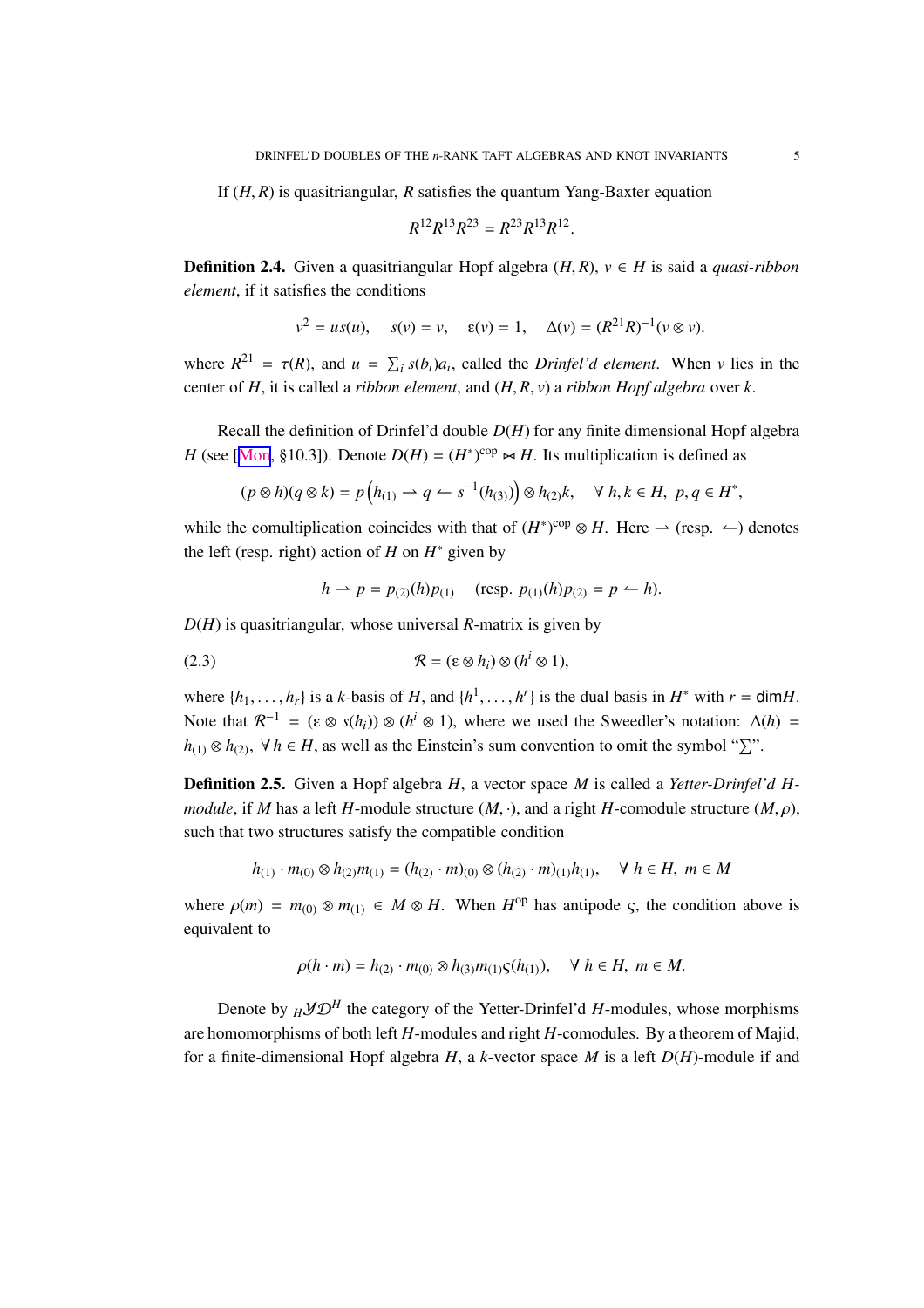<span id="page-5-0"></span>only if  $M \in H \mathcal{YD}^H$ . As is known, *M* has a right *H*-comodule structure  $(M, \rho)$  if and only if it has a left  $H^*$ -module structure  $(M, \cdot)$ , which is defined by

$$
p \cdot m = p(m_{(1)})m_{(0)}, \quad \forall \ p \in H^*, \ m \in M.
$$

Hence, the left *D*(*H*)-module structure of  $M \in H \mathcal{YD}^H$  is defined by

$$
(p \otimes h) \cdot m = p \cdot (h \cdot m) = p(h_{(3)}m_{(1)}S(h_{(1)}))h_{(2)} \cdot m_{(0)}, \quad \forall \ h \in H, \ p \in H^*, \ m \in M.
$$

In addition, for any finite-dimensional representation  $(M, \pi)$  of  $D(H)$ , we get a solution of the Yang-Baxter equation

$$
R_M = \tau \circ (\pi \otimes \pi)(\mathcal{R}) \in \text{End}(M \otimes M),
$$

where  $\tau$  is the flip map on  $M \otimes M$ . That means

$$
(R_M \otimes \text{Id}_M) (\text{Id}_M \otimes R_M) (R_M \otimes \text{Id}_M) = (\text{Id}_M \otimes R_M) (R_M \otimes \text{Id}_M) (\text{Id}_M \otimes R_M).
$$

Explicitly, for  $\forall m, n \in M$ , we have

(2.4)  
\n
$$
R_M(m \otimes n) = (h^i \otimes 1) \cdot n \otimes (\varepsilon \otimes h_i) \cdot m
$$
\n
$$
= h^i(n_{(1)})n_{(0)} \otimes h_i \cdot m = n_{(0)} \otimes n_{(1)} \cdot m
$$

3. Drinfel'd double of the *n*-rank Taft algebra

When *q* is a primitive  $\ell$ -th root of unity, i.e.,  $\ell = \text{char}(q) < \infty$ , there exists a Hopf ideal of  $\mathcal{A}_q(n)$  generated by  $x_1^{\ell}$  $x_1^{\ell}, \dots, x_n^{\ell}$ , denoted by *I* (cf. [\[Hu2](#page-33-0)]). The quotient Hopf algebra

$$
\bar{\mathscr{A}_q}(n) = \mathscr{A}_q(n)/I,
$$

is called the *n-rank Taft algebra*. When  $n = 1$ , it is the Taft algebra. Furthermore, if  $\ell = 2$ , it is the Sweedler algebra of dimension 4.

Recall the Gauss integers as follows,

$$
(0)q = 0, (0)q! = 1,(m)q = 1 + ··· + qm-1 = (1 - qm)/(1 - q),(m)q! = (1)q ··· (m)q,  $\forall$  m  $\in \mathbb{Z}^{>0}$ ,
$$

Notice that  $(m)_q! \neq 0$ ,  $0 \leq m < \ell$ , and  $(m)_q! = 0$ ,  $m \geq \ell$ . One can define

$$
\binom{m}{j}_q = \begin{cases} \frac{(m)_q!}{(m-j)_q!(j)_q!}, & \text{if } 0 \le m < \ell, \\ 0, & \text{otherwise.} \end{cases}
$$

Endow  $\Lambda$  with a natural partial order  $\leq$  as follows

$$
\forall \alpha, \beta \in \Lambda, \quad \alpha \leq \beta \quad \text{if and only if} \quad \alpha_i \leq \beta_i, \quad \forall \ 1 \leq i \leq n.
$$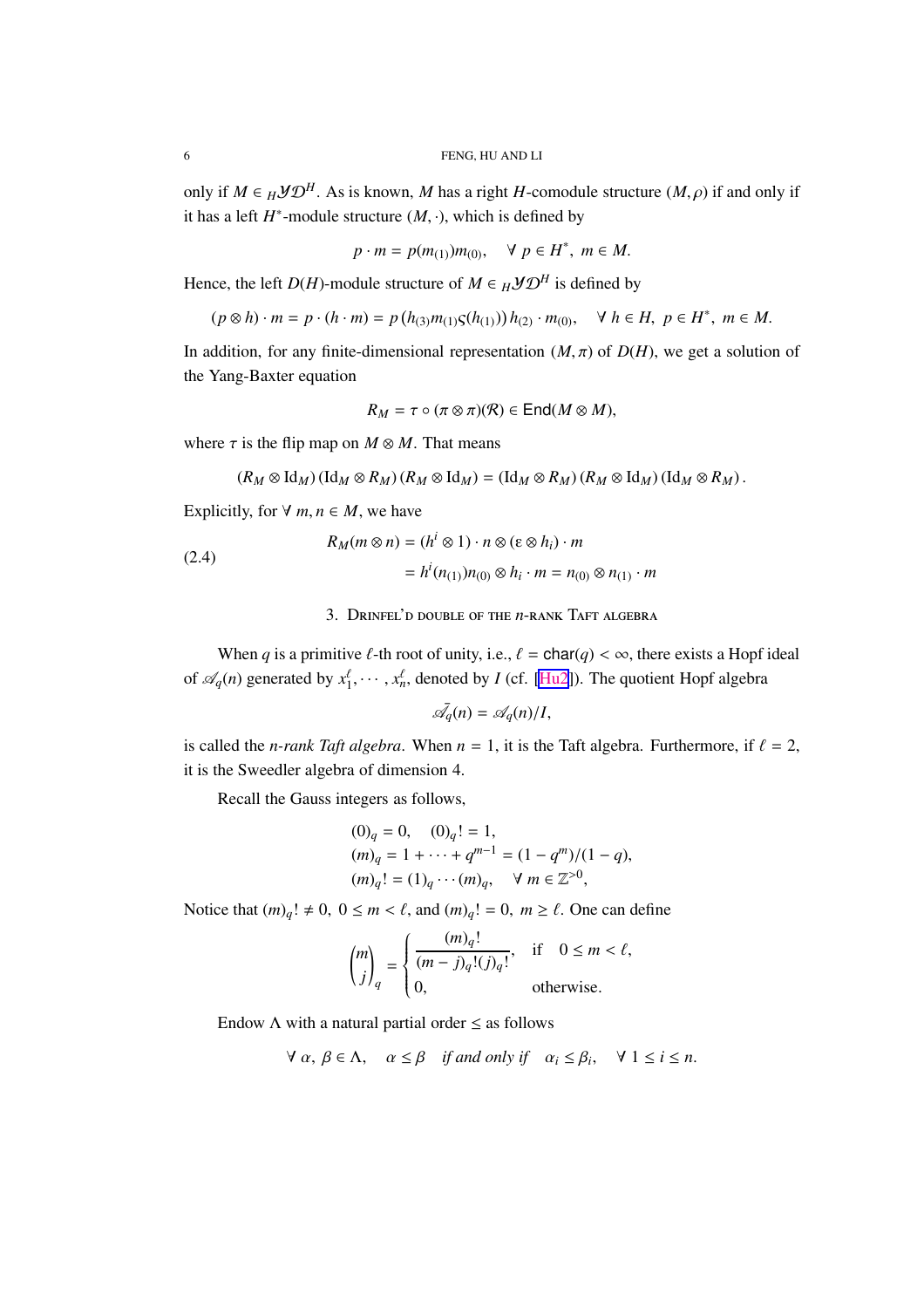<span id="page-6-0"></span>For  $\forall \alpha \in \Lambda_+$ , define  $\Lambda_+^{\leq \alpha} = \{ \beta \in \Lambda_+ \mid \beta \leq \alpha \}$ , and set

$$
\kappa = (\ell - 1, \ldots, \ell - 1), \quad \iota = (\ell, \ldots, \ell) \in \Lambda_+.
$$

Then  $\{x^{\gamma}K(\alpha) \mid \alpha, \gamma \in \Lambda_+^{\leq \kappa}\}$  is a *k*-basis of  $\overline{\mathscr{A}}_q(n)$ . Hence,  $\dim \overline{\mathscr{A}}_q(n) = \ell^{2n}$ .

Recall the Hopf algebra structure of  $\mathcal{A}_q(n)$ . Thanks to

$$
\Delta(x_i^{\gamma_i}) = \sum_{\xi_i=0}^{\gamma_i} {\gamma_i \choose \xi_i}_q x_i^{\gamma_i-\xi_i} K(\epsilon_i)^{\xi_i} \otimes x_i^{\xi_i}, i = 1,\ldots,n,
$$

combining with relations (r1) – (r4), we have the explicit comultiplication formula of  $\mathcal{A}_q(n)$ 

(3.1) 
$$
\Delta(x^{\gamma} K(\alpha)) = \sum_{\xi \in \Lambda_+^{\leq \gamma}} \binom{\gamma}{\xi} q^{-(\gamma - \xi) * \xi} x^{\gamma - \xi} K(\xi + \alpha) \otimes x^{\xi} K(\alpha),
$$

where  $\alpha, \gamma \in \Lambda_+^{\leq \kappa}$ , γ α  $\Big| = \prod^n$ *i*=1  $(y_i$ α*i* ! *q* , together with the counit

(3.2) 
$$
\epsilon(x^{\gamma} K(\alpha)) = \delta_{\gamma,0}.
$$

Set  $1 = (1, \ldots, 1) \in \Lambda$ . By (r1) – (r4), for  $\forall \gamma \in \Lambda_+^{\leq \kappa}$ , we can get

(3.3)  

$$
s(x^{\gamma}) = (-1)^{|\gamma|} q^{-\frac{1}{2} \langle \gamma, \gamma + 1 \rangle} x^{\gamma} K(-\gamma)
$$

$$
= (-1)^{|\gamma|} q^{\frac{1}{2} \langle \gamma, \gamma - 1 \rangle} \theta(\gamma, \gamma)^{-1} K(-\gamma) x^{\gamma},
$$

$$
s^{2}(x^{\gamma}) = q^{-|\gamma|} x^{\gamma},
$$

where  $|\gamma| = \sum_{i=1}^{n} \gamma_i$ .

For the group-like elements of  $\bar{\mathcal{A}}_q(n)$ , it is easy to see that

**Proposition 3.1.**  $G(\bar{\mathscr{A}}_q(n)) = \{K(\alpha) \mid \alpha \in \Lambda_+^{\leq \kappa}\}\$ . In particular,

(3.4) 
$$
G(\bar{\mathscr{A}}_q(n)) \cong G(T_\ell)^{\times n} \cong \overbrace{\mathbb{Z}_\ell \times \cdots \times \mathbb{Z}_\ell}^{n},
$$

where  $T_{\ell}$  is the Taft algebra with dimension  $\ell^2$ .

Now consider the dual Hopf algebra  $\bar{\mathscr{A}}_q(n)^*$ , with the canonical Hopf algebra structure induced by  $\bar{\mathcal{A}}_q(n)$ . For any  $\alpha \in \Lambda$ ,  $\beta$ ,  $\gamma \in \Lambda_+^{\leq \kappa}$ , set

$$
\mathcal{K}(\alpha) \in \bar{\mathscr{A}_q}(n)^*, \qquad \mathcal{K}(\alpha)(x^{\gamma}K(\beta)) = \delta_{\gamma,0}q^{\langle \alpha,\beta \rangle},
$$
  

$$
\mathcal{X}_i \in \bar{\mathscr{A}_q}(n)^*, \qquad \mathcal{X}_i(x^{\gamma}K(\beta)) = \delta_{\gamma,\epsilon_i} \quad (i = 1, \cdots, n).
$$

It is easy to check that  $\mathcal{K}(\alpha) \in G\left(\overline{\mathscr{A}}_q(n)^*\right)$ , and

$$
\mathcal{K}(\alpha)\mathcal{K}(\beta) = \mathcal{K}(\alpha + \beta), \quad \forall \alpha, \beta \in \Lambda.
$$
 (\*)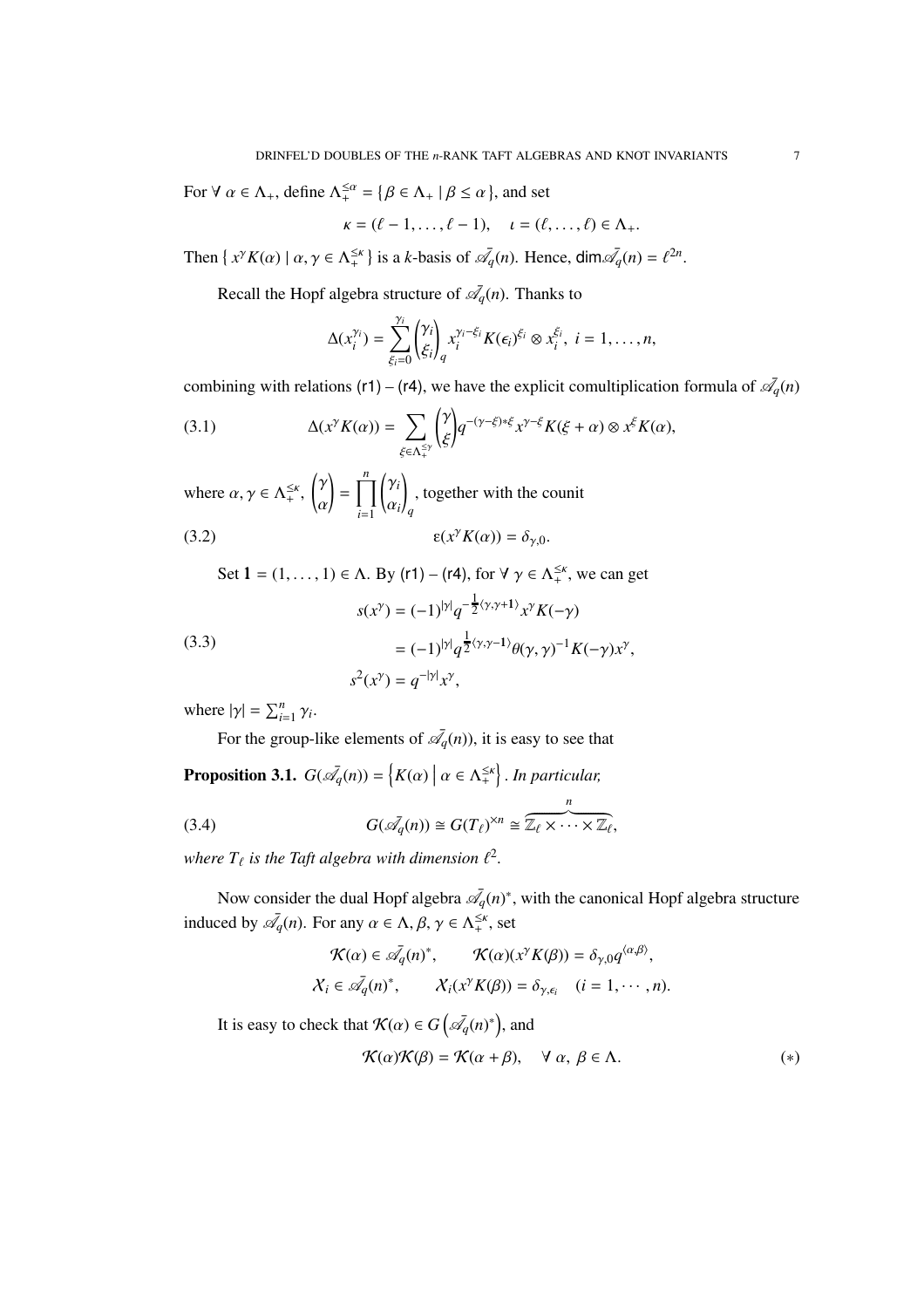<span id="page-7-0"></span>By the definition of  $\mathcal{K}(\alpha)$  and Eq. ([3.2](#page-6-0)), we know that  $\mathcal{K}(0) = \varepsilon$ , which is the identity of  $\bar{\mathcal{A}}_q(n)^*$ . In addition, we claim that the map  $\alpha \in \Lambda_+^{\leq \kappa} \mapsto \mathcal{K}(\alpha)$  is injective. In fact, note that

$$
\mathcal{K}(\alpha)(K(\epsilon_i))=q^{\alpha_i},\ i=1,\ldots,n.
$$

Hence,  $\mathcal{K}(\alpha) = \varepsilon$ ,  $-\kappa \leq \alpha \leq \kappa$  if and only if  $\alpha = 0$ . Together with (\*), the claim is true.

By Proposition [3.1](#page-6-0), we have

**Proposition 3.2.** 
$$
G(\overline{\mathscr{A}}_q(n)^*) = \{ \mathcal{K}(\alpha) \mid \alpha \in \Lambda_+^{\leq \kappa} \} \cong \overline{\mathbb{Z}_{\ell} \times \cdots \times \mathbb{Z}_{\ell}}.
$$

*Proof.* First we see that any group-like element of  $\bar{\mathscr{A}}_q(n)^*$  restricted to  $G(\bar{\mathscr{A}}_q(n))$  is a group character. Since for  $\forall \chi \in G(\bar{\mathcal{A}}_q(n)^*)$ ,

$$
\chi(K(\alpha)K(\beta))=\Delta^*(\chi)(K(\alpha)\otimes K(\beta))=\chi(K(\alpha))\chi(K(\beta)),\ \chi(1)=\epsilon^*(\chi)=1.
$$

By Dedekind's lemma [\[Mo](#page-33-0), p.19] about linear independence of distinct group characters, this means the linear independence of distinct group-like elements. By isomorphism [\(3.4\)](#page-6-0),

the character group of  $G(\overline{\mathcal{A}}_q(n))$  is exactly  $G(\overline{\mathcal{A}}_q(n)^*) = \{ \mathcal{K}(\alpha) \mid \alpha \in \Lambda_+^{\leq \kappa} \} \cong$  $\overbrace{\mathbb{Z}_\ell \times \cdots \times \mathbb{Z}_\ell}^n$ .

Meanwhile, for  $\forall \chi \in G(\bar{\mathcal{A}}_q(n)^*)$ , as  $x_i^{\ell} = 0$ , we have

$$
\chi(x_i^{\ell}) = (\Delta^*)^{(\ell-1)}(\chi)(x_i^{\otimes \ell}) = \chi(x_i)^{\ell} = 0.
$$

Hence,  $\chi(x_i) = 0$ ,  $i = 1, \ldots, n$ , leading to

$$
\chi(x^\gamma)=\delta_{\gamma,0},\ \forall \gamma\in \Lambda_+^{\leq\kappa}.
$$

That means  $\chi$  has the form  $\mathcal{K}(\alpha)$ ,  $\alpha \in \Lambda_+^{\leq \kappa}$ 

*Remark* 3.3. Both group algebras  $k[G(\bar{\mathcal{A}}_q(n))]$  and  $k[G(\bar{\mathcal{A}}_q(n)^*)]$  are isomorphic to  $k^{\times l^n}$  as Hopf algebras, we can explicitly describe the dual basis of  $G(\overline{\mathcal{A}}_q(n)^*) = \{ \mathcal{K}(\alpha) \mid \alpha \in \Lambda_+^{\leq \kappa} \}$  $\text{in } k[G(\bar{\mathscr{A}}_q(n)^*)] \cong (k[G(\bar{\mathscr{A}}_q(n))] )^*.$ 

Let us list explicit information on the dual Hopf algebra  $(\bar{\mathscr{A}}_q(n)^*, \Delta^*, \varepsilon^*, s^*)$ .

The multiplication of  $\mathcal{A}_q(n)^*$  is induced from the comultiplication of  $\mathcal{A}_q(n)$  as follows

$$
\mathcal{K}(\alpha)\mathcal{K}(\beta) = \mathcal{K}(\alpha + \beta) = \mathcal{K}(\beta)\mathcal{K}(\alpha), \qquad \mathcal{K}(\alpha)^{\ell} = \varepsilon,
$$

$$
\mathcal{K}(\alpha)\mathcal{X}_i = q^{\langle \alpha, \epsilon_i \rangle} \mathcal{X}_i \mathcal{K}(\alpha),
$$

$$
\mathcal{X}_i \mathcal{X}_j = \theta(\epsilon_j, \epsilon_i) \mathcal{X}_j \mathcal{X}_i, \qquad \mathcal{X}_i^{\ell} = 0,
$$

where  $\alpha$ ,  $\beta \in \Lambda$ ,  $i, j = 1, \ldots, n$ .

Furthermore, put  $X^{\alpha} = X_1^{\alpha_1}$  $\alpha_1^{a_1} \cdots \alpha_n^{a_n}$ ,  $\alpha \in \Lambda_+^{\leq \kappa}$ , then

(3.5) 
$$
\chi^{\gamma}(x^{\eta}K(\beta)) = \delta_{\gamma,\eta}, \quad \forall \eta, \beta \in \Lambda_{+}^{\leq \kappa},
$$

.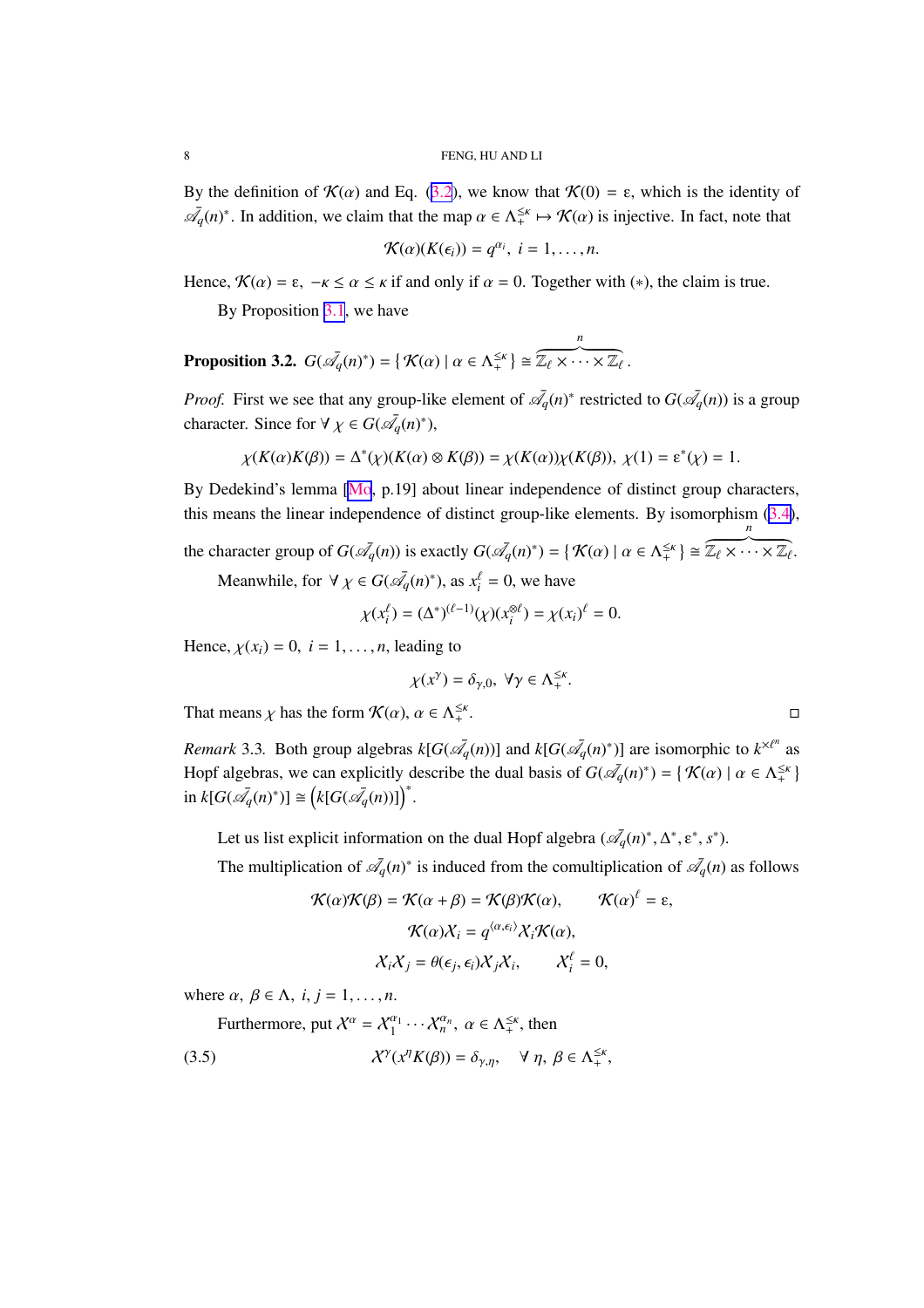<span id="page-8-0"></span>and

(3.6) 
$$
\mathcal{X}^{\gamma}\mathcal{X}^{\eta} = q^{-\gamma*\eta}\mathcal{X}^{\gamma+\eta} = \theta(\eta,\gamma)\mathcal{X}^{\eta}\mathcal{X}^{\gamma}, \quad \mathcal{K}(\alpha)\mathcal{X}^{\gamma} = q^{\langle \alpha,\gamma \rangle}\mathcal{X}^{\gamma}\mathcal{K}(\alpha).
$$

Hence, for  $\forall \alpha, \beta, \gamma, \eta \in \Lambda_+^{\leq \kappa}$ ,

$$
\mathcal{X}^{\gamma}\mathcal{K}(\alpha)\left(x^{\eta}K(\beta)\right)=q^{\langle\alpha,\beta\rangle}\delta_{\gamma,\eta}.
$$

By Proposition [3.2](#page-7-0) and Eq. ([3.5](#page-7-0)),  $\{X^{\gamma}\mathcal{K}(\alpha) \mid \alpha, \gamma \in \Lambda_{+}^{\leq \kappa} \}$  is a *k*-basis of  $\overline{\mathscr{A}}_q(n)^*$ . Hence, let  $\mathcal{H}(\alpha) \in (k[G(\bar{\mathcal{A}}_q(n))] )^*$ ,  $\alpha \in \Lambda_+^{\leq \kappa}$  such that  $\mathcal{H}(\alpha)(K(\beta)) = \delta_{\alpha,\beta}$ , we have

**Proposition 3.4.** *The dual basis corresponding to*  $\{x^{\gamma}K(\alpha) | \alpha, \gamma \in \Lambda_{+}^{\leq \kappa}\}\$ in  $\mathcal{A}_q(n)^*$  is

$$
\{X^{\gamma} \mathcal{H}(\alpha) \mid \alpha, \gamma \in \Lambda_+^{\leq \kappa}\}.
$$

Again, the comultiplication of  $\mathscr{A}_q(n)^*$  is induced from the multiplication of  $\mathscr{A}_q(n)$ 

$$
\Delta(\mathcal{K}(\alpha)) = \mathcal{K}(\alpha) \otimes \mathcal{K}(\alpha), \quad \alpha \in \Lambda,
$$
  

$$
\Delta(\mathcal{X}_i) = \mathcal{X}_i \otimes \varepsilon + \tilde{\mathcal{K}}(\epsilon_i) \otimes \mathcal{X}_i.
$$

*Remark* 3.5. If we introduce  $\tilde{\mathcal{K}}(\beta) \in \bar{\mathcal{A}}_q(n)^*$ ,  $\forall \beta \in \Lambda$ , such that

$$
\tilde{\mathcal{K}}(\beta)(x^{\gamma}K(\alpha)) = \delta_{\gamma,0}\theta(\alpha,\beta)q^{\langle\alpha,\beta\rangle}, \qquad \forall \gamma, \alpha \in \Lambda_+^{\leq \kappa},
$$

then the map  $\beta \in \Lambda_+^{\leq \kappa} \mapsto \tilde{\mathcal{K}}(\beta)$  may fail to be injective. In fact,

$$
\tilde{\mathcal{K}}(\beta)=\mathcal{K}(\tilde{\beta})\in G(\bar{\mathscr{A}_q}(n)^*),
$$

where we define a homomorphism of abelian groups

$$
\tilde{\cdot} : \Lambda \to \Lambda, \, \beta \mapsto \tilde{\beta},
$$

such that  $\tilde{\beta}_i = \beta_1 + \cdots + \beta_i - \beta_{i+1} - \cdots - \beta_n$   $(i = 1, \dots, n-1)$ , and  $\tilde{\beta}_n = \beta_1 + \cdots + \beta_n$ . Note that  $\tilde{\beta} \equiv 0 \pmod{l}$  if and only if  $2\beta_i \equiv 0 \pmod{l}$  ( $i = 2, \dots, n$ ) and  $|\beta| \equiv 0 \pmod{l}$ . Hence, when  $\ell$  is odd, it holds if and only if  $\beta \equiv 0 \pmod{l}$ . When  $\ell$  is even, it holds if and only if there exist even numbers of  $\beta_i$ , satisfying  $\beta_i \equiv \ell/2$  (mod  $\ell$ ), while others equal to 0 modulo  $\ell$ . The injectivity fails in the case when  $\ell$  is even.

Now by induction,

(3.7)  
\n
$$
\Delta(\mathcal{X}^{\gamma}\mathcal{K}(\beta)) = \sum_{\alpha \in \Lambda_{+}^{\leq \gamma}} \binom{\gamma}{\alpha} q^{(\gamma-\alpha)*\alpha} \mathcal{X}^{\gamma-\alpha} \tilde{\mathcal{K}}(\alpha) \mathcal{K}(\beta) \otimes \mathcal{X}^{\alpha} \mathcal{K}(\beta)
$$
\n
$$
= \sum_{\alpha \in \Lambda_{+}^{\leq \gamma}} \binom{\gamma}{\alpha} q^{(\gamma-\alpha)*\alpha} \mathcal{X}^{\gamma-\alpha} \mathcal{K}(\tilde{\alpha}+\beta) \otimes \mathcal{X}^{\alpha} \mathcal{K}(\beta),
$$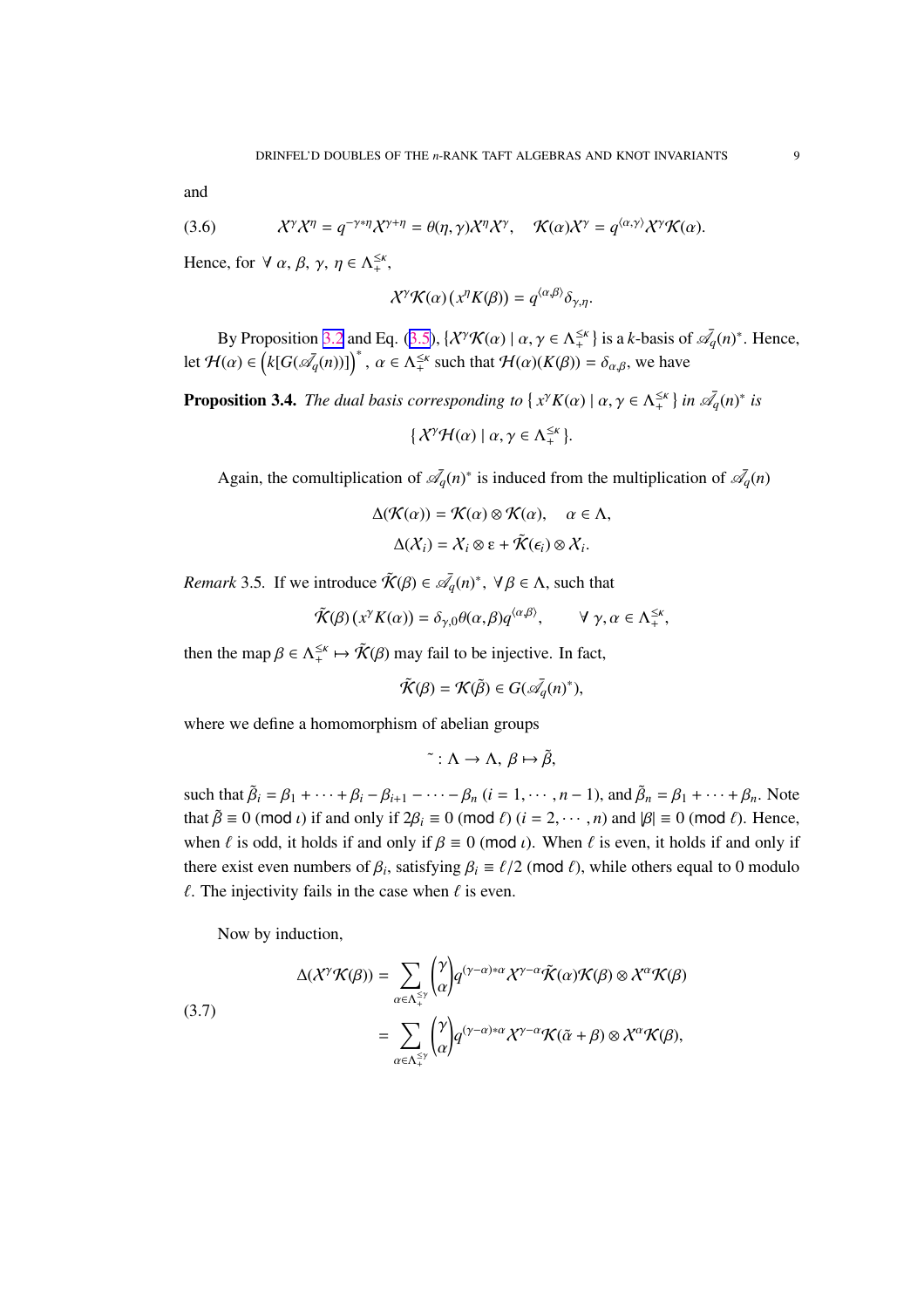while

$$
\tilde{\mathcal{K}}(\alpha)X^{\gamma} = \theta(\gamma, \alpha)q^{\langle \gamma, \alpha \rangle}X^{\gamma}\tilde{\mathcal{K}}(\alpha).
$$

In addition,

$$
\varepsilon^*(\mathcal{K}(\alpha)) = \mathcal{K}(\alpha)(1) = 1, \quad \varepsilon^*(\mathcal{X}_i) = \mathcal{X}_i(1) = 0.
$$

Finally, we can give the formula of the antipode *s* ∗

$$
s^*(\mathcal{K}(\alpha)) = \mathcal{K}(\alpha) \circ s = \mathcal{K}(\alpha)^{-1}, \quad \alpha \in \Lambda,
$$
  

$$
s^*(\mathcal{X}^{\gamma}) = \mathcal{X}^{\gamma} \circ s = (-1)^{|\gamma|} q^{-\frac{1}{2} \langle \gamma, \gamma + 1 \rangle} \mathcal{X}^{\gamma} \tilde{\mathcal{K}}(-\gamma)
$$
  

$$
= (-1)^{|\gamma|} q^{\frac{1}{2} \langle \gamma, \gamma - 1 \rangle} \tilde{\mathcal{K}}(-\gamma) \mathcal{X}^{\gamma}, \quad \gamma \in \Lambda_{+}^{\leq \kappa}.
$$

We denote *s* ∗ as *S* below.

*Remark* [3.6](#page-8-0). From Eq. (3.6), we can see that  $\bar{\mathcal{A}}_q(n)^*$  contains  $k[A_{\bar{q}}^{n|0}]$  as its subalgebra where  $\bar{q} = q^{-1}$ , and it is not isomorphic to  $\bar{\mathcal{A}}_q(n)$  when  $n > 1$ . That is quite different from the selfduality of the Taft algebra  $T_{\ell}$ , i.e.  $T_{\ell} \cong T_{\ell}^*$ . This owes to the skew primitive elements  $x_i$ 's, satisfying the relation (r4), which enriches the Hopf algebra structure of  $\mathscr{A}_q(n)$ .

After the preparation above, we begin to study the Drinfel'd double of  $\bar{\mathcal{A}}_q(n)$ ,

$$
D\left(\bar{\mathscr{A}_q}(n)\right) = \left(\bar{\mathscr{A}_q}(n)^*\right)^{\text{cop}} \bowtie \bar{\mathscr{A}_q}(n),
$$

briefly denoted by  $D(\overline{\mathscr{A}})$ . To end this section, we consider the question when  $D(\overline{\mathscr{A}})$  is a ribbon Hopf algebra.

By [\[KR2,](#page-33-0) Thm. 3], if *H* is a finite dimensional Hopf algebra over *k*, with the antipode *s*, and *g*,  $\alpha$  is the distinguished group-like element of *H*,  $H^*$ , respectively, then

(a)  $(D(H), \mathcal{R})$  has a quasi-ribbon element if and only if there exist  $l \in G(H)$  and  $\beta \in$ *G*(*H*<sup>\*</sup>), such that  $l^2 = g$  and  $\beta^2 = \alpha$ .

(b)  $(D(H), \mathcal{R})$  has a ribbon element if and only if there exist  $l \in G(H)$  and  $\beta \in G(H^*)$ , satisfying conditions in (a), such that

$$
s^{2}(h) = l(\beta \to h \leftarrow \beta^{-1})l^{-1}, \quad \forall \, h \in H.
$$

In addition, by [[KR2,](#page-33-0) Cor. 3], if *H* is a finite dimensional Hopf algebra over *k*, and  $G(H)$ ,  $G(H^*)$  are both of odd order,  $(D(H), \mathcal{R})$  has a ribbon element (necessarily unique) if and only if  $s^2$  is an automorphism of odd order.

Especially, for the Taft algebra  $T_{\ell}$ ,  $G(T_{\ell})$  is a cyclic group of  $\ell$  order generated by the distinguished group-like element, so is  $G(T^*_{\ell})$ . Besides,  $s^2$  is also of  $\ell$  order. Hence, when  $\ell$ is odd,  $D(T_\ell)$  becomes a ribbon Hopf algebra. Finally, by [[KR2](#page-33-0), Prop. 7],  $D(T_\ell)$  is a ribbon Hopf algebra if and only if  $\ell$  is odd.

<span id="page-9-0"></span>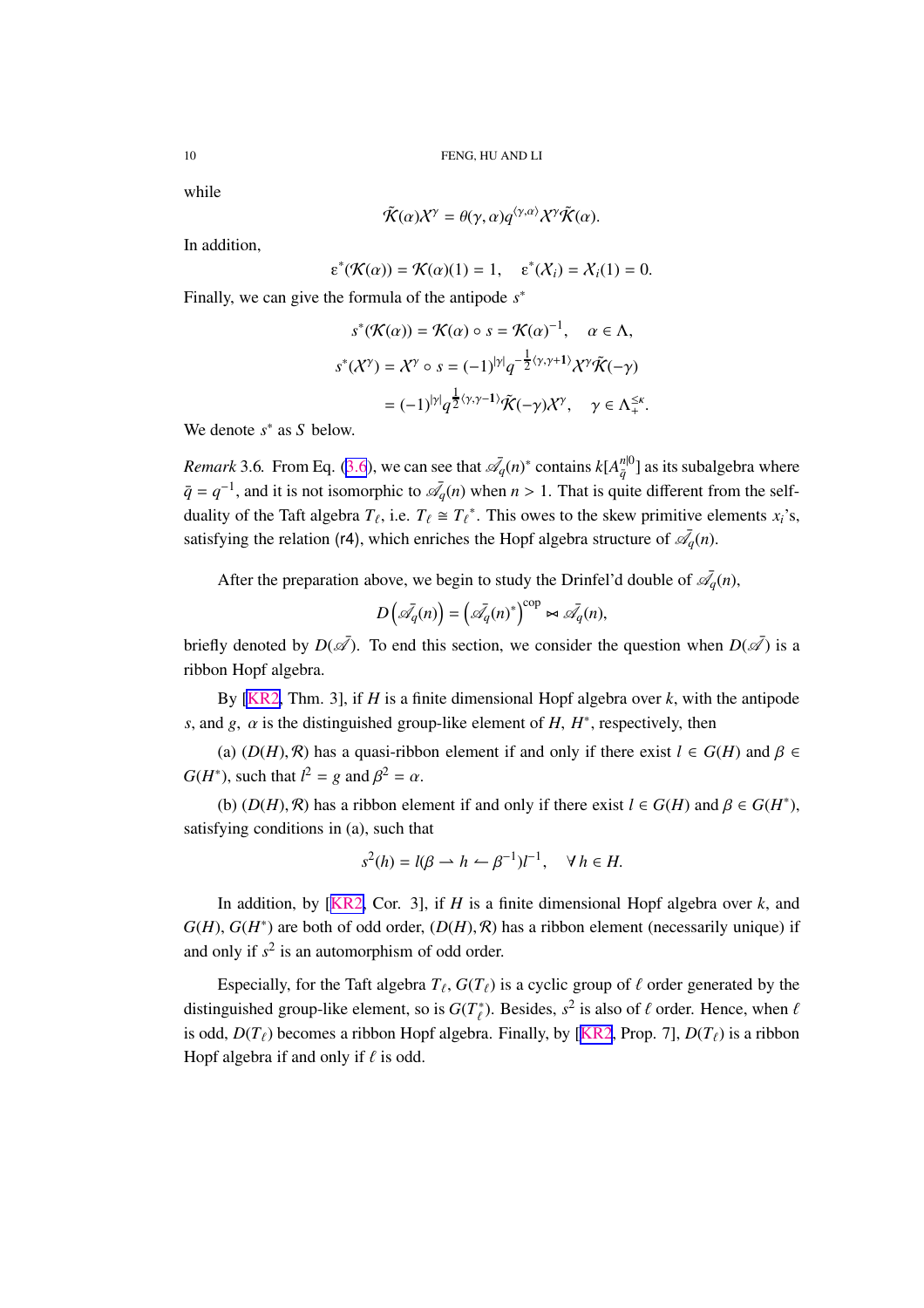,

<span id="page-10-0"></span>Now we turn to the *n*-rank Taft algebras. Refer the proof of [[KR2](#page-33-0), Prop. 7] to give a more general conclusion. For simplicity, we omit the summation range indexed on the  $\Sigma$ 's below, with the default option, summation over  $\Lambda_{+}^{\leq \kappa}$ .

First, we need to compute the left integral of  $\mathcal{A}_q(n)$ , the right integral of  $\mathcal{A}_q(n)^*$ , and also the distinguished group-like elements. Take any  $\Gamma = \sum_{\gamma,\alpha} a_{\gamma,\alpha} x^{\gamma} K(\alpha) \in \bar{\mathcal{A}}_q(n)$ , and let

$$
K(\beta)\Gamma = \sum_{\gamma,\alpha} a_{\gamma,\alpha} \theta(\beta,\gamma) q^{\langle \beta,\gamma \rangle} x^{\gamma} K(\alpha+\beta) = \varepsilon(K(\beta))\Gamma = \Gamma, \quad \forall \beta \in \Lambda_{+}^{\leq \kappa}
$$

$$
x^{\eta} \Gamma = \sum_{\gamma,\alpha} a_{\gamma,\alpha} q^{\eta * \gamma} x^{\gamma + \eta} K(\alpha) = \varepsilon(x^{\eta})\Gamma = \delta_{\eta,0}\Gamma, \quad \forall \eta \in \Lambda_{+}^{\leq \kappa}.
$$

By the second equation above, we see that  $a_{\gamma,\alpha} = 0$ ,  $\forall \gamma \neq \kappa$ . It follows from the first equation that  $a_{\kappa,\alpha} = a_{\kappa,0} \theta(\alpha,\kappa) q^{\langle \alpha,\kappa \rangle}, \forall \alpha \in \Lambda^{\leq \kappa}_+$ . Hence,  $\bar{\mathcal{A}}_q(n)$  has a non-zero left integral

(3.8) 
$$
\Gamma = x^k \sum_{\alpha} \theta(\alpha, \kappa) q^{\langle \alpha, \kappa \rangle} K(\alpha).
$$

Similarly, we obtain a non-zero right integral of  $\mathscr{A}_q(n)^*$ 

$$
\lambda = \mathcal{X}^{\kappa} \sum_{\alpha} \mathcal{K}(\alpha),
$$

and the distinguished group-like elements of  $\bar{\mathscr{A}}_q(n)$  and  $\bar{\mathscr{A}}_q(n)^*$  are respectively given by

$$
\Gamma x^{\eta} K(\beta) = x^{\kappa} \sum_{\alpha} \theta(\alpha, \kappa + \eta) q^{\langle \alpha, \kappa + \eta \rangle} x^{\eta} K(\alpha + \beta)
$$
  
=  $x^{\kappa + \eta} \sum_{\alpha} \theta(\alpha, \kappa + \eta) q^{\langle \alpha, \kappa + \eta \rangle + \kappa + \eta} K(\alpha + \beta)$   
=  $\delta_{\eta,0} \theta(\kappa, \beta) q^{-\langle \beta, \kappa \rangle} \Gamma = \delta_{\eta,0} \theta(\beta, 1) q^{\langle \beta, 1 \rangle} \Gamma$   
=  $\tilde{K}(1) (x^{\eta} K(\beta)) \Gamma$ ,

$$
\mathcal{X}^{\eta}\mathcal{K}(\beta)\lambda = q^{\langle\kappa,\beta\rangle}\mathcal{X}^{\eta}\mathcal{X}^{\kappa}\sum_{\alpha}\mathcal{K}(\alpha+\beta)
$$
  
=  $q^{\langle\kappa,\beta\rangle-\eta*\kappa}\mathcal{X}^{\eta+\kappa}\sum_{\alpha}\mathcal{K}(\alpha+\beta)$   
=  $\delta_{\eta,0}q^{\langle\kappa,\beta\rangle}\lambda$   
=  $\mathcal{X}^{\eta}\mathcal{K}(\beta)(K(\kappa))\lambda$ .

Hence, the distinguished group-like element of  $\mathcal{A}_q(n)$  is  $K(\kappa)$ , while the one of  $\mathcal{A}_q(n)^*$  is  $\tilde{\mathcal{K}}(1)$ . Now we have

**Theorem 3.7.** The Drinfel'd double  $D(\bar{A})$  of  $\bar{A_q}(n)$  is a ribbon Hopf algebra if and only if  $\ell$  is odd. In this situation,  $D(\bar{\mathscr{A}})$  has the unique ribbon element

$$
(3.10) \t v = u(\tilde{\mathcal{K}}((\iota + 1)/2)^{-1} \otimes K(\kappa/2)^{-1}) = u(\tilde{\mathcal{K}}(\kappa/2) \otimes K((\iota + 1)/2)),
$$

*where*  $u \in D(\bar{\mathcal{A}})$  *is the Drinfel'd element.*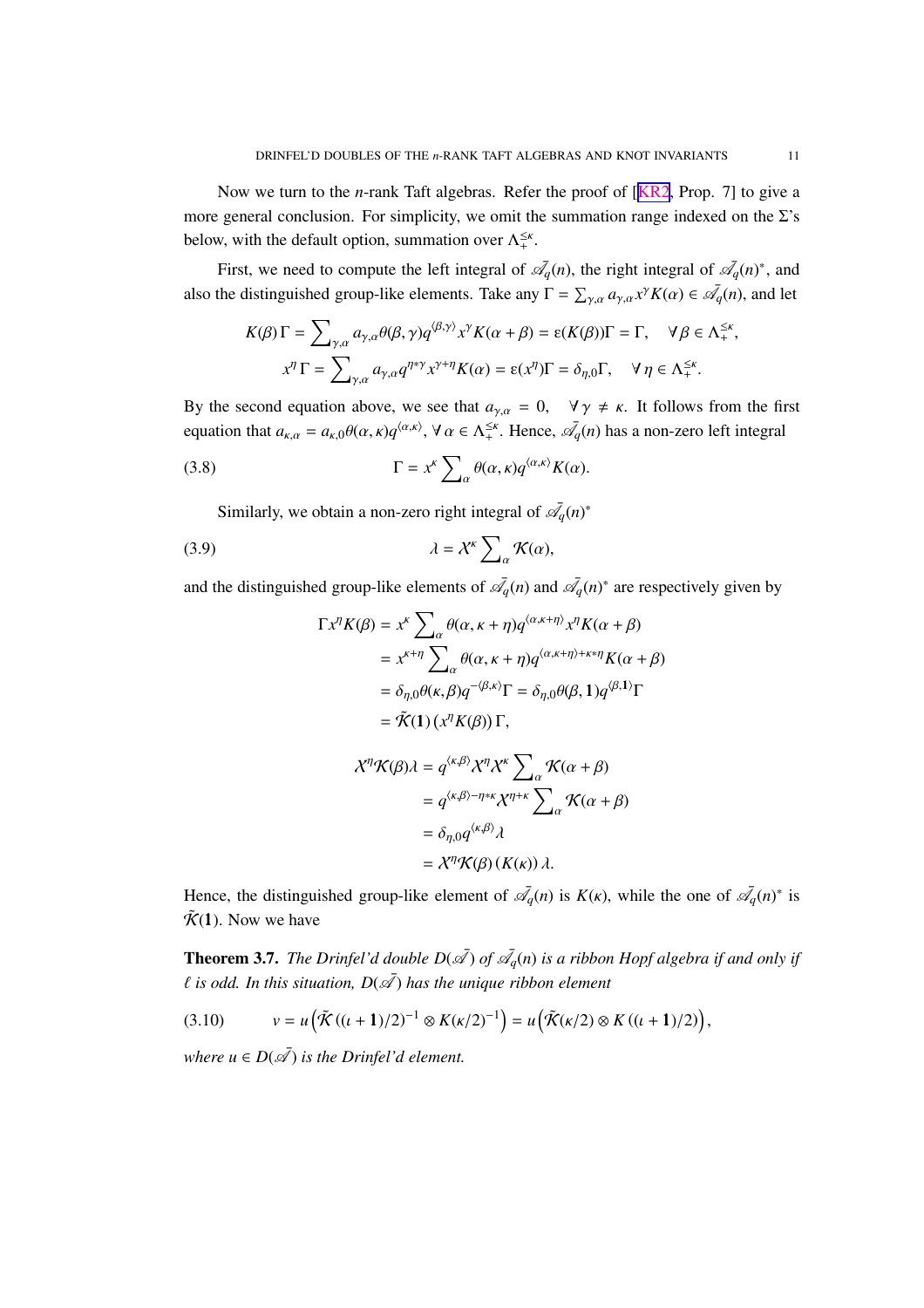<span id="page-11-0"></span>*Proof.*  $\Rightarrow$ ) If  $D(\overline{\mathscr{A}})$  is a ribbon Hopf algebra, it has a quasi-ribbon element. By [[KR2,](#page-33-0) Thm. 3 (a)], it is equivalent to that there exist  $K(\alpha) \in G(\bar{\mathcal{A}}_q(n))$  and  $\mathcal{K}(\beta) \in G(\bar{\mathcal{A}}_q(n)^*)$ , such that  $K(\alpha)^2 = K(2\alpha) = K(\kappa)$  and  $K(\beta)^2 = K(2\beta) = \tilde{K}(1) = K(\tilde{1})$ . Therefore,

$$
2\alpha \equiv \kappa \pmod{\iota}, \qquad 2\beta \equiv \tilde{1} \pmod{\iota}.
$$

From the first congruence above, we know that  $\ell$  is odd.

 $\Leftarrow$ ) For any finite dimensional Hopf algebra *H*, by the Nichols-Zoeller Theorem [[Mon](#page-33-0), § 3], together with the linear independence of distinct elements in *G*(*H*), dim *H* is divisible by  $|G(H)|$ . Now dim  $\overline{A_q}(n) = \ell^{2n}$ , thus  $\ell^{2n}$  is divisible by  $|G(\overline{A_q}(n))| = |G(\overline{A_q}(n)^*)|$  (In fact, by Props. [3.1](#page-6-0), [3.2,](#page-7-0)  $|G(\bar{\mathscr{A}}_q(n))| = |G(\bar{\mathscr{A}}_q(n)^*)| = \ell^n$ . By Eq. [\(3.3\)](#page-6-0),  $s^2$  is also of order  $\ell$ . Hence, if  $\ell$  is odd,  $G(\bar{\mathcal{A}}_q(n))$ ,  $G(\bar{\mathcal{A}}_q(n)^*)$  and  $s^2$  are all of odd order. By [\[KR2,](#page-33-0) Cor. 3],  $D(\mathscr{A})$  is a ribbon Hopf algebra.

Next, we compute the unique ribbon element of  $D(\bar{\mathscr{A}})$  in the case when  $\ell$  is odd. By [[KR2,](#page-33-0) Thm. 3], we only need to solve  $K(\alpha_0) \in G(\bar{\mathcal{A}}_q(n))$ ,  $\mathcal{K}(\beta_0) \in G(\bar{\mathcal{A}}_q(n)^*)$ , satisfying

$$
K(\alpha_0)^2 = K(\kappa), \qquad \mathcal{K}(\beta_0)^2 = \tilde{\mathcal{K}}(1),
$$
  

$$
s^2(x^{\gamma}K(\alpha)) = K(\alpha_0)\Big(\mathcal{K}(\beta_0) \to x^{\gamma}K(\alpha) \leftarrow \mathcal{K}(\beta_0)^{-1}\Big)K(\alpha_0)^{-1}, \quad \forall \alpha, \gamma \in \Lambda_+^{\leq \kappa}.
$$

As  $\ell$  is odd, by the first two equations above we have

$$
K(\alpha_0) = K(\kappa/2), \qquad \mathcal{K}(\beta_0) = \tilde{\mathcal{K}}((\iota + 1)/2).
$$

Finally, we need to check the third equation,

$$
K(\kappa/2) \left( \tilde{\mathcal{K}}((\iota + 1)/2) \to x^{\gamma} K(\alpha) \leftarrow \tilde{\mathcal{K}}((\iota + 1)/2)^{-1} \right) K(\kappa/2)^{-1}
$$
  
=  $\tilde{\mathcal{K}}(-( \iota + 1)/2) (K(\gamma)) K(\kappa/2) x^{\gamma} K(\alpha) K(-\kappa/2)$   
=  $\theta(\gamma, \kappa/2) q^{\langle \gamma, \kappa/2 \rangle} \theta(\kappa/2, \gamma) q^{\langle \gamma, \kappa/2 \rangle} x^{\gamma} K(\alpha)$   
=  $q^{2\langle \gamma, \kappa/2 \rangle} x^{\gamma} K(\alpha) = q^{-|\gamma|} x^{\gamma} K(\alpha)$   
=  $s^{2} (x^{\gamma} K(\alpha)).$ 

Then by [[KR2](#page-33-0), Thm. 1], we obtain the desired ribbon element *v* of  $D(\overline{\mathscr{A}})$ . ).

In the end of this section, we show that the *n*-rank Taft algebra  $\mathcal{A}_q(n)$  is 2-cocycle twist equivalent to the *n*-fold tensor product of Taft algebra, namely  $\mathscr{A}_q(1)^{\otimes n}$  (the *rank n* Taft algebra), generalizing the special case when  $n = 2$ ,  $q = -1$  in [[LH](#page-33-0)], where one can see that Hopf algebras 2-cocycle twist equivalent to each other may be non-isomorphic, and with quite different representation theory.

First of all, let us briefly recall the definition of 2-cocycle twist of a Hopf algebra. Associated with a 2-cocycle  $\sigma$  as a bilinear form defined on a bialgebra *H*, which is invertible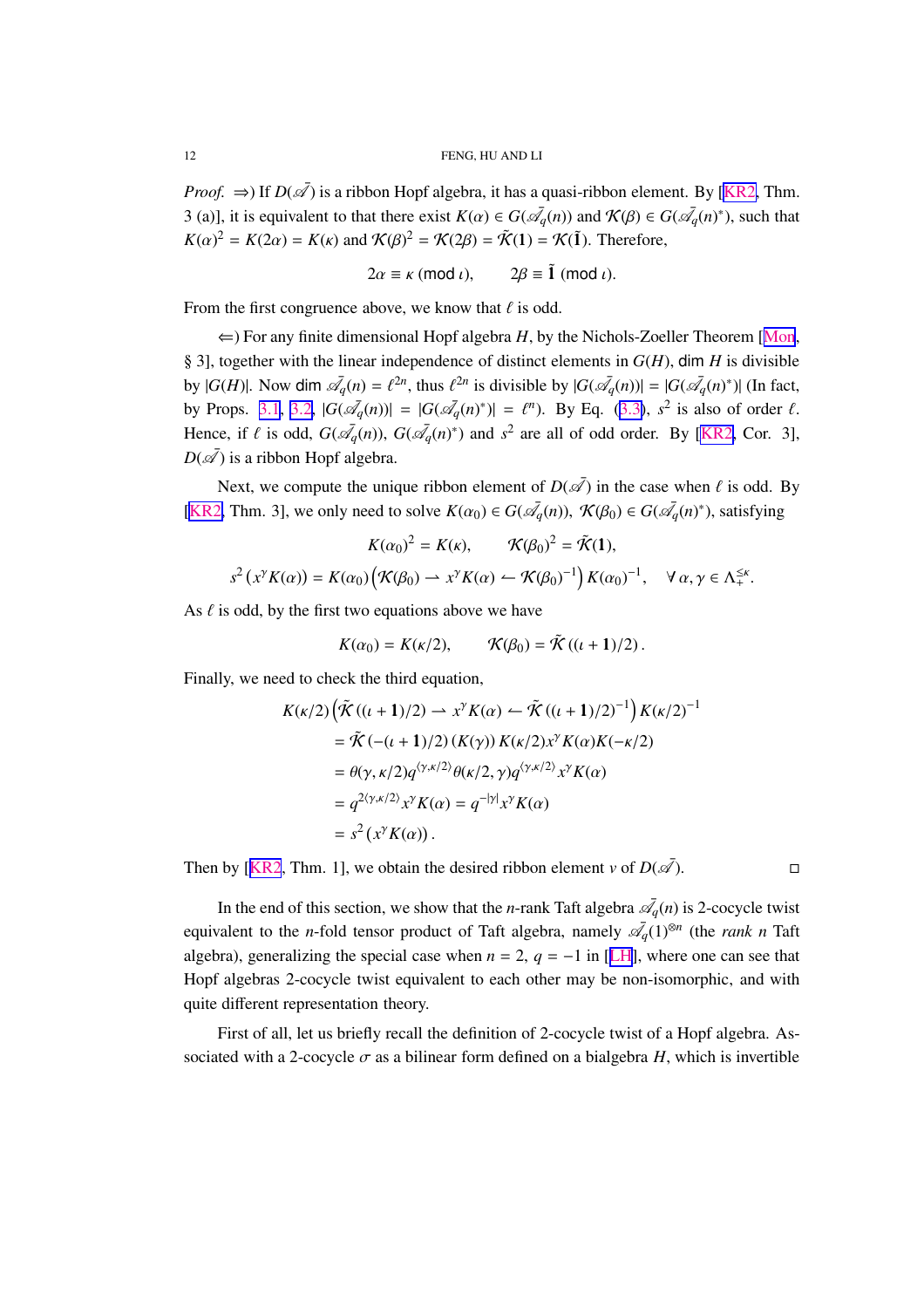<span id="page-12-0"></span>under the convolution product and satisfies

$$
\sigma(a, 1) = \sigma(1, a) = \varepsilon(a), \quad a \in H,
$$
  

$$
\sigma(a_{(1)}, b_{(1)}) \sigma(a_{(2)}b_{(2)}, c) = \sigma(b_{(1)}, c_{(1)}) \sigma(a, b_{(2)}c_{(2)}), \quad a, b, c \in H,
$$

one can construct a new bialgebra ( $H^{\sigma}$ , ·<sub>σ</sub>, Δ, ε) with

$$
a \cdot_{\sigma} b = \sigma(a_{(1)}, b_{(1)}) a_{(2)} b_{(2)} \sigma^{-1}(a_{(3)}, b_{(3)}), \quad a, b \in H.
$$

Moreover, if *H* is a Hopf algebra with the antipode *S*, then so is  $H^{\sigma}$  with its antipode  $S^{\sigma}$ given by  $S^{\sigma}(a) = \langle \mathcal{U}, a_{(1)} \rangle S(a_{(2)}) \langle \mathcal{U}^{-1}, a_{(3)} \rangle$ , for  $a \in H^{\sigma}$ , where  $\mathcal{U} = \sigma(\text{Id} \otimes S) \Delta \in H^*$ with the inverse  $\mathcal{U}^{-1} = \sigma^{-1}(S \otimes \text{Id})\Delta$ .

Theorem 3.8. *There exists a natural Hopf algebra isomorphism*

$$
\bar{\mathcal{A}_q}(n) \cong \left(\bar{\mathcal{A}_q}(1)^{\otimes n}\right)^\sigma
$$

with the corresponding Hopf 2-cocycle  $\sigma$  on  $\overline{\mathscr{A}}_q(1)^{\otimes n}$  defined by:

$$
\sigma(u, v) = \begin{cases} q^{-\beta * \alpha}, & u = K(\alpha) \text{ and } v = K(\beta), \alpha, \beta \in \Lambda, \\ 0, & u \text{ or } v \notin k \langle K(\alpha) \mid \alpha \in \Lambda \rangle. \end{cases}
$$

*Proof.* Here we write the basis vectors in  $\mathscr{A}_q(1)^{\otimes n}$  as

$$
x^{\gamma}K(\alpha) := x_1^{\gamma_1}K(\alpha_1\epsilon_1) \otimes \cdots \otimes x_1^{\gamma_n}K(\alpha_n\epsilon_1), \ \alpha, \gamma \in \Lambda_+^{\leq \kappa},
$$

and use  $\cdot$  to denote the multiplication of  $\bar{\mathcal{A}}_q(1)^{\otimes n}$ . Then the desired Hopf algebra isomorphism identifies *k*-bases  $\{x^{\gamma}K(\alpha)\}_{{\alpha,\gamma\in\Lambda_{+}^{\leq \kappa}}}$  in both  $\bar{\mathscr{A}}_q(n)$  and  $\bar{\mathscr{A}}_q(1)^{\otimes n}$ .

Indeed,  $\sigma$  is clearly a Hopf 2-cocycle. One only need to check that the twisted algebra  $(\left(\overline{\mathscr{A}}_q(1)^{\otimes n}\right)^{\sigma}, \cdot_{\sigma})$  satisfies all the defining relations of  $\overline{\mathscr{A}}_q(n)$  straightforwardly. For example, we have

$$
K(\epsilon_i) \cdot_{\sigma} x_j = \sigma(K(\epsilon_i), K(\epsilon_j)) K(\epsilon_i) \cdot x_j \sigma^{-1}(K(\epsilon_i), 1) = q^{-\epsilon_j * \epsilon_i} K(\epsilon_i) \cdot x_j
$$
  
\n
$$
= \theta(\epsilon_i, \epsilon_j) q^{-\epsilon_i * \epsilon_j} q^{\delta_{ij}} x_j \cdot K(\epsilon_i) = \theta(\epsilon_i, \epsilon_j) q^{\delta_{ij}} x_j \cdot_{\sigma} K(\epsilon_i),
$$
  
\n
$$
x_i \cdot_{\sigma} x_j = \sigma(K(\epsilon_i), K(\epsilon_j)) x_i \cdot x_j \sigma^{-1}(1, 1) = q^{-\epsilon_j * \epsilon_i} x_i \cdot x_j
$$
  
\n
$$
= \theta(\epsilon_i, \epsilon_j) q^{-\epsilon_i * \epsilon_j} x_j \cdot x_i = \theta(\epsilon_i, \epsilon_j) x_j \cdot_{\sigma} x_i,
$$

for any  $i, j = 1, \ldots, n$ .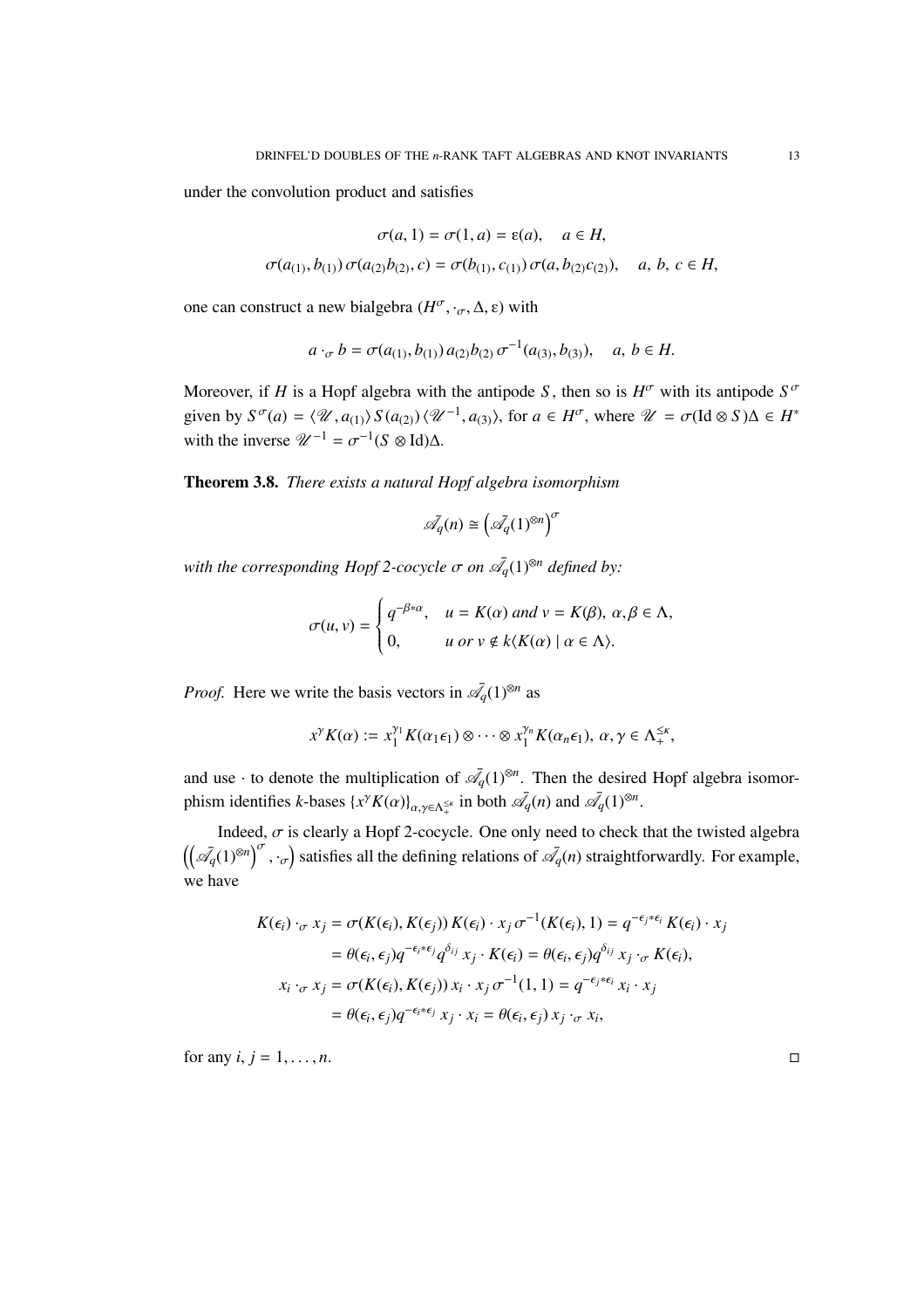4. The knot invariants associated with the twist oriented quantum algebras

In this section, we first recall the oriented quantum algebras ([\[KR1](#page-33-0), [Rad1,](#page-33-0) [Rad3](#page-33-0)]) and the resulting knot invariants, then apply to our case  $D(\bar{\mathscr{A}})$ .

**Definition 4.1.** An *oriented quantum algebra* over *k* is a tuple  $(A, \rho, D, U)$ , where *A* is an algebra over  $k, \rho \in A \otimes A$  is an invertible element, and *D*, *U* are two commuting algebra automorphisms of *A*, satisfying

- (qa.1)  $(\text{Id}_A \otimes U)(\rho)$  and  $(D \otimes \text{Id}_A)(\rho^{-1})$  are invertible in  $A \otimes A^{\text{op}}$ , (qa.2)  $\rho = (D \otimes D)(\rho) = (U \otimes U)(\rho)$ ,
- (qa.3)  $\rho_{12}\rho_{13}\rho_{23} = \rho_{23}\rho_{13}\rho_{12}$ ,

where  $\rho = \sum$  $\sum_i a_i \otimes b_i$ , and  $\rho_{12} = \sum_i$  $\sum_i a_i \otimes b_i \otimes 1, \rho_{13} = \sum_i$  $\sum_i a_i \otimes 1 \otimes b_i, \rho_{23} = \sum_i$ *i* 1 ⊗ *a<sup>i</sup>* ⊗ *b<sup>i</sup>* .

A *twist oriented quantum algebra* (in brief, TOQA) over *k* is a tuple  $(A, \rho, D, U, G)$ , where  $(A, \rho, D, U)$  is an oriented quantum algebra and  $G \in A$  is invertible, such that  $(D \circ$ *U*)(*x*) = *GxG*<sup>−1</sup> for all *x* ∈ *A*.

Now suppose  $(H, R)$  is a quasitriangular Hopf algebra over *k*, and let  $R = \sum_i a_i \otimes b_i$ . The Drinfel'd element  $u = \sum_i s(b_i)a_i$  is invertible, with  $u^{-1} = \sum_i b_i s^2(a_i)$ , and  $s^2(x) = uxu^{-1}$ for all  $x \in H$ .

*Remark* 4.2. From [\[RW](#page-33-0), Prop. 4.1] & [[KR1](#page-33-0)], we know that if *H* is a quasitriangular Hopf algebra over *k*,  $(H, R, \text{Id}_H, s^{-2}, u^{-1})$  is a twist oriented quantum algebra. Moreover, if *H* has a ribbon element *v*, instead we can consider a twist oriented quantum algebra  $(H, R, \text{Id}_H, s^{-2})$ ,  $u^{-1}v$ ).

Hence, we have a twist oriented quantum algebra  $(D(\bar{A}), \mathcal{R}, \mathrm{Id}_{D(\bar{A})}, S^2 \otimes s^{-2}, u^{-1})$  over *k*, or say  $(D(\overline{\mathscr{A}}), \mathcal{R}, \operatorname{Id}_{D(\overline{\mathscr{A}})}, S^2 \otimes s^{-2}, u^{-1}v)$ , where  $\mathcal{R} = \sum_{i=1}^r (\varepsilon \otimes h_i) \otimes (h^i \otimes 1)$  and

$$
u = \sum_{i=1}^r S^{-1}(h^i) \otimes h_i = \sum_{i=1}^r h^i \otimes s^{-1}(h_i), \qquad u^{-1} = \sum_{i=1}^r S^2(h^i) \otimes h_i = \sum_{i=1}^r h^i \otimes s^2(h_i).
$$

Here  $\{h_1, \ldots, h_r\}$  is a *k*-basis of  $\overline{A}_q(n)$ , while  $\{h^1, \ldots, h^r\}$  is the dual basis of  $\overline{A}_q(n)^*$  with  $r = \dim \bar{\mathcal{A}}_q(n) = \ell^{2n}$ .

In particular, by Proposition [3.4](#page-8-0), we can choose the bases  $\{x^{\gamma}K(\alpha) \mid \alpha, \gamma \in \Lambda_{+}^{\leq \kappa}\}\$  and  $\{\chi^{\gamma}\mathcal{H}(\alpha) \mid \alpha, \gamma \in \Lambda_+^{\leq \kappa}\}\$  dual to each other to give the formula of the universal *R*-matrix

(4.1) 
$$
\mathcal{R} = \sum_{\alpha, \gamma \in \Lambda_{+}^{\leq x}} \left( \varepsilon \otimes x^{\gamma} K(\alpha) \right) \otimes \left( X^{\gamma} \mathcal{H}(\alpha) \otimes 1 \right).
$$

<span id="page-13-0"></span>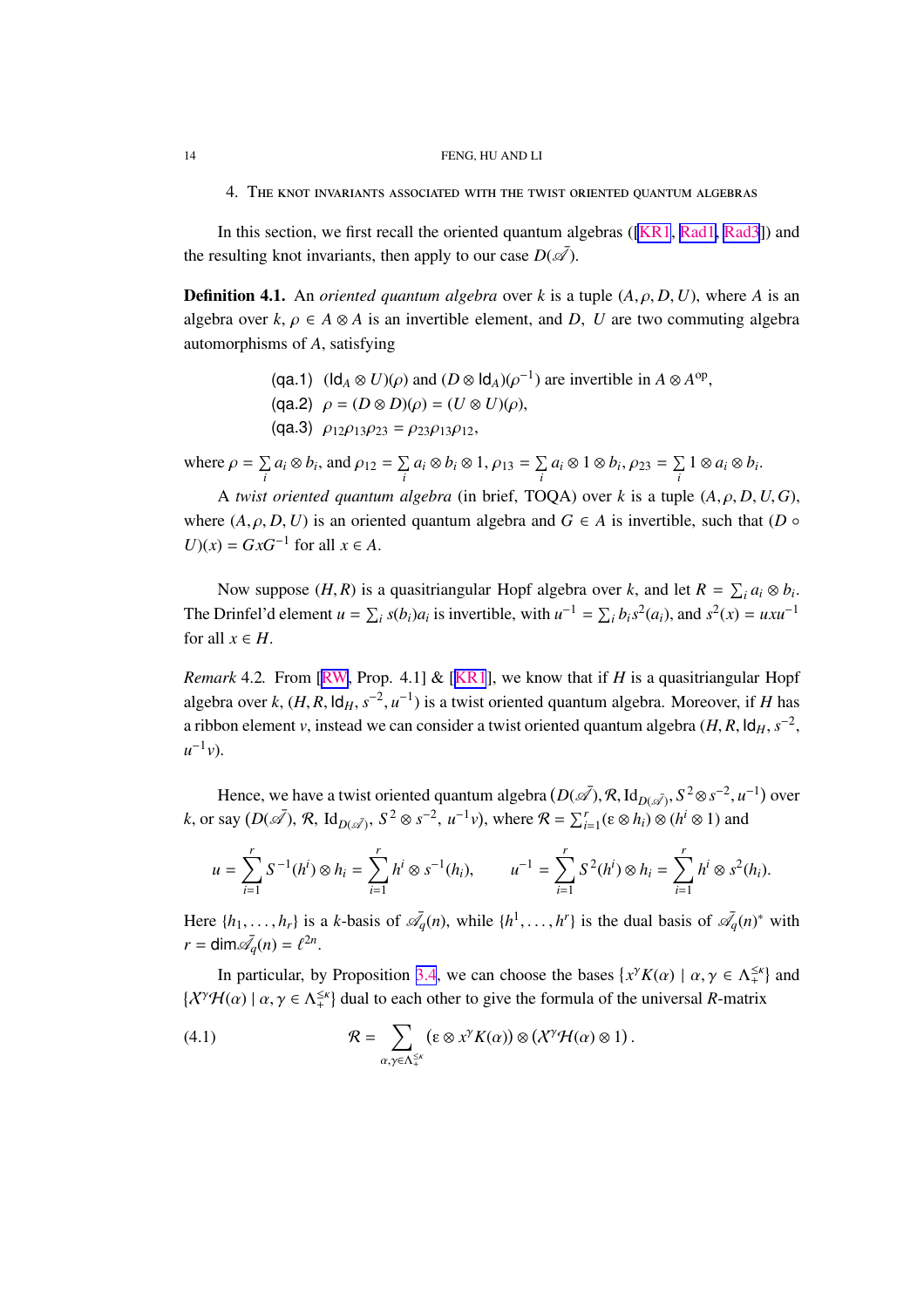<span id="page-14-0"></span>4.1. Regular isotopy invariants from TOQA's. Next, we simply introduce the construction of regular isotopy invariants arising from TOQA's in [\[KR1\]](#page-33-0). For the basic knowledge of knot theory, one can refer to [[Kau2](#page-33-0)]. For the material about regular isotopy invariants, one can consult [\[Kau1](#page-33-0)].

Given a TOQA  $(A, \rho, D, U, G)$ , the first step is to construct a regular isotopy invariant of oriented 1-1 tangle diagrams,

$$
Inv_A : Tang \to A,
$$

where **Tang** is the collection of all oriented 1-1 tangle diagrams. Figure 1 is a simple example of oriented 1-1 tangle.



Figure 1

In order to obtain Inv, Kauffman and Radford ([[KR1](#page-33-0)]) first construct a formal product W<sub>A</sub>(T), T ∈ Tang, then they turn to the specialization  $w_A(T)$  ∈ *A*, and take Inv<sub>A</sub>(T) =  $W_A(T)$ .

The formal product  $W_A(T)$  is defined by an elaborate algorithm, which involves sliding labeled beads. In detail, for  $T \in \text{Tang}$ , if it has no crossings, let  $W_A(T) = 1$ . Otherwise, if T has  $m \geq 1$  crossings, traverse it in the direction of orientation, and label the crossing lines 1, ..., 2*m*, successively. Also give line *i* the decoration  $x_i$ ,  $1 \le i \le 2m$ . Here is an example of oriented 1-1 tangle completing decoration.



Figure 2

Apart from the crossings, there are the following blocks left for an oriented tangle diagram, i.e., four oriented local extrema

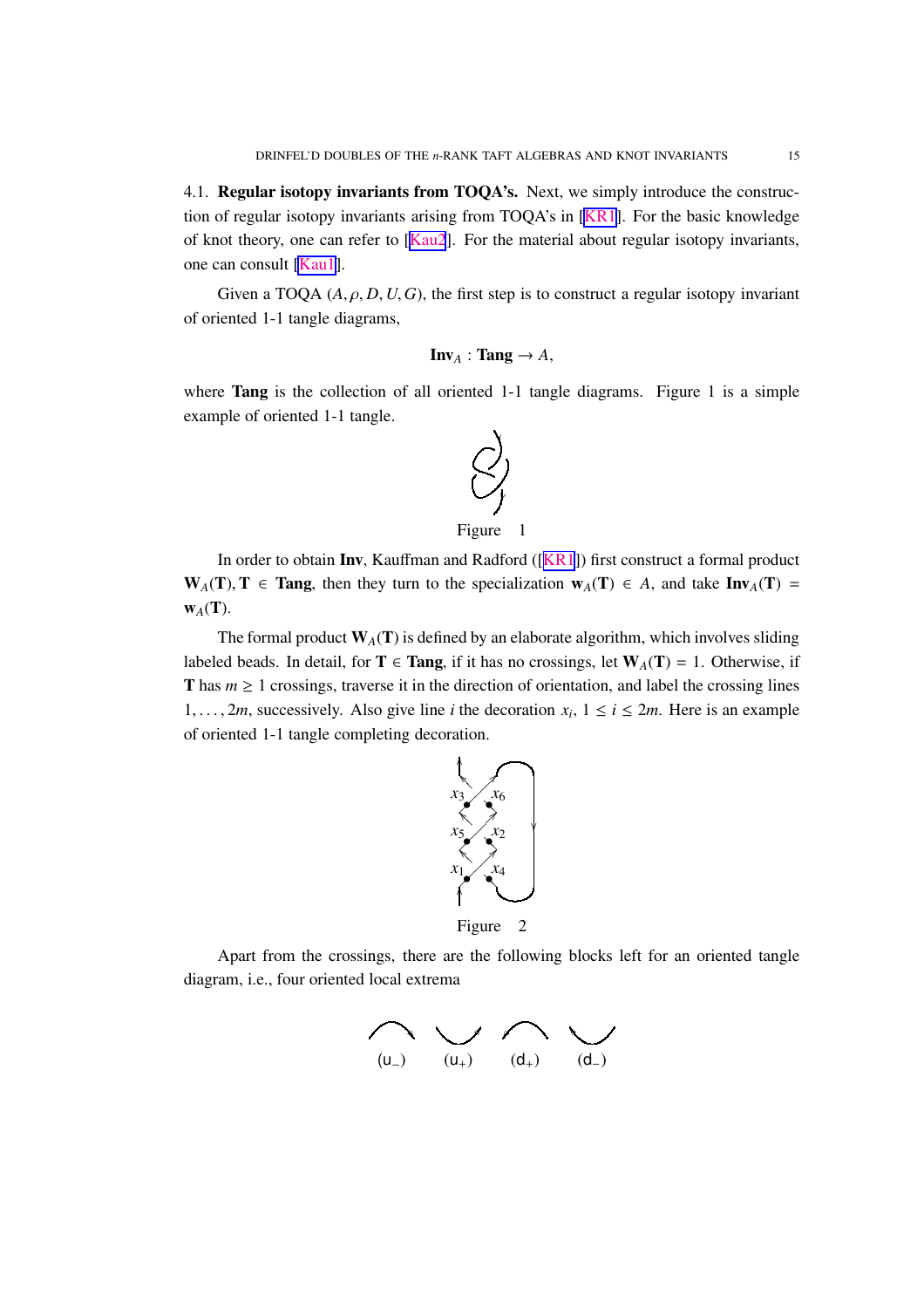For  $1 \le i \le 2m$ , let  $u_d(i)$  be the number of local extrema of type  $(d_+)$  minus the number of type (d−) encountered on the portion of the traversal from line *i* to the end. Similarly,  $u_{\mu}(i)$  is defined. Now set

$$
\mathbf{W}_{A}(\mathbf{T}) = (D^{u_{\mathbf{d}}(1)} \circ U^{u_{\mathbf{u}}(1)})(x_1) \cdots (D^{u_{\mathbf{d}}(2m)} \circ U^{u_{\mathbf{u}}(2m)})(x_{2m}).
$$

When turning to the specialization of  $W_A(T)$  in *A*, the decoration of the crossings is modified as

$$
E \qquad \qquad E' \qquad e' \qquad \qquad e'
$$
\n
$$
L_{-} \qquad \qquad L_{+}
$$
\n
$$
(4.2)
$$

Here  $\rho^{-1} = E \otimes E'$ ,  $\rho = e \otimes e'$ . As we demand **Inv**<sub>A</sub> to be a regular isotopy invariant, the decoration of other kind of oriented crossings should be computed from two standard cases above, by adding some local extrema. For instance, we have



Having changed  $W_A(T)$  to  $\text{Inv}_A(T)$ , one can be transferred to the case of oriented link diagrams.

Any oriented knot diagram can be viewed as an oriented 1-1 tangle diagram with ends joined. And an oriented link diagram consists of one or more oriented knot diagrams, the components of the link diagram. For example, if we join the ends of the tangle in Fig. 1, it becomes a left-handed Trefoil knot.

By [[KR1](#page-33-0), Theorem 3], in order to convert an invariant of oriented tangles to the one of links, besides the twist element *G*, it still needs a *k*-valued trace-like function tr on *A* ∗ , satisfying  $tr \circ D = tr = tr \circ U$ . Here  $f \in A^*$  is a trace-like function if and only if  $f(ab) =$ *f*(*ba*),  $\forall$  *a*, *b* ∈ *A*. To each component we have to choose a base point for computation. Using *G* to modify the trace-like function, one can show that the corresponding invariant is independent of the choice of base points.

Now let Link be the collection of all oriented link diagrams. Assume that  $L \in$  Link has components  $\mathbf{L}_1, \ldots, \mathbf{L}_r$ , then one can define the formal product  $\mathbf{W}(\mathbf{L}_\ell)$  as follow.

When  $L_\ell$  has no crossings, let  $W(L_\ell) = 1$ . Otherwise, one can choose a base point  $P_{\ell}$  on a vertical line of  $\mathbf{L}_{\ell}$  for topological reasons. The bead starts from  $P_{\ell}$ , slides in the direction of orientation, and stops when back to  $P_{\ell}$ . The crossing lines encountered on the traversal are successively labeled as  $(\ell : 1), \ldots, (\ell : m_{\ell})$ . For  $1 \le i \le m_{\ell}$ , we define  $u_{\mathsf{u}}(\ell : i)$ and  $u_d(\ell : i)$ , similarly to the case of tangles. The only change is the involved portion of the

<span id="page-15-0"></span>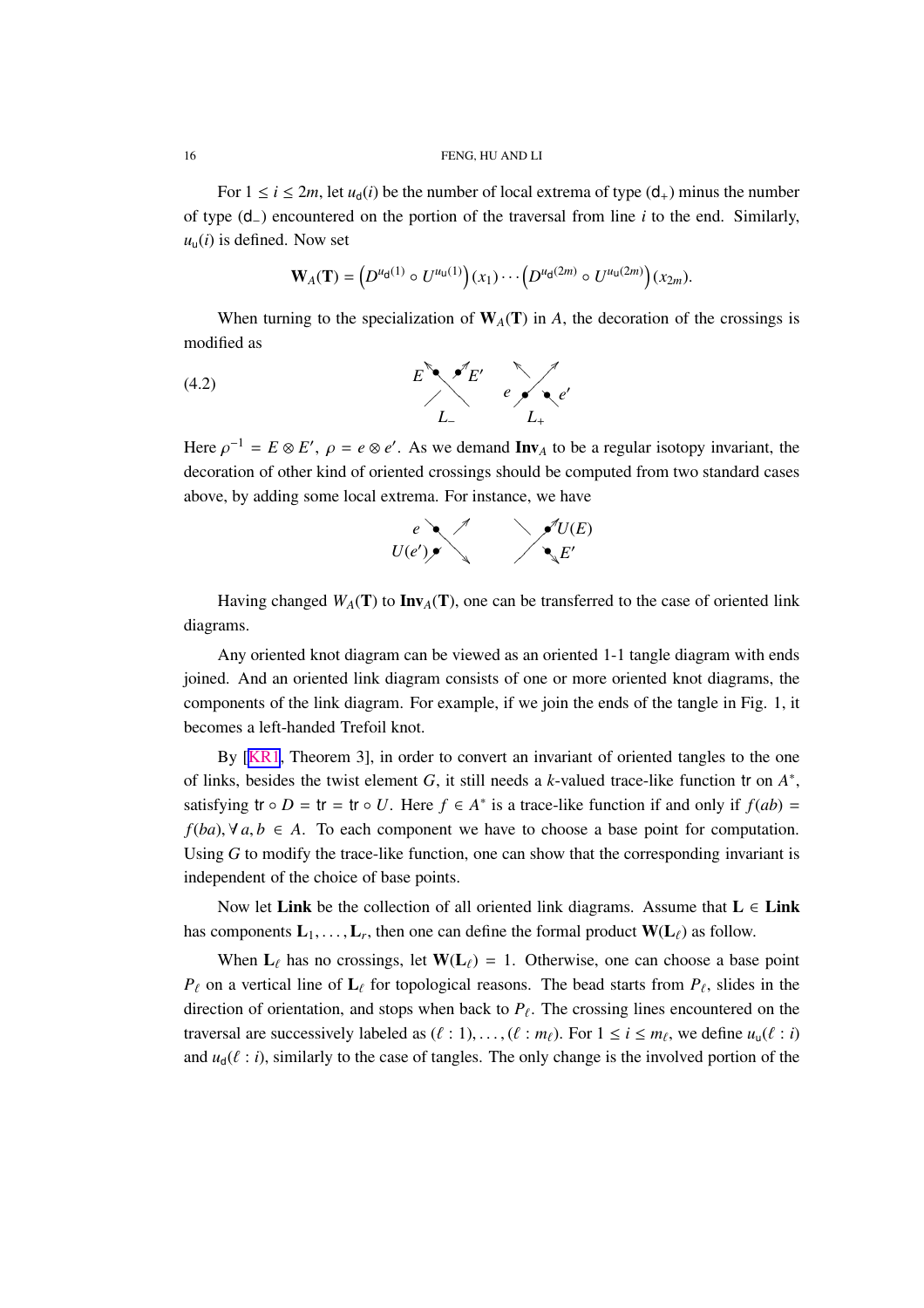<span id="page-16-0"></span>traversal, now just from crossing line  $(\ell : i)$  to base point  $P_{\ell}$ . Let  $x_{(\ell:i)}$  be the decoration on crossing line  $(\ell : i)$ , and set

$$
\mathbf{W}(\mathbf{L}_{\ell}) = \left(D^{u_{\mathsf{d}}(\ell:1)} \circ U^{u_{\mathsf{u}}(\ell:1)}\right)(x_{(\ell:1)}) \cdots \left(D^{u_{\mathsf{d}}(\ell:m_{\ell})} \circ U^{u_{\mathsf{u}}(\ell:m_{\ell})}\right)(x_{(\ell:m_{\ell})}).
$$

Similarly, using  $\rho$  and  $\rho^{-1}$  to get the specialization  $w(L_\ell)$  in *A*, one then defines the invariant of oriented links as

(4.3) 
$$
\mathbf{Inv}_{A,\text{tr}}(\mathbf{L}) = \text{tr}\left(G^{\text{Wd}(\mathbf{L}_1)}\mathbf{w}(\mathbf{L}_1)\right) \cdots \text{tr}\left(G^{\text{Wd}(\mathbf{L}_r)}\mathbf{w}(\mathbf{L}_r)\right),
$$

where  $\text{Wd}(L_i)$  is the *Whitney degree* of  $L_i$ , i.e., the sum of the rotation numbers of its local extrema. The function Wd is an elementary regular invariant of oriented link diagrams. The rotation number of the local extrema of type (u−) and (d−) are 1/2, while those of the other two types  $(u_+)$  and  $(d_+)$  are  $-1/2$ .

In order to construct the invariant Inv of oriented links, one needs a trace-like function tr on  $D(H)$  for any Hopf algebra *H* over *k*. Note that a trace-like function on  $D(H)$  is just a cocommutative element in  $D(H)^*$ , where *H* is finite dimensional.

In particular, since  $D(H)^*$  is isomorphic to  $(H^{*cop} \otimes H)^* = H^* \otimes H^{op} = \text{Hom}(H, H^{op})$ as an algebra, there exists an algebra isomorphism

$$
f: \text{Hom}(H, H^{\text{op}}) \to D(H)^*, \quad f(T)(p \otimes a) = p(T(a)), \quad \forall T \in \text{End}(H), \ p \in H^*, \ a \in H,
$$

where  $Hom(H, H^{\text{op}})$  has the canonical convolution algebra structure.

By [\[RW](#page-33-0), Thm. 2.2],  $f(T)$  is a cocommutative element in  $D(H)^*$ , if and only if

$$
l(a_{(2)}) \circ T \circ r(a_{(1)}) = r(a_{(1)}) \circ T \circ l(a_{(2)}), \quad \text{and}
$$
  

$$
l(p_{(2)}) \circ T^* \circ r(p_{(1)}) = r(p_{(1)}) \circ T^* \circ l(p_{(2)}),
$$

hold for  $\forall a \in H$ ,  $p \in H^*$ . Here *l* (resp. *r*) is the left (resp., right) multiplication transformation of  $H$  (or  $H^*$ ).

On the other hand, as a *k*-vector space,  $D(H) = H^* \otimes H$  can be identified with End(*H*). Let  $\text{Tr}$  be the usual trace on  $\text{End}(H)$ , then

$$
f(T)(p \otimes a) = p(T(a)) = \text{Tr}(p \otimes T(a)) = \text{Tr}(T \circ (p \otimes a)).
$$

Hence,

(4.4) 
$$
f(T)(T') = \text{Tr}(T \circ T'), \qquad \forall T' \in \text{End}(H) = D(H).
$$

From the discussion above, the usual candidates for a trace-like function on *D*(*H*) are

$$
f(\text{Id}_H) = \text{Tr}, \qquad f(s^{-1}) = \text{Tr} \circ s^{-1}.
$$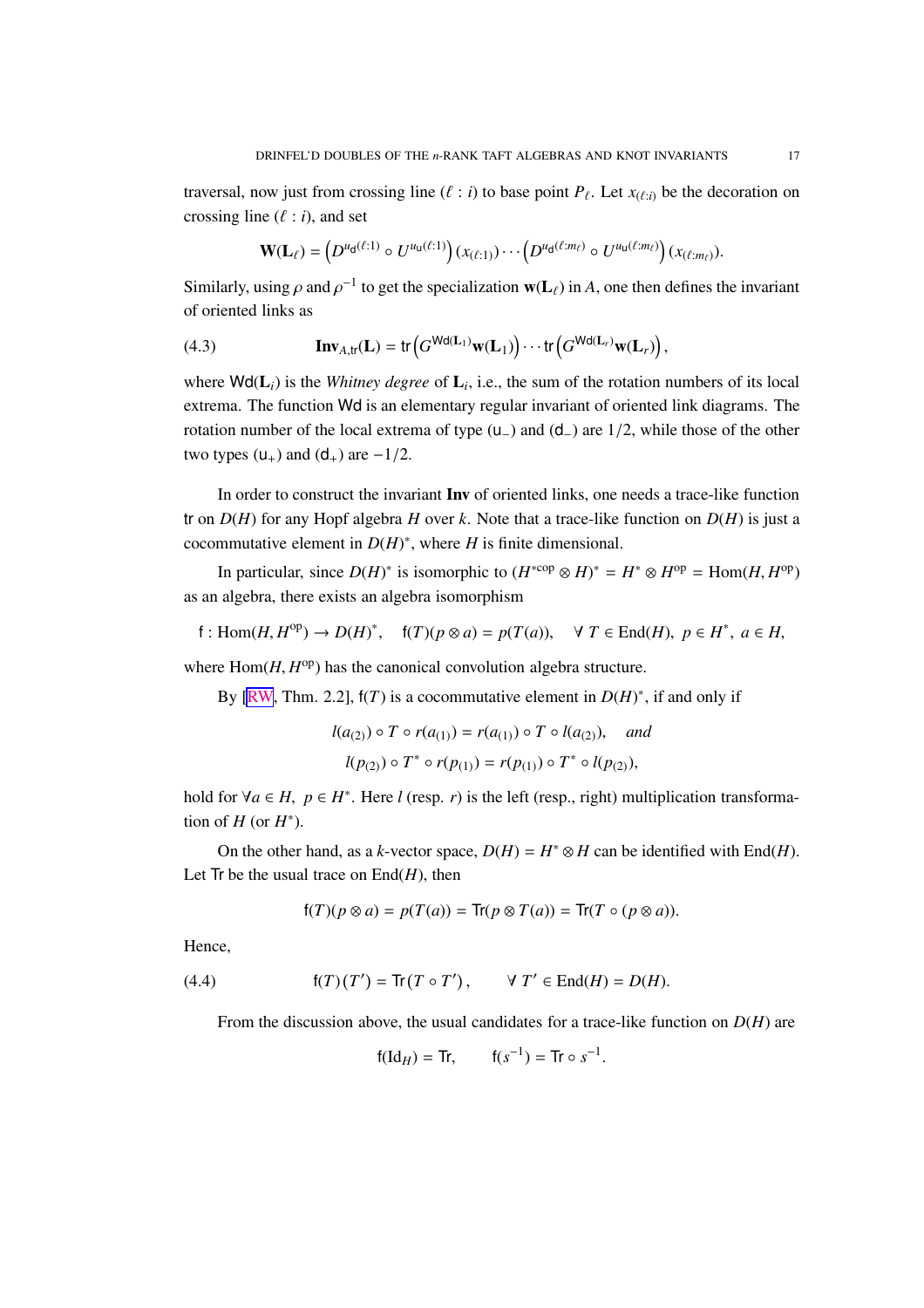<span id="page-17-0"></span>4.2. Ambient knot invariants from ribbon Hopf algebras. In general, to directly compute Inv<sub>H,tr</sub> even for some usual link L when  $H = \bar{\mathcal{A}}_q(n)$  is rather difficult. In order to jump out of the dilemma, we turn to representations of *H*, since quantum invariants often originate from representations of quantum groups. In fact, around early 1990, Reshetinkhin, Turaev, etc. had given the prototype of quantum invariants, i.e., operator invariants, see [[Tu1\]](#page-34-0), [[Tu2](#page-34-0)], [[RT1\]](#page-33-0). That is, given any semisimple Lie algebra g, and a representation  $(\pi, V)$  of its quantized universal enveloping algebra *Uq*(g), one can construct the corresponding operator invariant, called the quantum  $(g, \pi)$  invariant in [[Oht\]](#page-33-0). For example, the regular invariant, Kauffman bracket, can be derived from the quantum  $(sI_2, V_2)$  invariant, where  $V_2$  is the two dimensional fundamental representation of  $U_q(\mathfrak{sl}_2)$ .

Given a ribbon Hopf algebra  $(H, R, v)$  and its finite-dimensional irreducible representation  $(\pi, M)$ , we modify the invariant **Inv**<sub>*H*,tr</sub> to be

(4.5) 
$$
\mathbf{Inv}_{H,M}(\mathbf{L}) = \chi_M(G^{\mathsf{Wd}(\mathbf{L}_1)} \mathbf{w}(\mathbf{L}_1)) \cdots \chi_M(G^{\mathsf{Wd}(\mathbf{L}_r)} \mathbf{w}(\mathbf{L}_r)),
$$

where  $G = u^{-1}v$  and  $\chi_M := \text{Tr} \circ \pi$  is just the character of the representation  $(\pi, M)$ , of course a trace-like function on *H*.

From [\[Rad1](#page-33-0)], we know that for a given representation  $\pi : H \to \text{End}(M)$ , one can induce an oriented quantum algebra structure

$$
\left(\mathsf{End}(M),\,\pi\otimes \pi(R),\,\mathrm{Id}_M,\,\mathrm{Int}_{\pi(u^{-1}v)}\right)
$$

on (End(*M*),  $\pi \otimes \pi(R)$ ), where  $Int_{\pi(u^{-1}v)}$  is the inner automorphism of End(*M*) defined by conjugating  $\pi(u^{-1}v)$ . For the TOQA

$$
\left(\mathsf{End}(M),\,\pi\otimes \pi(R),\,\mathrm{Id}_M,\,\mathrm{Int}_{\pi(u^{-1}v)},\,\pi(u^{-1}v)\right),
$$

we see that the invariant  $\mathbf{Inv}_{H,M}$  is just  $\mathbf{Inv}_{\text{End}(M),\text{Tr}}$ .

Meanwhile, this modification has its great benefit since one can normalize the regular invariant  $\text{Inv}_{H,M}$  to an ambient one. First, in order to distinguish knot types, we need the following result (see [\[Cro](#page-32-0), Thm. 3.8.4])

*Two diagrams of an oriented link are regular isotopic to each other if and only if they have the same writhe* Wr *and Whitney degree* Wd.

The *writhe* Wr of an oriented link diagram is defined as the number of its positive crossings minus the number of its negative crossings. That is, the crossing *L*<sup>−</sup> (resp. *L*+) in  $(4.2)$  $(4.2)$  $(4.2)$  contributes  $-1$  (resp. 1) to the writhe of the link.

Note that the parity of  $Wr + Wd$  is an ambient isotopy invariant. When two oriented knot diagrams portray the same knot type, i.e., they are *ambient isotopic*, one can add a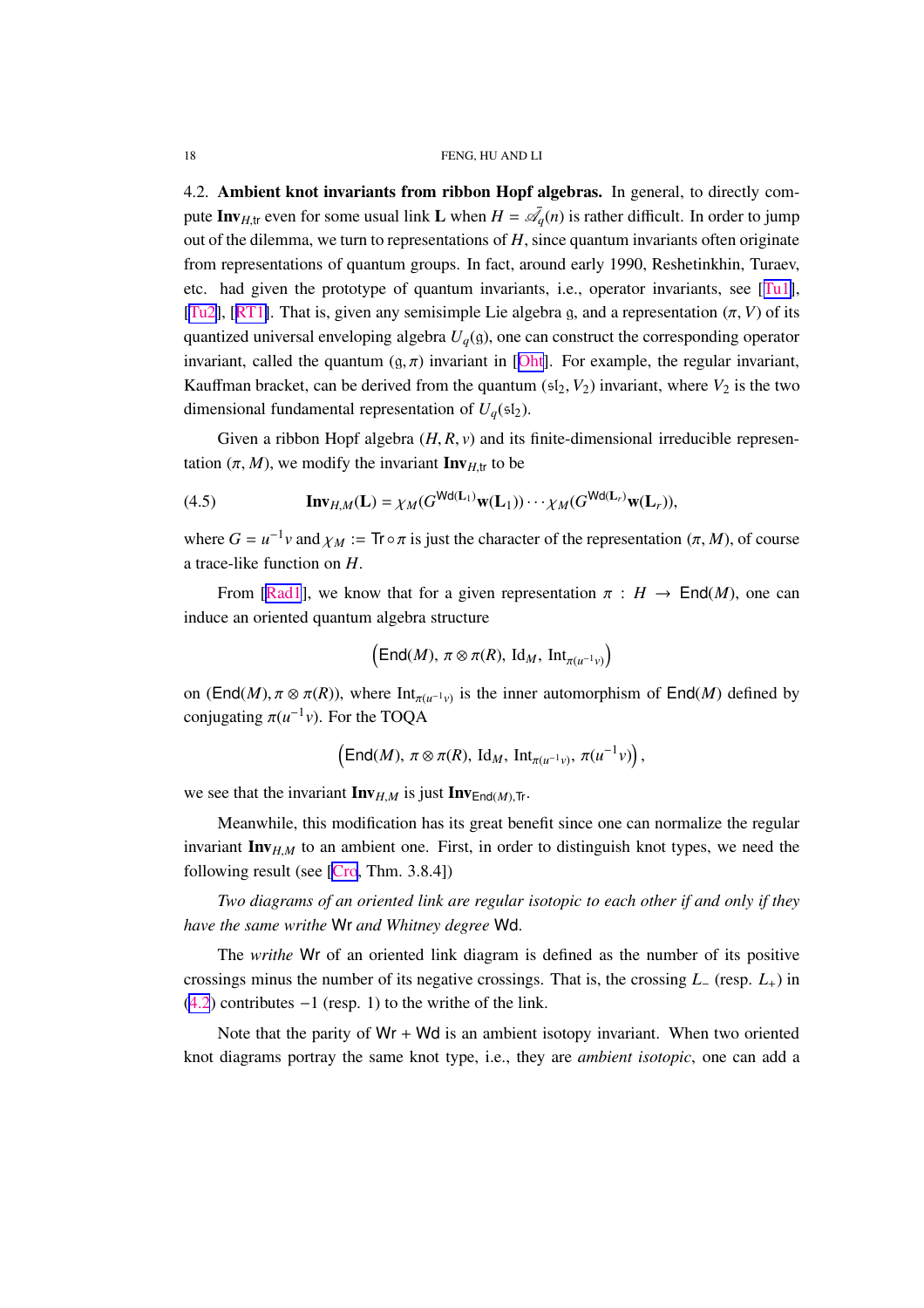<span id="page-18-0"></span>Here adding self-writhes to an oriented knot diagram means adding a certain number of the following types of tangles to it.



The following important result is needed for us (see [\[RW](#page-33-0), Thm. 4.2 (a)]).

*Denote by* Curl *the collection of all 1-1 tangle diagrams constituted by the four types of oriented 1-1 tangles above. Then for any*  $T \in$  **Curl**, the specialization of its formal *product to H is*

(4.6) 
$$
\mathbf{w}_H(\mathbf{T}) = h^{-(\mathsf{Wr}(\mathbf{T}) + \mathsf{Wd}(\mathbf{T}))/2} u^{-\mathsf{Wr}(\mathbf{T})},
$$

*where*  $h = u^{-1} s(u)$ *. Note that for any*  $T \in \text{Curl}$ ,  $Wr(T) + Wd(T)$  *is always even.* 

Finally, we are in the position to do the *writhe-normalization*.

Proposition 4.3. *Given a ribbon Hopf algebra* (*H*, *R*, *v*) *and its finite dimensional irreducible representation* (π, *M*), the TOQA structure (H, R, Id<sub>H</sub>,  $s^{-2}$ ,  $u^{-1}v$ ) provides an am*bient isotopy invariant of oriented knots (in fact even for oriented links)*

$$
\overline{\mathbf{Inv}}_{H,M} = c^{\mathsf{Wr}} \mathbf{Inv}_{H,M}
$$

*with scalar*  $c \in k$  *given by the action of the ribbon element v on M.* 

*Proof.* For any two knot diagrams  $K_1$  and  $K_2$ , which portray the same knot type, by adding a certain tangle diagram  $T \in$  Curl to  $K_2$ , one gets another knot diagram  $K'_2$  regular isotopic to  $K_1$ , where  $Wr(T) = Wr(K_1) - Wr(K_2)$ ,  $Wd(T) = Wd(K_1) - Wd(K_2)$ . Now by the construction mentioned in Section 4, we have

$$
G^{\text{Wd}(\mathbf{K}_1)}\mathbf{w}_H(\mathbf{K}_1) = G^{\text{Wd}(\mathbf{K}_2')}\mathbf{w}_H(\mathbf{K}_2') = G^{\text{Wd}(\mathbf{T})}\mathbf{w}_H(\mathbf{T})G^{\text{Wd}(\mathbf{K}_2)}\mathbf{w}_H(\mathbf{K}_2)
$$
  
\n
$$
= (\mathbf{h}u^2)^{-(\mathbf{W}r(\mathbf{T}) + \mathbf{W}d(\mathbf{T}))/2} v^{\text{Wd}(\mathbf{T})}G^{\text{Wd}(\mathbf{K}_2)}\mathbf{w}_H(\mathbf{K}_2)
$$
  
\n
$$
= v^{-\mathbf{W}r(\mathbf{T})}G^{\text{Wd}(\mathbf{K}_2)}\mathbf{w}_H(\mathbf{K}_2)
$$
  
\n
$$
= v^{\mathbf{W}r(\mathbf{K}_2) - \mathbf{W}r(\mathbf{K}_1)}G^{\text{Wd}(\mathbf{K}_2)}\mathbf{w}_H(\mathbf{K}_2),
$$

where we use (4.6) and the fact that *G* and  $w_H(T)$ ,  $T \in$  Curl, commute.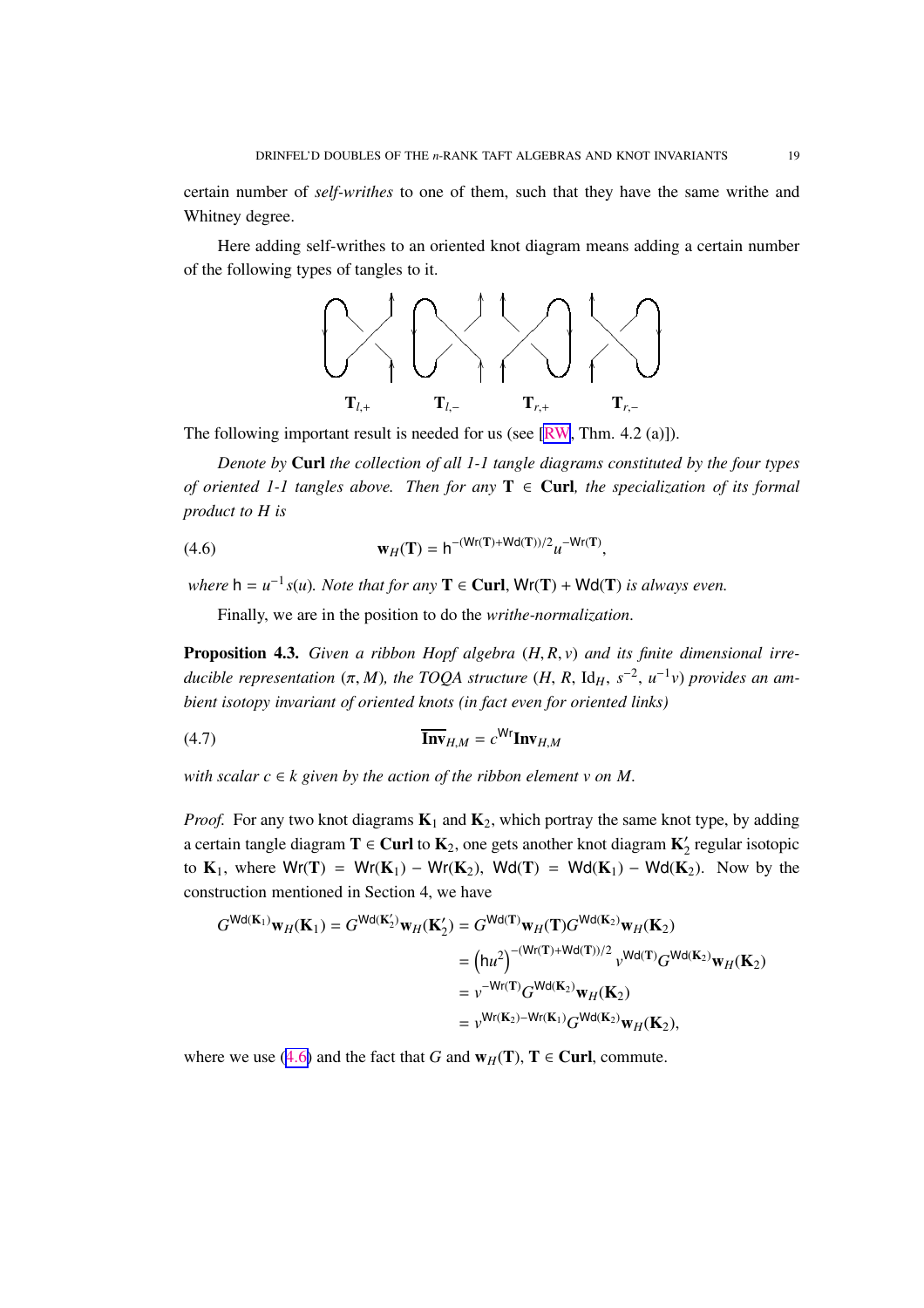<span id="page-19-0"></span>By Schur's lemma, the ribbon element *v* acts by multiplying a scalar  $c \in k$ . Hence,

$$
\mathbf{Inv}_{H,M}(\mathbf{K}_1) = c^{\mathsf{Wr}(\mathbf{K}_2) - \mathsf{Wr}(\mathbf{K}_1)} \mathbf{Inv}_{H,M}(\mathbf{K}_2)
$$

by [\(4.5\)](#page-17-0), which also implies that  $\overline{\text{Inv}}_{H,M}$  defined by[\(4.7\)](#page-18-0) is an ambient isotopy invariant.  $\square$ 

*Remark* 4.4*.* From [\[Rad3](#page-33-0), Thm. 4], we know that when turning to representations of the ribbon Hopf algebra  $(H, R, v)$ , the construction by bead-sliding has a close relation with the classical construction of quantum link invariants. In general, it coincides with the one constructed from a ribbon category, due to Reshetikhin-Turaev [\[RT1\]](#page-33-0). The regular invariant Inv*H*,*<sup>M</sup>* serves as an invariant of oriented framed links, and when normalized by a "twist factor", it becomes the one,  $\overline{\text{Inv}}_{H,M}$ , which does not depend on framing. One can also check the detail from [[MPS,](#page-33-0) Thm. 1.2].

We also note that the initial value  $\overline{\text{Inv}}_{H,M}(\textbf{O}) = \chi_M(u^{-1}v)$ , for the unknot **O**, is just the usual *quantum dimension* of  $(\pi, M)$ .

# 5. From the Drinfel'd double  $D(\bar{\mathscr{A}})$  to knot invariants

Now we are in the position to apply the construction introduced in the previous section to our target  $D(\bar{\mathcal{A}})$ .

5.1. **Representations of the Drinfel'd double**  $D(\overline{\mathscr{A}})$ . Throughout the rest of paper, we will concentrate on the TOQA

$$
\left(D(\bar{\mathscr{A}}), \mathcal{R}, \mathrm{Id}_{D(\bar{\mathscr{A}})}, S^2 \otimes s^{-2}, u^{-1}v\right).
$$

For convenience, we always assume that  $D(\bar{A})$  is a ribbon Hopf algebra throughout the rest of this section, which requires  $\ell$  to be odd by Thm. [3.7](#page-10-0). In the later computation, when *q* is a primitive  $\ell$ -th root of unity, we see that  $q^{(\ell \pm 1)i/2} = (-1)^i q^{\pm i/2}$ ,  $i \in \mathbb{Z}$ .

From [[Rad1,](#page-33-0) Cor. 1], we see that for a special kind of graded Hopf algebras, the author had totally portrayed their simple Yetter-Drinfel'd modules. The description is the following.

Let  $H = \bigoplus_{i=0}^{\infty} H_{(i)}$  be a (Z-)graded Hopf algebra over an algebraically closed field k. *Suppose that*  $H_{(0)} = kG$ , where G is a finite abelian group,  $H_{(0)} \simeq k \times \cdots \times k$  as algebras, *and*  $H_{(i)} = H_{(i+1)} = \cdots = 0$  *for some i* > 0*. Then* 

$$
(\beta, g) \mapsto [H_{\beta, g}]
$$

*is a bijection between the Cartesian product of sets of group-like elements*  $G(H^{\circ}) \times G =$ *G*(*H* ◦ )×*G*(*H*) *and the set of isomorphism classes of the simple Yetter-Drinfel'd H-modules, where H*◦ *is the dual Hopf algebra of H.*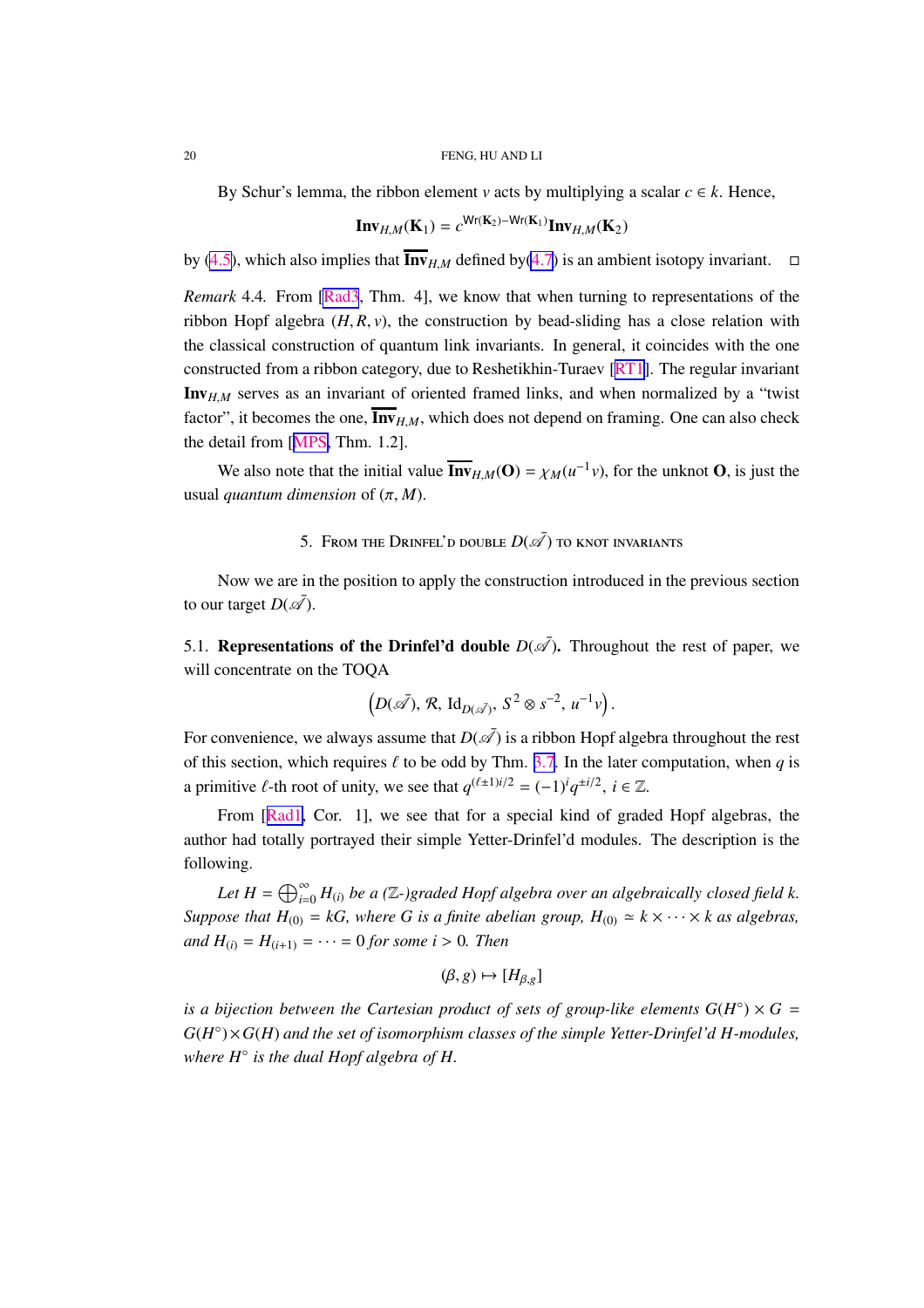<span id="page-20-0"></span>Next we give the explicit definition of  $H_{\beta,g} \in H \mathcal{YD}^H$ . First one can easily check that for any  $\beta \in G(H^{\circ})$ ,  $H_{\beta} = (H, \bullet_{\beta}, \Delta) \in H \mathcal{YD}^H$ , where the module action  $\bullet_{\beta}$  is defined as

$$
h \bullet_{\beta} a = (h_{(2)} \leftarrow \mathcal{K}(\beta)) a \varsigma (h_{(1)}), \quad \forall \, h, a \in H.
$$

Under such action, we know that  $H_\beta$  inherits the graded structure of *H*, and becomes a graded left *H*-module. Now take

$$
H_{\beta,g}=H\bullet_{\beta} g,
$$

then it is a simple Yetter-Drinfel'd  $H$ -submodule of  $H$ <sup>β</sup>.

In the case when  $H = \overline{\mathcal{A}}_q(n)$ , take  $\overline{\mathcal{A}}_{(i)} = \text{span}_k\{x^{\gamma}K(\alpha) | \gamma \in \Lambda_+^{\leq \kappa}, |\gamma| = i\}$ , then  $\overline{\mathcal{A}}_q(n) = \bigoplus_{i=0}^{\infty} \overline{\mathcal{A}}_{(i)}$  is a graded Hopf algebra, with the coradical  $\overline{\mathcal{A}}_{(0)} = kG\left(\overline{\mathcal{A}}_q(n)\right) \cong$  $k\mathbb{Z}_{\ell}^n$ , by Proposition [3.1](#page-6-0), i.e.,  $\mathcal{A}_q(n)$  is pointed. Moreover, the Jacobson radical of  $\mathcal{A}_q(n)$  is  $\bigoplus_{i=1}^{\infty} \bar{\mathscr{A}}_{(i)}$ , with  $\bar{\mathscr{A}}_{(i)} = 0$  for all  $i > n(\ell - 1)$ .

Since  $\mathcal{A}_q(n)$  is finite-dimensional, its dual is just  $\mathcal{A}_q(n)^*$ . Hence by [\[Rad1](#page-33-0), Cor. 1] and Proposition [3.2,](#page-7-0) we have

**Theorem 5.1.** Any left simple  $D(\bar{A})$ -module has the form  $(\bar{A_q}(n))$  $\kappa_{(\alpha),K(\beta)}, \alpha, \beta \in \Lambda_+^{\leq \kappa},$ *simply denoted by*  $\bar{A}_{\alpha,\beta}$ *.* 

Let us start to study these simple left  $D(\overline{\mathscr{A}})$ -modules.

First, we should clarify the module action of  $(\bar{\mathscr{A}}_{\alpha,\beta},\cdot)$  as a left  $D(\bar{\mathscr{A}})$ -module:

(5.1)  

$$
x^{\gamma} K(\xi) \bullet_{\mathcal{K}(\alpha)} K(\beta) = \sum_{\zeta \in \Lambda_+^{\leq \gamma}} \binom{\gamma}{\zeta} q^{-(\gamma - \zeta) * \zeta} \left( x^{\zeta} K(\xi) - \mathcal{K}(\alpha) \right) K(\beta) s^{-1} \left( x^{\gamma - \zeta} K(\zeta + \xi) \right)
$$

$$
= \mu(\gamma, \xi : \alpha, \beta) x^{\gamma} K(\beta - \gamma),
$$

where we set

$$
\mu(\gamma,\xi:\alpha,\beta)=\sum_{\zeta\in\Lambda_+^{\leq\gamma}}(-1)^{|\gamma-\zeta|}\binom{\gamma}{\zeta}q^{\frac{1}{2}\langle 2\beta-\gamma-\zeta+1,\gamma-\zeta\rangle+\langle\alpha,\xi+\zeta\rangle}\theta(\beta+\gamma-\zeta,\gamma-\zeta).
$$

In addition,

(5.2)  
\n
$$
\mathcal{X}^{\gamma}\mathcal{K}(\omega) \rightharpoonup x^{\eta}K(\beta-\eta) = \sum_{\xi \in \Lambda_{+}^{\leq \eta}} \binom{\eta}{\xi} q^{-(\eta-\xi)*\xi} \mathcal{X}^{\gamma}\mathcal{K}(\omega) \left( x^{\xi}K(\beta-\eta) \right) x^{\eta-\xi}K(\xi+\beta-\eta)
$$
\n
$$
= \binom{\eta}{\gamma} q^{-(\eta-\gamma)*\gamma+\langle \omega,\beta-\eta \rangle} x^{\eta-\gamma}K(\beta+\gamma-\eta).
$$

Note that in Eq. (5.2), if  $\gamma \nleq \eta$ ,  $\left(\eta\right)$ γ  $\vert = 0$ , so the corresponding result should be interpreted as 0.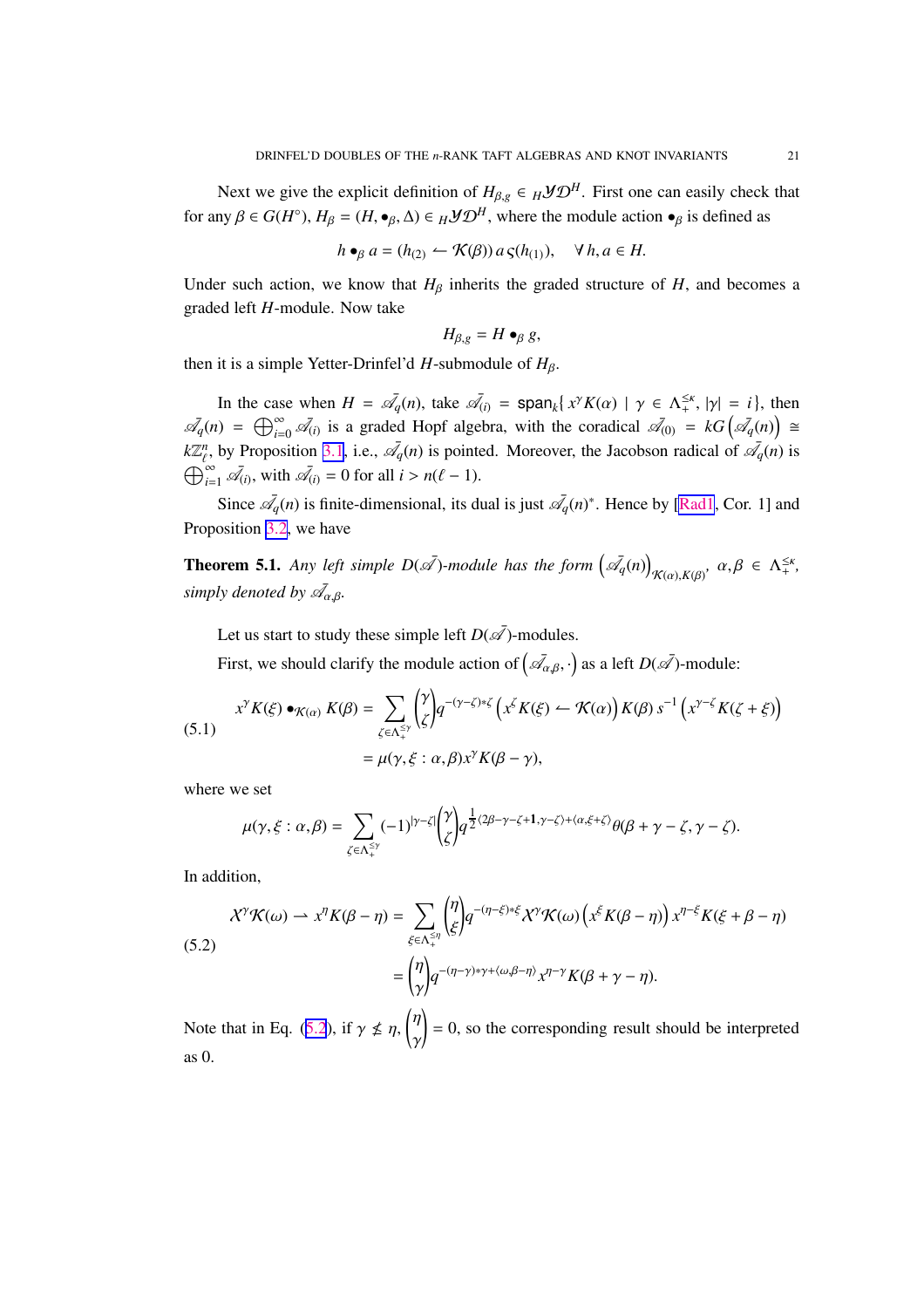<span id="page-21-0"></span>Combining Eq.  $(5.1)$  $(5.1)$  $(5.1)$  with Eq.  $(5.2)$  $(5.2)$  $(5.2)$ , we obtain the formula of the module action of  $(\bar{\mathscr{A}}_{\alpha,\beta},\cdot)$  as a left  $D(\bar{\mathscr{A}})$ -module

(5.3)  
\n
$$
(\mathcal{X}^{\gamma}\mathcal{K}(\omega)\otimes x^{\eta}K(\xi))\cdot K(\beta) = \mu(\eta,\xi:\alpha,\beta)\left(\mathcal{X}^{\gamma}\mathcal{K}(\omega)\rightharpoonup x^{\eta}K(\beta-\eta)\right)
$$
\n
$$
= \binom{\eta}{\gamma}q^{-(\eta-\gamma)*\gamma+\langle\omega,\beta-\eta\rangle}\mu(\eta,\xi:\alpha,\beta)x^{\eta-\gamma}K(\beta+\gamma-\eta),
$$

where  $\gamma$ ,  $\eta$ ,  $\omega$ ,  $\xi \in \Lambda_+^{\leq \kappa}$ .

From Eq. [\(5.1\)](#page-20-0), we can see that  $\bar{\mathcal{A}}_{\alpha,\beta}$  lies in the subspace of  $\bar{\mathcal{A}}_q(n)$  expanded by  $\{x^{\gamma}K(\beta-\gamma) \mid \gamma \in \Lambda_+^{\leq \kappa}\}\.$  In order to find a *k*-basis of  $\overline{\mathscr{A}}_{\alpha,\beta}$ , the key is to confirm when the coefficient  $\mu(\gamma, \xi : \alpha, \beta)$  does not vanish.

To this end, we consider

$$
x_i \bullet_{\mathcal{K}(\alpha)} x^{\gamma} K(\beta - \gamma) = (x_i \leftarrow \mathcal{K}(\alpha)) x^{\gamma} K(\beta - \gamma) K(\epsilon_i)^{-1}
$$

$$
+ (1 \leftarrow \mathcal{K}(\alpha)) x^{\gamma} K(\beta - \gamma) \left( -x_i K(\epsilon_i)^{-1} \right)
$$

$$
= q^{\epsilon_i * \gamma} \left( q^{\langle \alpha, \epsilon_i \rangle} - \theta(\beta, \epsilon_i) q^{\langle \beta - \gamma, \epsilon_i \rangle} \right) x^{\gamma + \epsilon_i} K(\beta - \gamma - \epsilon_i).
$$

Now let  $x_i \bullet_{\mathcal{K}(\alpha)} x^{\gamma} K(\beta - \gamma) = 0$ , for  $1 \le i \le n$ . If  $x^{\gamma + \epsilon_i} \neq 0$ , then  $q^{\langle \alpha, \epsilon_i \rangle} - \theta(\beta, \epsilon_i) q^{\langle \beta - \gamma, \epsilon_i \rangle} =$ 0, i.e.,  $q^{\langle \alpha+\gamma,\epsilon_i \rangle} = q^{\alpha_i+\gamma_i} = \theta(\beta,\epsilon_i)q^{\langle \beta,\epsilon_i \rangle} = q^{-\tilde{\beta}_i+2\beta_i}$ . Since for  $\alpha \in \Lambda$ , there exists a unique  $[\alpha] = ([\alpha_1], \cdots, [\alpha_n]) \in \Lambda_+^{\leq \kappa}$ , such that  $[\alpha] \equiv \alpha \pmod{\iota}$ , we can solve that

$$
\gamma = [-\tilde{\beta} + 2\beta - \alpha],
$$

and set

$$
\kappa(\alpha,\beta)=[-\tilde{\beta}+2\beta-\alpha], \ \alpha, \ \beta\in\Lambda_+^{\leq\kappa}.
$$

To describe the coefficient  $\mu(\gamma, \xi : \alpha, \beta)$ , we need to extract a linearly ordered subset from  $\Lambda_+^{\leq \gamma}$ . Arranging that subset from left to right, we have

$$
0, \epsilon_n, 2\epsilon_n, \ldots, \gamma_n\epsilon_n, \epsilon_{n-1} + \gamma_n\epsilon_n, 2\epsilon_{n-1} + \gamma_n\epsilon_n, \ldots, \gamma_{n-1}\epsilon_{n-1} + \gamma_n\epsilon_n, \ldots, \gamma.
$$

Denote the subset by  $\gamma$ .

For  $\eta \in \gamma$ , take  $i(\eta) \in \{1, \dots, n\}$  to be the unique subscript such that  $\eta + \epsilon_{i(\eta)}$  is the successor of  $\eta$  in terms of the linear order above. Then as  $x^{\gamma} = x_1^{\gamma_1}$  $\chi_1^{\gamma_1} \cdots \chi_n^{\gamma_n}$ , we can compute  $x^{\gamma} K(\xi) \bullet_{\mathcal{K}(\alpha)} K(\beta) = q^{\langle \alpha, \xi \rangle} x^{\gamma} \bullet_{\mathcal{K}(\alpha)} K(\beta)$  in the order of  $\underline{\gamma}$ , and get

$$
(5.4) \t x^{\gamma} K(\xi) \bullet_{\mathcal{K}(\alpha)} K(\beta) = q^{\langle \alpha, \xi \rangle} \prod_{\eta \in \underline{\gamma} \setminus \{\gamma\}} q^{\epsilon_{i(\eta)} * \eta} \left( q^{\langle \alpha, \epsilon_{i(\eta)} \rangle} - \theta(\beta, \epsilon_{i(\eta)}) q^{\langle \beta - \eta, \epsilon_{i(\eta)} \rangle} \right) x^{\gamma} K(\beta - \gamma).
$$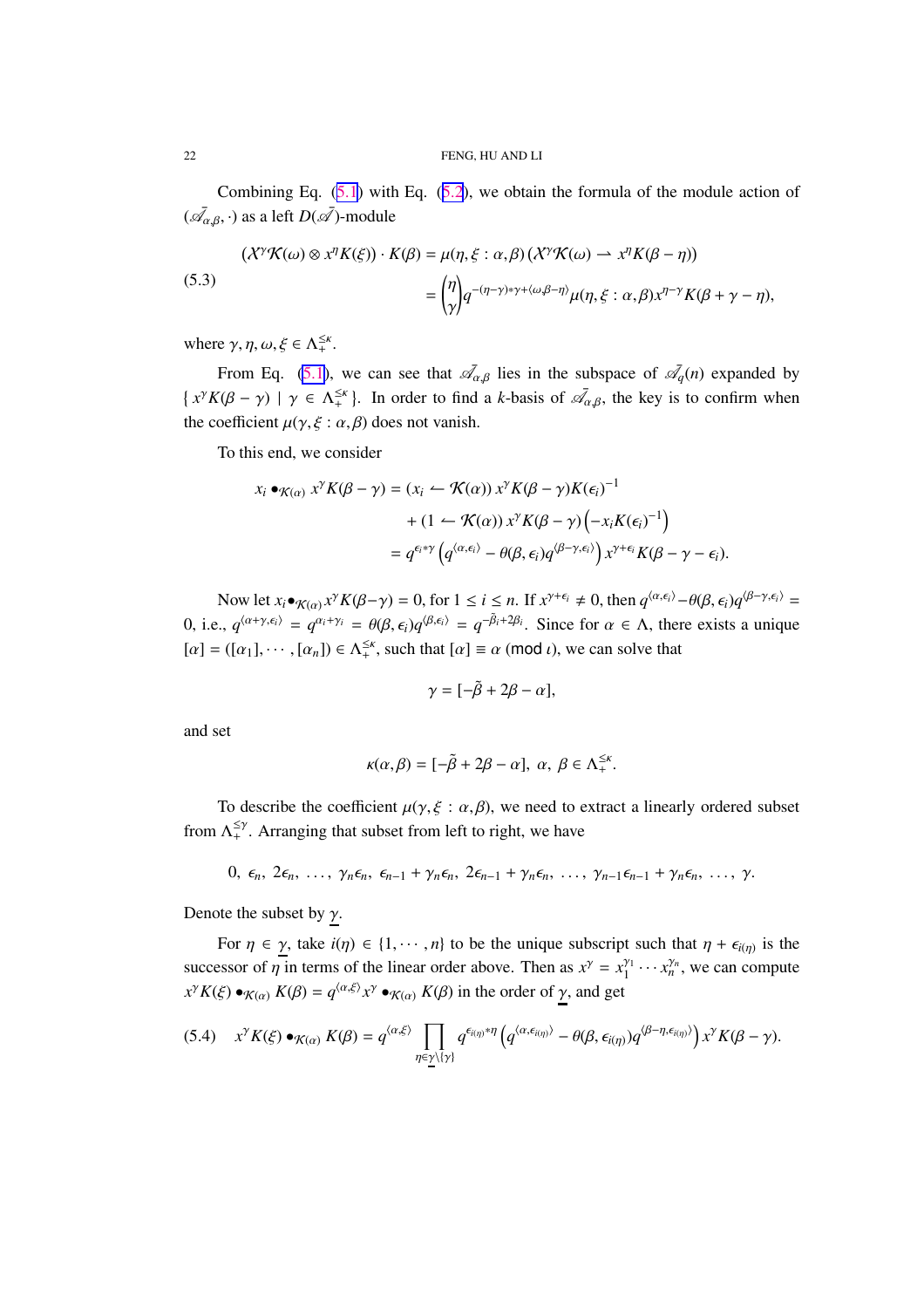<span id="page-22-0"></span>Comparing Eq.  $(5.1)$  $(5.1)$  $(5.1)$  with Eq.  $(5.4)$  $(5.4)$  $(5.4)$ , we have

$$
\mu(\gamma, \xi : \alpha, \beta) = \begin{cases} q^{\langle \alpha, \xi \rangle} \prod_{\eta \in \underline{\gamma} \setminus \{\gamma\}} q^{\epsilon_{i(\eta)} * \eta} \left( q^{\langle \alpha, \epsilon_{i(\eta)} \rangle} - \theta(\beta, \epsilon_{i(\eta)}) q^{\langle \beta - \eta, \epsilon_{i(\eta)} \rangle} \right), & \gamma \in \Lambda_+^{\leq \kappa(\alpha, \beta)}, \\ 0, & \text{otherwise.} \end{cases}
$$

Now as  $\bar{\mathscr{A}}_{\alpha,\beta} = \bar{\mathscr{A}}_q(n) \bullet_{\mathcal{K}(\alpha)} K(\beta)$ , we have

**Proposition 5.2.**  $\{x^{\gamma}K(\beta-\gamma) | \gamma \in \Lambda^{ \leq \kappa(\alpha,\beta) }_{+} \}$  *is a k-basis of*  $\bar{\mathscr{A}}_{\alpha,\beta}$ *, for*  $\alpha, \beta \in \Lambda^{ \leq \kappa}_{+}$ *.* 

For later use, we also give a criterion when the irreducible module  $\bar{\mathscr{A}}_{\alpha,\beta}$  is self-dual.

**Theorem 5.3.** When  $\ell$  is odd, the irreducible module  $\bar{\mathscr{A}}_{\alpha,\beta}(\alpha,\beta \in \Lambda_+^{\leq \kappa})$  of  $D(\bar{\mathscr{A}}_n(q))$  is *self-dual if and only if there exists a unique tuple*  $r = (r_1, \ldots, r_n) \in \Lambda_+^{\leq \kappa}$  *such that* 

$$
\beta = [(i_0r_1,\ldots,i_0r_n)], \alpha = [-\tilde{\beta}],
$$

*where*  $i_0 = (\ell + 1)/2$ *, and we interpret the tuples above modulo*  $\ell$ *. In particular, if it is the case, then*  $\dim(\bar{\mathcal{A}}_{\alpha,\beta}) = (r_1 + 1) \cdots (r_n + 1)$  as  $\kappa(\alpha,\beta) = r$ , and any self-dual irreducible module is uniquely determined by this tuple  $\kappa(\alpha, \beta) \in \Lambda_+^{\leq \kappa}$ .

*Proof.* Since  $(i_0, \ell) = 1$ , given  $\beta \in \Lambda_+^{\leq \kappa}$  there exists a unique  $(r_1, \ldots, r_n) \in \Lambda_+^{\leq \kappa}$  such that  $\beta = [(i_0r_1, \ldots, i_0r_n)]$ . Now what we need to compute is the action of  $K(\xi)$ ,  $\mathcal{K}(\omega)$ ,  $\xi, \omega \in \Lambda_+^{\leq \kappa}$ on  $\bar{\mathcal{A}}_{\alpha,\beta}$ . First, we have

$$
K(\xi) \bullet_{\mathcal{K}(\alpha)} x^{\gamma} K(\beta - \gamma) = q^{\langle \alpha + \tilde{\gamma}, \xi \rangle} x^{\gamma} K(\beta - \gamma),
$$
  

$$
\mathcal{K}(\omega) \to x^{\gamma} K(\beta - \gamma) = q^{\langle \omega, \beta - \gamma \rangle} x^{\gamma} K(\beta - \gamma)
$$

for any  $\gamma \in \Lambda_+^{\leq \kappa(\alpha,\beta)}$ . In order to get a self-dual module, the eigenvalues of each such action in terms of the eigenvectors from Prop. 5.2 should be reciprocal in pairs. More precisely,  $\exists \gamma, \gamma' \in \Lambda_+^{\leq \kappa(\alpha,\beta)}$  such that

$$
\langle \epsilon_i, \beta_i - \gamma_i \rangle = -\langle \epsilon_i, \beta_i - \gamma'_i \rangle, \ \langle \alpha_i + \tilde{\gamma}_i, \epsilon_i \rangle = -\langle \alpha_i + \tilde{\gamma}'_i, \epsilon_i \rangle, \ i = 1, \ldots, n.
$$

And that gives the equality  $\alpha = [-\tilde{\beta}]$ . Conversely, if  $\alpha = [-\tilde{\beta}]$ , then  $\kappa(\alpha, \beta) = [2\beta]$  and  $(x^{\gamma} K(\beta - \gamma), x^{2\beta - \gamma} K(-\beta + \gamma)), \gamma \in \Lambda_+^{\leq [2\beta]}$  are those pairs as desired.

5.2. **Knot invariants from the Drinfel'd double**  $D(\vec{A})$ . Up to now, all simple left  $D(\vec{A})$ modules have been clarified. Let us turn to the solution  $R_{\mathcal{A}_{\alpha,\beta}}$  of the braid equation associated with  $\bar{\mathcal{A}}_{\alpha,\beta}$ . Abbreviate  $R_{\bar{\mathcal{A}}_{\alpha,\beta}}$  to  $R_{\alpha,\beta}$ . To show that the modification ([4.5](#page-17-0)) works well in the case of  $D(\overline{\mathcal{A}})$ , we will compute some low rank cases below. With no confusion, let us abbreviate  $\text{Inv}_{H,M}$ ,  $\text{Inv}_{H,M}$  to Inv, Inv, respectively.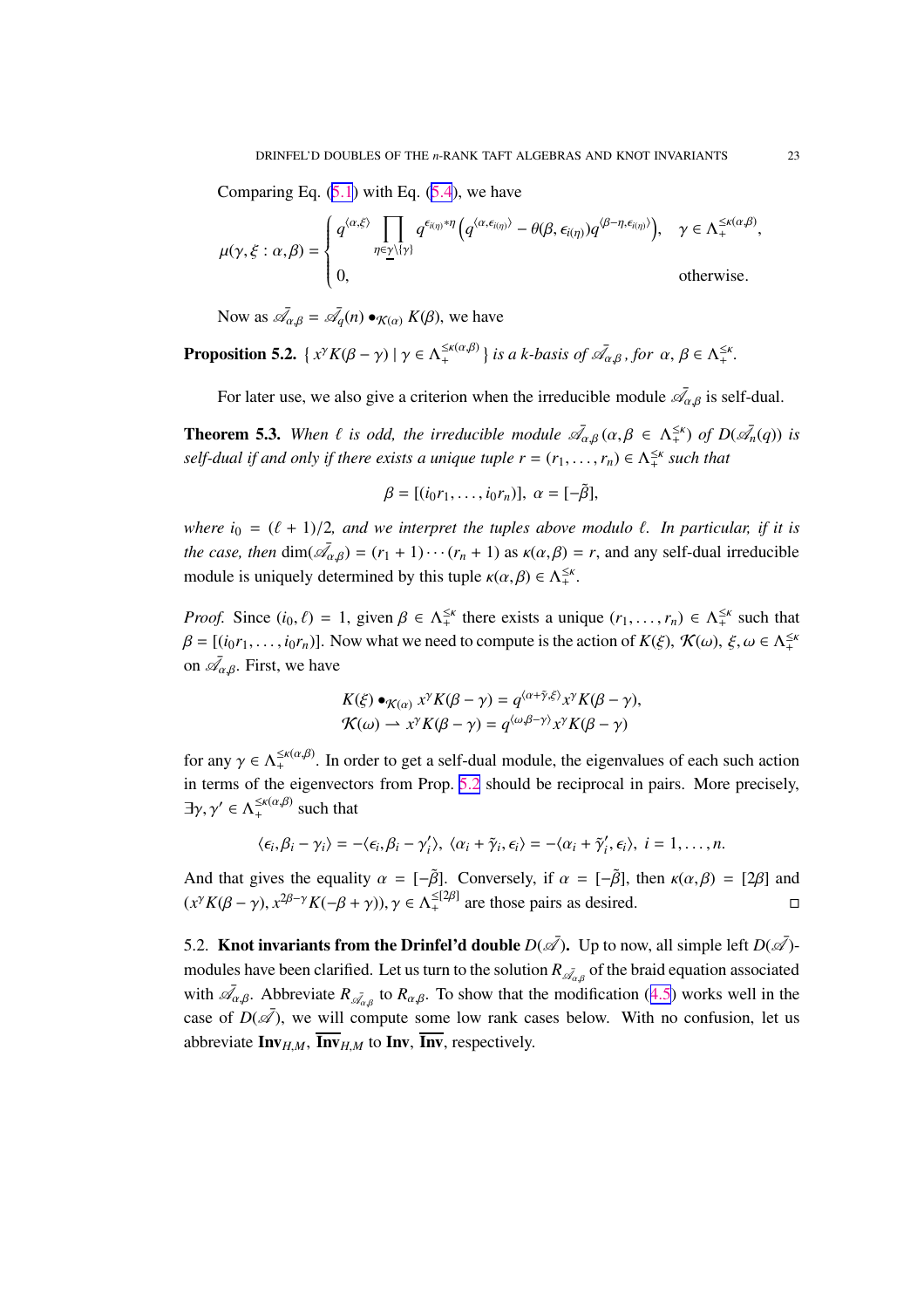**Example 5.4.** The Taft algebra  $(n = 1)$ . Its simplest representation is the two dimensional irreducible one,  $\bar{\mathcal{A}}_{(i-1)\epsilon_1,i\epsilon_1}$ ,  $(1 \le i \le \ell)$  with  $\bar{\mathcal{A}}_{(\ell-1)\epsilon_1,0}$  for  $i = \ell$ . Since  $\kappa((i-1)\epsilon_1,i\epsilon_1) = \epsilon_1$ , it has a *k*-basis { $K(i\epsilon_1)$ ,  $x_1K((i-1)\epsilon_1)$ }. By [\(2.4](#page-5-0)), we have

$$
R_{(i-1)\epsilon_1, i\epsilon_1}(K(i\epsilon_1) \otimes K(i\epsilon_1)) = K(i\epsilon_1) \otimes (K(i\epsilon_1) \bullet_{K((i-1)\epsilon_1)} K(i\epsilon_1))
$$
  
\n
$$
= q^{i(i-1)}K(i\epsilon_1) \otimes K(i\epsilon_1),
$$
  
\n
$$
R_{(i-1)\epsilon_1, i\epsilon_1}(K(i\epsilon_1) \otimes x_1 K((i-1)\epsilon_1))
$$
  
\n
$$
= x_1 K((i-1)\epsilon_1) \otimes (K((i-1)\epsilon_1) \bullet_{K((i-1)\epsilon_1)} K(i\epsilon_1))
$$
  
\n
$$
+ K(i\epsilon_1) \otimes (x_1 K((i-1)\epsilon_1) \bullet_{K((i-1)\epsilon_1)} K(i\epsilon_1))
$$
  
\n
$$
= q^{(i-1)^2} (x_1 K((i-1)\epsilon_1) \otimes K(i\epsilon_1))
$$
  
\n
$$
+ (q^{i(i-1)} - q^{i(i-1)+1}) (K(i\epsilon_1) \otimes x_1 K((i-1)\epsilon_1)),
$$
  
\n
$$
R_{(i-1)\epsilon_1, i\epsilon_1}(x_1 K((i-1)\epsilon_1) \otimes K(i\epsilon_1)) = K(i\epsilon_1) \otimes (K(i\epsilon_1) \bullet_{K((i-1)\epsilon_1)} x_1 K((i-1)\epsilon_1))
$$
  
\n
$$
= q^{i^2} K(i\epsilon_1) \otimes x_1 K((i-1)\epsilon_1),
$$
  
\n
$$
R_{(i-1)\epsilon_1, i\epsilon_1}(x_1 K((i-1)\epsilon_1) \otimes x_1 K((i-1)\epsilon_1))
$$
  
\n
$$
= x_1 K((i-1)\epsilon_1) \otimes (K((i-1)\epsilon_1) \bullet_{K((i-1)\epsilon_1)} x_1 K((i-1)\epsilon_1))
$$
  
\n
$$
+ K(i\epsilon_1) \otimes (x_1 K((i-1)\epsilon_1) \otimes x_1 K((i-1)\epsilon_1).
$$

Therefore, under the given *k*-basis

$$
\left\{ K(i\epsilon_1) \otimes K(i\epsilon_1), K(i\epsilon_1) \otimes x_1 K((i-1)\epsilon_1), \right\}
$$

$$
x_1 K((i-1)\epsilon_1) \otimes K(i\epsilon_1), x_1 K((i-1)\epsilon_1) \otimes x_1 K((i-1)\epsilon_1) \right\}
$$

of  $\bar{\mathscr{A}}_{(i-1)\epsilon_1,i\epsilon_1} \otimes \bar{\mathscr{A}}_{(i-1)\epsilon_1,i\epsilon_1}, R_{(i-1)\epsilon_1,i\epsilon_1}$  is presented by

$$
\begin{pmatrix} q^{i(i-1)} & 0 & 0 & 0 \ 0 & q^{i(i-1)}(1-q) & q^{i^2} & 0 \ 0 & q^{(i-1)^2} & 0 & 0 \ 0 & 0 & 0 & q^{i(i-1)} \end{pmatrix}.
$$

In particular, choosing  $i = i_0 := (\ell+1)/2$ , we get the self-dual irreducible one,  $\mathscr{A}_{(i_0-1)\epsilon_1,i_0\epsilon_1}$ , with the following symmetric braiding *R*-matrix, as  $q^{(i_0-1)^2} = q^{i_0^2}$  when  $\ell$  is odd.

$$
R_{(i_0-1)\epsilon_1, i_0\epsilon_1} = \begin{pmatrix} q^{-1/4} & 0 & 0 & 0 \ 0 & q^{-1/4} - q^{3/4} & q^{1/4} & 0 \ 0 & q^{1/4} & 0 & 0 \ 0 & 0 & 0 & q^{-1/4} \end{pmatrix},
$$

<span id="page-23-0"></span>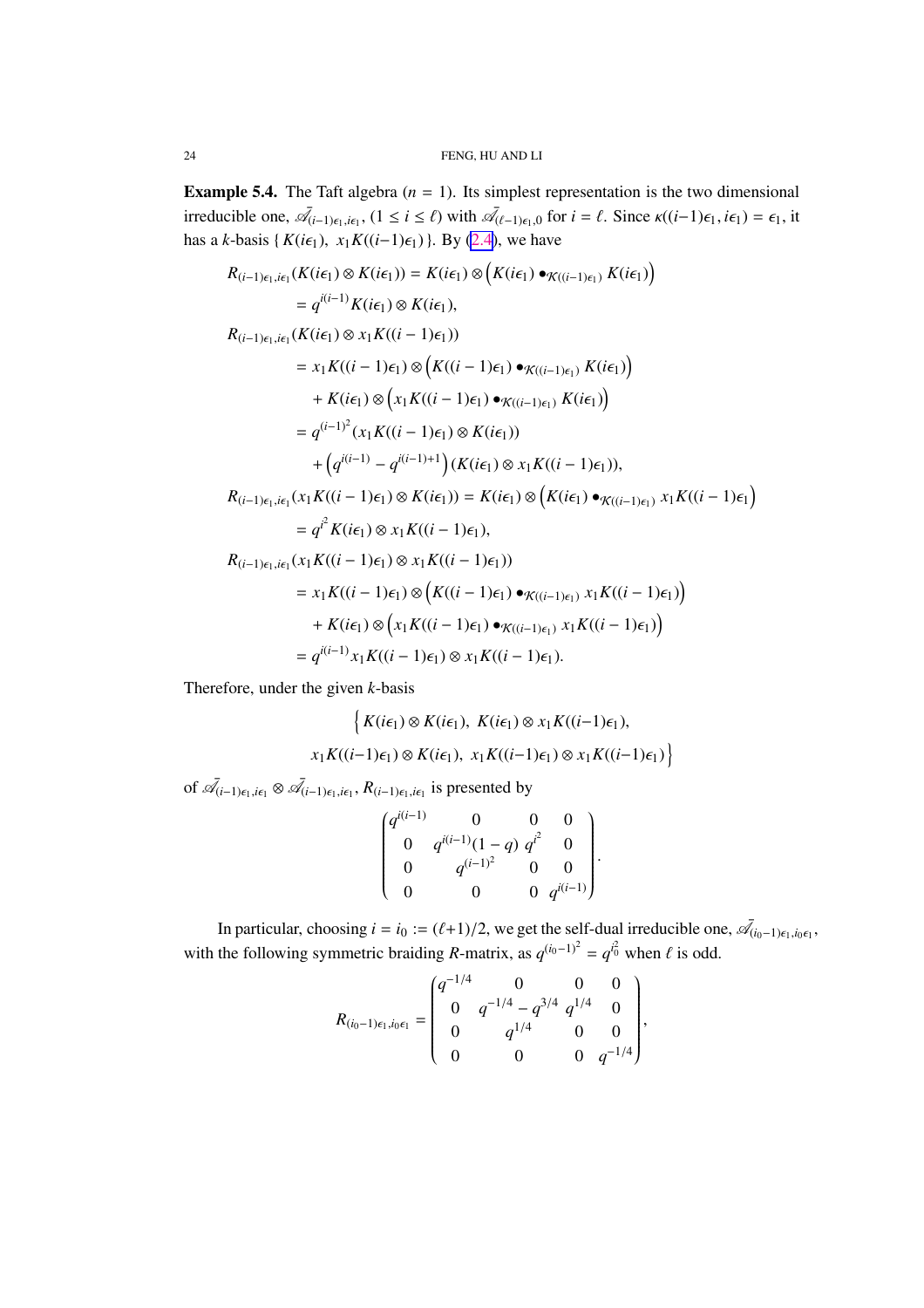<span id="page-24-0"></span>with the minimal polynomial

(5.5) 
$$
\text{minpoly}(R_{(i_0-1)\epsilon_1, i_0\epsilon_1}) = \left(x - q^{-1/4}\right)\left(x + q^{3/4}\right),
$$

where we abuse to denote  $q^{1/4} := q^{(\ell+1)^2/4}$  as a fourth root of q, and  $q^{i/4} := q^{(\ell+1)^2i/4}$  for any *i* ∈ ℤ. In particular,  $q^{(\ell^2-1)/4} = q^{-(\ell+1)^2/4} = q^{-1/4}$ .

Under the basis { $K(i_0 \epsilon_1)$ ,  $x_1 K((i_0-1)\epsilon_1)$ }, *u* is presented by diag{ $q^{5/4}$ ,  $q^{1/4}$ }, while *v* is presented by  $q^{3/4} \text{Id}_{\bar{\mathcal{A}}_{(i_0-1)\epsilon_1, i_0\epsilon_1}}$ , which we obtain from [\(3.10](#page-10-0)).

As

$$
q^{-1/4} R_{(i_0-1)\epsilon_1, i_0\epsilon_1} - q^{1/4} R_{(i_0-1)\epsilon_1, i_0\epsilon_1}^{-1} = (q^{-1/2} - q^{1/2}) \operatorname{Id}_{\mathscr{A}_{(i_0-1)\epsilon_1, i_0\epsilon_1}},
$$

we see that

$$
q^{-1}\overline{\mathbf{Inv}}\left(\diagup_4\right) - q\overline{\mathbf{Inv}}\left(\diagup_4\right) = \left(q^{-1/2} - q^{1/2}\right)\overline{\mathbf{Inv}}\left(\diagdown_4\right).
$$

Since  $\overline{\text{Inv}}(\textbf{O}) = \chi(u^{-1}v) = q^{-\frac{1}{2}} + q^{\frac{1}{2}}$ , it means that  $\overline{\text{Inv}}$  constructed here is nothing but the specialization of the *Jones polynomial*  $V_L(t)$  at  $t = q$ , where  $V_L(t)$  satisfies the following skein relations:

$$
t^{-1}V_{\text{max}}(t) - tV_{\text{max}}(t) = (t^{-1/2} - t^{1/2})V_{\text{max}}(t),
$$
  
\n
$$
V_{L} \cup Q(t) = (t^{-1/2} + t^{1/2})V_{L}(t), V_{Q}(t) = t^{-1/2} + t^{1/2}.
$$

*Remark* 5.5. (1) The version of  $V_L(t)$  used here differs from the usual one, [[Oht](#page-33-0), 1.2], by a multiple  $(-1)^{\sharp L}(-t^{-1/2}-t^{1/2})$ , where  $\sharp L$  is the number of components of *L*. Note that *R*( $i_0$ −1) $\epsilon_1$ , $i_0$  $\epsilon_1$  is related to the *Kauffman bracket*  $\langle \cdot \rangle$ (*A*), a regular invariant of unoriented links defined by

$$
\angle = A \left( + A^{-1} \right),
$$
  

$$
\angle = -A^{3} \left( + A^{-1} \right),
$$
  

$$
\angle = -A^{3} \left( + A^{-1} \right),
$$
  

$$
\angle = -A^{-3} \left( + A^{-2} \right),
$$
  

$$
\angle = -A^{-3} \left( + A^{-3} \right),
$$
  

$$
\angle = -A^{-3} \left( + A^{-3} \right),
$$
  

$$
\angle = -A^{-3} \left( + A^{-1} \right),
$$
  

$$
\angle = -A^{-3} \left( + A^{-1} \right),
$$
  

$$
\angle = -A^{-3} \left( + A^{-1} \right),
$$

 $V_L(t) = \left( (-A)^{-3Wr(L)} \left\langle L \right\rangle (A) \right)$  $A^2 = -t^{-1/2}$ 

As *v* acts by multiplying  $q^{3/4}$  rather than  $-q^{3/4}$ , one can check that

**Inv**
$$
(L) = (-1)^{Wr(L)} \langle L \rangle \left( \sqrt{-1} q^{-1/4} \right) = \langle L \rangle \left( -\sqrt{-1} q^{-1/4} \right),
$$

becomes a regular invariant of unoriented links, as  $(-1)^{Wr(L)}$  is independent of the orientation of *L*. It is just the quantum (sI<sub>2</sub>, *V*<sub>2</sub>) invariant with  $q^{1/4}$  replacing by  $q^{-1/4}$  [[Oht,](#page-33-0) Prop. 4.19. and Th H.1.].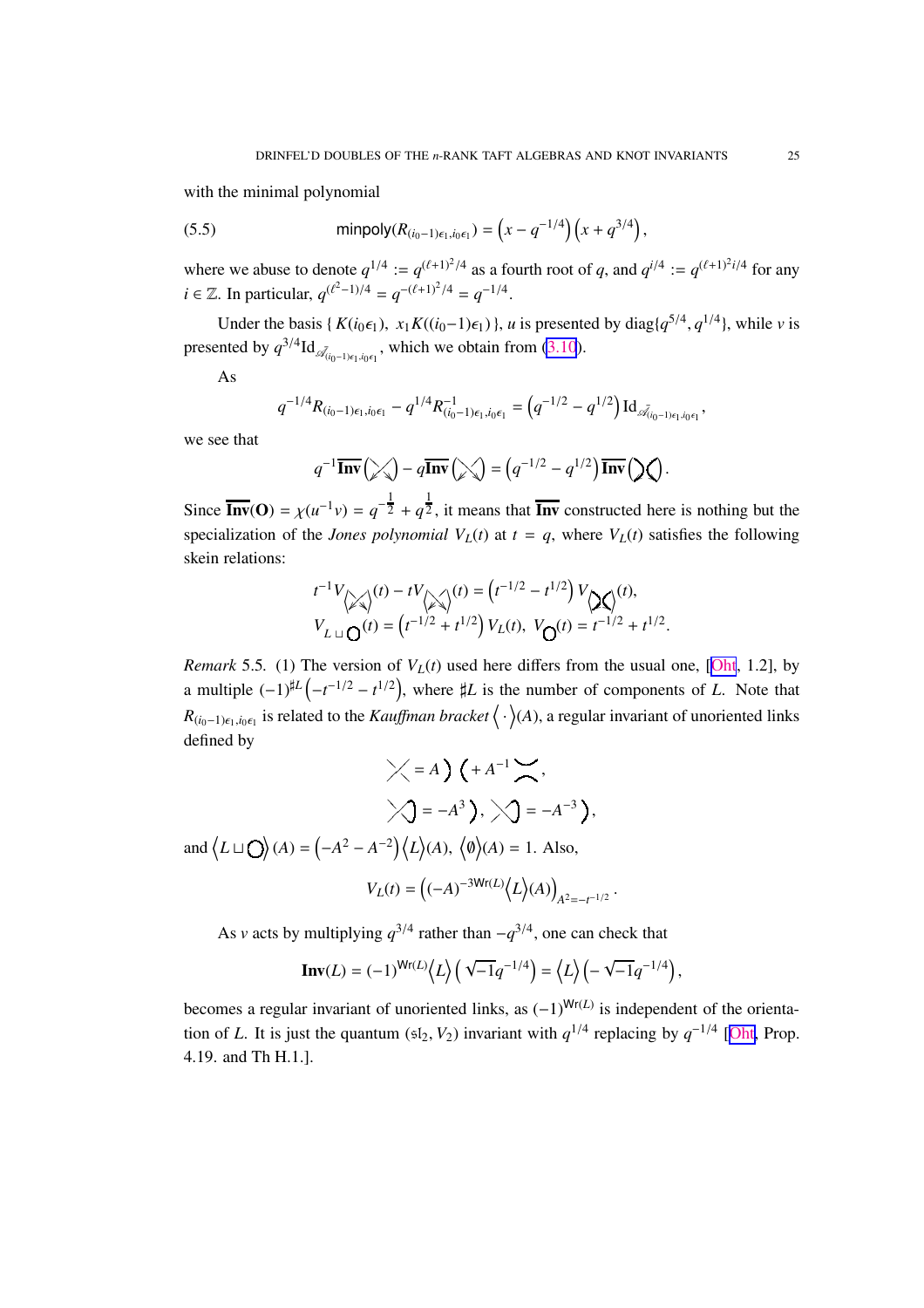<span id="page-25-0"></span>(2) If we adopt the version of  $U_q(\text{sI}_2)$  from the appendix in [[Mon](#page-33-0)], then the Taft algebra  $\overline{\mathcal{A}}_q(1) = T_\ell$  is isomorphic to the positive part  $\overline{U}_{q'}(\mathfrak{b})$  of the restricted  $\overline{U}_{q'}(\mathfrak{sl}_2)$  with  $q' = q^{1/4}$ , where  $q$  is assumed to have a 4-th primitive root of unity. Therefore,

$$
D(\bar{\mathscr{A}_q}(1))/\left(K(\epsilon_1)-\mathcal{K}(\epsilon_1)^{-1}\right)\cong \overline{U}_{q'}(\mathfrak{sl}_2).
$$

Note that  $\bar{\mathcal{A}}_{(i_0-1)\epsilon_1,i_0\epsilon_1}$  is the only two dimensional *self-dual* irreducible module of  $D(\bar{\mathcal{A}}_q(1))$ , i.e.  $\bar{\mathscr{A}}_{(i_0-1)\epsilon_1,i_0\epsilon_1} \cong \bar{\mathscr{A}}_{(i_0-1)\epsilon_1,i_0\epsilon_1}^*$ , and can be factorized as the fundamental representation of  $U_{q'}(\mathfrak{sl}_2)$ , which fits the fact that the reconstruction of the Jones polynomial as quantum invariants is derived from the fundamental representation of  $U_q$ (sl<sub>2</sub>).

**Example 5.6.** The 2-rank Taft algebra. Consider  $\mathcal{A}_{(\ell-1)\epsilon_2,i_0(\epsilon_1+\epsilon_2)}$ , the four dimensional selfdual simple Yetter-Drinfel'd module with  $\kappa((\ell - 1)\epsilon_2, i_0(\epsilon_1 + \epsilon_2)) = \epsilon_1 + \epsilon_2$ . It has a *k*-basis

 $(5.6) \{K(i_0(\epsilon_1+\epsilon_2)), x_1K((i_0-1)\epsilon_1+i_0\epsilon_2), x_2K(i_0\epsilon_1+(i_0-1)\epsilon_2), x_1x_2K((i_0-1)(\epsilon_1+\epsilon_2))\}.$ 

Since  $\bar{\mathcal{A}}_{(\ell-1)\epsilon_2,i_0(\epsilon_1+\epsilon_2)}$  as a left  $\bar{\mathcal{A}}_q(2)$ -module is graded, the annihilator

$$
\mathrm{Ann}_{\bar{\mathscr{A}_q(2)}}\left(\bar{\mathscr{A}_{(\ell-1)\epsilon_2,i_0(\epsilon_1+\epsilon_2)}}\right)
$$

of  $\bar{\mathcal{A}}_{(\ell-1)\epsilon_2,i_0(\epsilon_1+\epsilon_2)}$  is an ideal generated by

$$
\left\{x^{\gamma}\mid \gamma\in\Lambda_+^{\leq\kappa},\;\gamma\neq 0,\epsilon_1,\epsilon_2,\epsilon_1+\epsilon_2\right\}.
$$

In addition,  $K(\alpha)$ ,  $x_1$ ,  $x_2$ , and  $x_1x_2$  are successively presented by

$$
\begin{pmatrix} q^{-\alpha_2} & 0 & 0 & 0 & 0 \ 0 & q^{\alpha_1} & 0 & 0 & 0 \ 0 & 0 & q^{-\alpha_1} & 0 & 0 \ 0 & 0 & 0 & q^{\alpha_2} \end{pmatrix}, \begin{pmatrix} 0 & 0 & 0 & 0 \ 1-q & 0 & 0 & 0 \ 0 & 0 & 0 & 0 \ 0 & 0 & 1-q & 0 \end{pmatrix}, \begin{pmatrix} 0 & 0 & 0 & 0 \ 0 & 0 & 0 & 0 \ 0 & 1-q & 0 & 0 \ 0 & 1-q & 0 & 0 \end{pmatrix}, \begin{pmatrix} 0 & 0 & 0 & 0 \ 0 & 0 & 0 & 0 \ q^{-1}(1-q)^2 & 0 & 0 & 0 \end{pmatrix},
$$

with respect to the basis (5.6). It follows that the action of  $K(\alpha)$  on  $\overline{\mathscr{A}}_{(\ell-1)e_2,i_0(\epsilon_1+\epsilon_2)}$  is semisimple, while those of other non-zero graded elements are nilpotent.

On the other hand, take  $f_{\gamma,\alpha} \in \bar{\mathcal{A}}_q(n)^*$  dual to  $x^{\gamma}K(\alpha)$ , and it is presented by

$$
\begin{pmatrix}\n\delta_{\gamma,0}\delta_{\alpha,i_0(\epsilon_1+\epsilon_2)} & \delta_{\gamma,\epsilon_1}\delta_{\alpha,(i_0-1)\epsilon_1+i_0\epsilon_2} & \delta_{\gamma,\epsilon_2}\delta_{\alpha,i_0\epsilon_1+(i_0-1)\epsilon_2} & \delta_{\gamma,\epsilon_1+\epsilon_2}\delta_{\alpha,(i_0-1)(\epsilon_1+\epsilon_2)} \\
0 & \delta_{\gamma,0}\delta_{\alpha,(i_0-1)\epsilon_1+i_0\epsilon_2} & 0 & \delta_{\gamma,\epsilon_2}\delta_{\alpha,(i_0-1)(\epsilon_1+\epsilon_2)} \\
0 & 0 & \delta_{\gamma,0}\delta_{\alpha,i_0\epsilon_1+(i_0-1)\epsilon_2} & q^{-1}\delta_{\gamma,\epsilon_1}\delta_{\alpha,(i_0-1)(\epsilon_1+\epsilon_2)} \\
0 & 0 & 0 & \delta_{\gamma,0}\delta_{\alpha,(i_0-1)(\epsilon_1+\epsilon_2)}\n\end{pmatrix},
$$

with respect to the basis  $(5.6)$ .

From the discussion of the third section, we know that the distinguished group-like element of  $\bar{\mathcal{A}}_q(n)$  is  $K(\kappa)$ , while the distinguished group-like element of  $\bar{\mathcal{A}}_q(n)^*$  is  $\tilde{\mathcal{K}}(1)$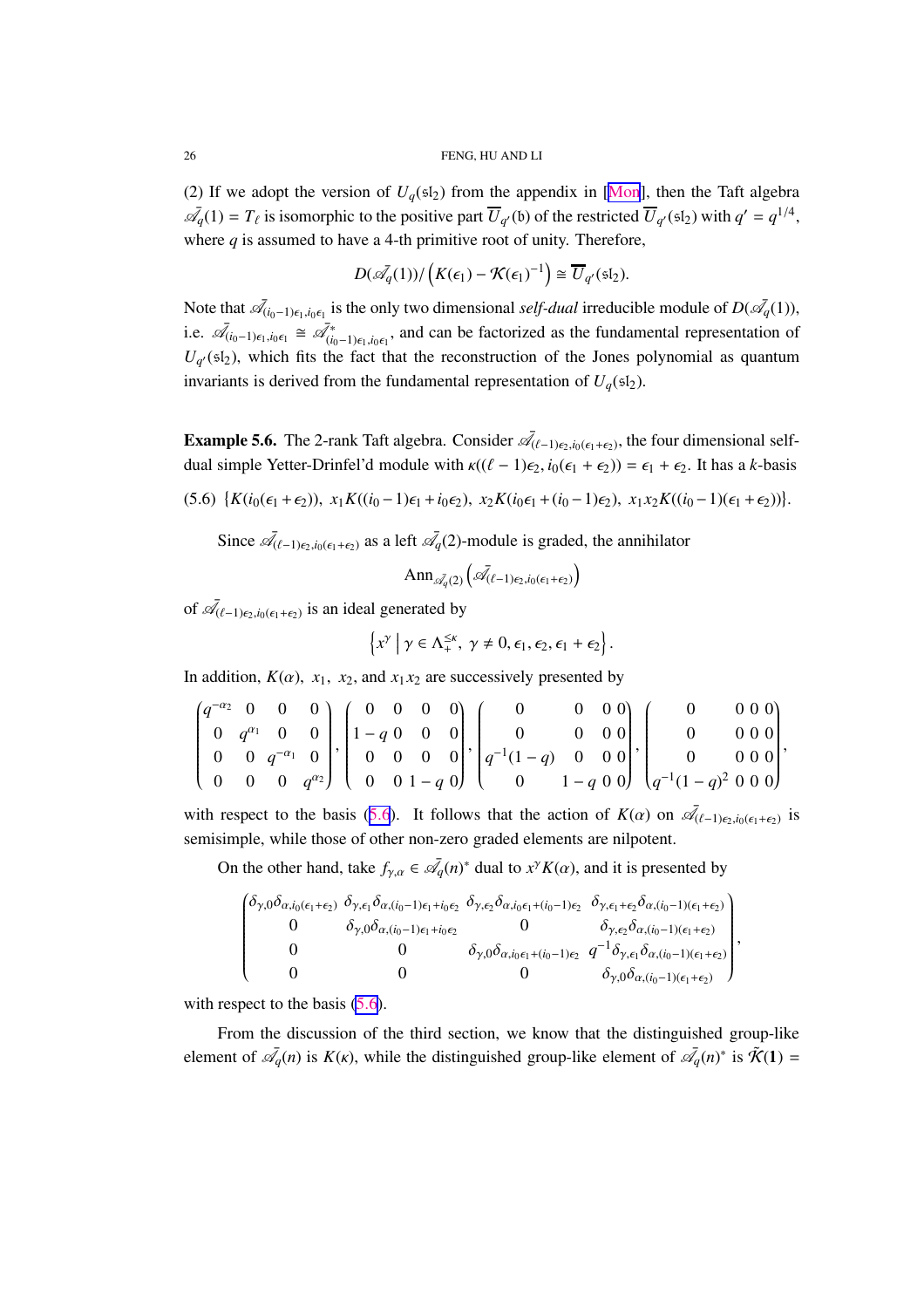<span id="page-26-0"></span> $\mathcal{K}(2\epsilon_2)$ . They are successively presented by diag $\{q, q^{-1}, q, q^{-1}\}\$  and diag $\{q, q, q^{-1}, q^{-1}\}\$ , with respect to the basis  $(5.6)$ .

We note that  $D(H)$  is unimodular for *H* finite dimensional, i.e. the distinguished grouplike element of  $D(H)^*$  is trivial, by part (a) of [[Rad2,](#page-33-0) Th. 4], and  $us(u)^{-1} = \alpha \otimes g$  is the distinguished group-like element of *D*(*H*) by [\[Rad2](#page-33-0), Cor. 7]. In particular, the distinguished group-like element of  $D(\bar{\mathcal{A}})$  is  $\mathcal{K}(2\epsilon_2) \otimes K(\kappa)$ . We take  $h = u^{-1} s(u) = (\mathcal{K}(2\epsilon_2) \otimes K(\kappa))^{-1}$ , which is presented by diag $\{q^{-2}, 1, 1, q^2\}$  with respect to the basis [\(5.6\)](#page-25-0).

Since the universal *R*-matrix  $\mathcal R$  of  $D(\overline{\mathcal A})$  has the form as [\(2.3\)](#page-4-0), we only need to concern those pairs  $(x^{\gamma} K(\alpha), f_{\gamma,\alpha})$ ,  $\gamma, \alpha \in \Lambda_+^{\leq \kappa}$  with nontrivial actions. Checking all the matrices above, we find that  $R_{\pi} = \pi \otimes \pi(\mathcal{R})$  involves exactly nine pairs with nontrivial actions, which are

$$
\left\{ (K(i_0\epsilon_1 + (i_0-1)\epsilon_2), f_{0,i_0\epsilon_1 + (i_0-1)\epsilon_2}), (K((i_0-1)(\epsilon_1 + \epsilon_2)), f_{0,(i_0-1)(\epsilon_1 + \epsilon_2)}), (K(i_0(\epsilon_1 + \epsilon_2)), f_{0,i_0(\epsilon_1 + \epsilon_2)}), (K((i_0-1)\epsilon_1 + i_0\epsilon_2), f_{0,(i_0-1)\epsilon_1 + i_0\epsilon_2}), (x_1K((i_0-1)(\epsilon_1 + \epsilon_2)), f_{\epsilon_1,(i_0-1)(\epsilon_1 + \epsilon_2)}), (x_2K(i_0\epsilon_1 + (i_0-1)\epsilon_2), f_{\epsilon_2,i_0\epsilon_1 + (i_0-1)\epsilon_2}), (x_2K((i_0-1)(\epsilon_1 + \epsilon_2)), f_{\epsilon_1 + \epsilon_2, (i_0-1)(\epsilon_1 + \epsilon_2)}) \right\}
$$

And the pairs with nontrivial actions involved in  $R_{\pi}^{-1} = \pi \otimes \pi(\mathcal{R}^{-1})$  accordingly are

$$
\left\{ (K((i_0-1)\epsilon_1+i_0\epsilon_2), f_{0,i_0\epsilon_1+(i_0-1)\epsilon_2}), (K(i_0(\epsilon_1+\epsilon_2)), f_{0,(i_0-1)(\epsilon_1+\epsilon_2)}), (K((i_0-1)(\epsilon_1+\epsilon_2)), f_{0,i_0(\epsilon_1+\epsilon_2)}), (K((i_0-1)\epsilon_1+i_0\epsilon_2), f_{0,(i_0-1)\epsilon_1+i_0\epsilon_2}), (-x_1K((i_0-1)\epsilon_1+i_0\epsilon_2), f_{\epsilon_1,(i_0-1)(\epsilon_1+\epsilon_2)}), (K((i_0-1)\epsilon_1+i_0\epsilon_2), f_{\epsilon_1,(i_0-1)(\epsilon_1+\epsilon_2)}), (K((i_0-1)\epsilon_1+i_0\epsilon_2), f_{\epsilon_1,(i_0-1)(\epsilon_1+\epsilon_2)})
$$
\n
$$
(-q^{-1}x_1K((i_0-1)(\epsilon_1+\epsilon_2)), f_{\epsilon_1,(i_0-1)(\epsilon_1+\epsilon_2)})
$$
\n
$$
(-q^{-1}x_2K(i_0\epsilon_1+(i_0-1)\epsilon_2), f_{\epsilon_2,(i_0-1)(\epsilon_1+\epsilon_2)})
$$
\n
$$
(q^{-1}x_1x_2K((i_0-1)(\epsilon_1+\epsilon_2)), f_{\epsilon_1+\epsilon_2,(i_0-1)(\epsilon_1+\epsilon_2)})
$$

Therefore, *u* is presented by diag $\{q^{5/2}, q^{3/2}, q^{3/2}, q^{1/2}\}\$  with respect to the basis [\(5.6\)](#page-25-0).

Note that  $u^2h = us(u)$  is a central element of  $D(\bar{\mathcal{A}}_q(2))$ , presented by  $q^3 \text{Id}_{\bar{\mathcal{A}}_{(\ell-1)\epsilon_2, i_0(\epsilon_1+\epsilon_2)}}$ with respect to the basis ([5.6](#page-25-0)). By Thm. [3.7,](#page-10-0) when  $\ell$  is odd, there exists a unique square root, also the unique ribbon element of  $D(\bar{\mathcal{A}}_q(2))$ , denoted by *v*. Hence, the twist element  $G = u^{-1}v$  is presented by diag $\{q^{-1}, 1, 1, q\}$  with respect to the basis ([5.6](#page-25-0)).

Here we write the basis  $(5.6)$  $(5.6)$  $(5.6)$  successively as  $\{b_1, b_2, b_3, b_4\}$ . First compute the tensor product of the matrices of each pairs above with nontrivial actions, and sum them up to give  $R_{\pi}$ . Then composing it with the flip map  $\tau$ , we can see that the braiding *R*-matrix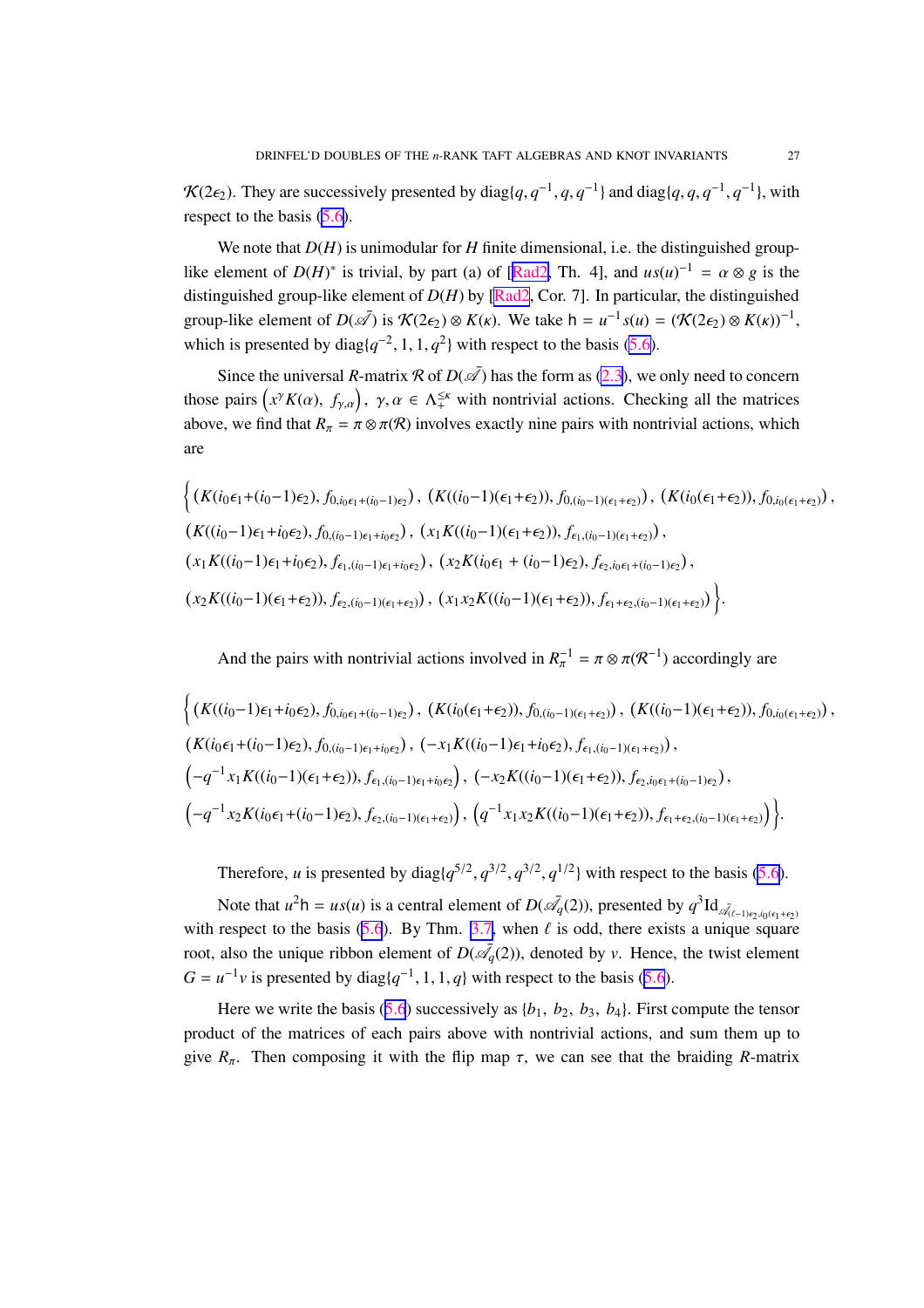|                  | $\frac{1}{\sqrt{q}}$             | $\boldsymbol{0}$                   | $\mathbf{0}$                       | $\mathbf{0}$                                                         | $\boldsymbol{0}$                   | $\overline{0}$                       | $\mathbf{0}$                             |                                      | $\overline{0}$                       | $\overline{0}$                     | 0                                      | $\overline{0}$                     | $\boldsymbol{0}$                      | $\boldsymbol{0}$                     | $\mathbf{0}$                       | $\mathbf{0}$                       | $\boldsymbol{0}$                       |
|------------------|----------------------------------|------------------------------------|------------------------------------|----------------------------------------------------------------------|------------------------------------|--------------------------------------|------------------------------------------|--------------------------------------|--------------------------------------|------------------------------------|----------------------------------------|------------------------------------|---------------------------------------|--------------------------------------|------------------------------------|------------------------------------|----------------------------------------|
|                  | $\overline{0}$                   | $rac{1-q}{\sqrt{q}}$               |                                    | $\boldsymbol{0}$                                                     | $\sqrt{q}$                         | $\overline{0}$                       | $\mathbf{0}$                             |                                      | $\overline{0}$                       | $\overline{0}$                     | $\boldsymbol{0}$                       | $\boldsymbol{0}$                   | $\boldsymbol{0}$                      | $\overline{0}$                       | $\mathbf{0}$                       | $\boldsymbol{0}$                   | $\boldsymbol{0}$                       |
|                  | $\boldsymbol{0}$                 | $\overline{0}$                     | $\frac{1-q}{\sqrt{q}}$             | $\mathbf{0}$                                                         | $\overline{0}$                     | $\boldsymbol{0}$                     | $\overline{0}$                           |                                      | $\boldsymbol{0}$                     | $\frac{1}{\sqrt{q}}$               | $\boldsymbol{0}$                       | $\boldsymbol{0}$                   | $\boldsymbol{0}$                      | $\overline{0}$                       | $\boldsymbol{0}$                   | $\boldsymbol{0}$                   | $\boldsymbol{0}$                       |
|                  | $\mathbf{0}$                     | $\overline{0}$                     | $\overline{0}$                     | $\frac{(1-q)^2}{\sqrt{q}}$                                           | $\mathbf{0}$                       | $\boldsymbol{0}$                     | $(1-q)\sqrt{q}$                          |                                      | $\overline{0}$                       | $\boldsymbol{0}$                   | $(1-q)\sqrt{q}$                        | $\mathbf{0}$                       | $\boldsymbol{0}$                      | $\sqrt{q}$                           | $\overline{0}$                     | $\overline{0}$                     | $\mathbf{0}$                           |
|                  | $\overline{0}$                   | $\frac{1}{\sqrt{q}}$               | $\overline{0}$                     | $\overline{0}$                                                       | $\boldsymbol{0}$                   | $\overline{0}$                       | $\boldsymbol{0}$                         |                                      | $\mathbf{0}$                         | $\overline{0}$                     | $\boldsymbol{0}$                       | $\overline{0}$                     | $\mathbf{0}$                          | $\boldsymbol{0}$                     | $\overline{0}$                     | $\overline{0}$                     | $\mathbf{0}$                           |
|                  | $\mathbf{0}$                     | $\overline{0}$                     | $\boldsymbol{0}$                   | $\boldsymbol{0}$                                                     | $\boldsymbol{0}$                   | $\frac{1}{\sqrt{q}}$                 | $\boldsymbol{0}$                         |                                      | $\boldsymbol{0}$                     | 0                                  | $\boldsymbol{0}$                       | $\boldsymbol{0}$                   | $\boldsymbol{0}$                      | $\boldsymbol{0}$                     | $\boldsymbol{0}$                   | $\boldsymbol{0}$                   | $\boldsymbol{0}$                       |
|                  | $\overline{0}$                   | $\overline{0}$                     | $\boldsymbol{0}$                   | $rac{1-q}{\sqrt{q}}$                                                 | $\overline{0}$                     | $\boldsymbol{0}$                     | $\mathbf{0}$                             |                                      | $\overline{0}$                       | $\mathbf{0}$                       | $\sqrt{q}$                             | $\mathbf{0}$                       | $\boldsymbol{0}$                      | $\mathbf{0}$                         | $\overline{0}$                     | $\mathbf{0}$                       | $\mathbf{0}$                           |
| (5.7)            | $\boldsymbol{0}$                 | $\overline{0}$                     | $\boldsymbol{0}$                   | $\mathbf{0}$                                                         | $\boldsymbol{0}$                   | $\boldsymbol{0}$                     | $\boldsymbol{0}$                         |                                      | $rac{1-q}{\sqrt{q}}$                 | $\overline{0}$                     | $\boldsymbol{0}$                       | $\mathbf{0}$                       | $\boldsymbol{0}$                      | $\boldsymbol{0}$                     | $\sqrt{q}$                         | $\boldsymbol{0}$                   | $\boldsymbol{0}$                       |
|                  | $\mathbf{0}$                     | $\overline{0}$                     | $\sqrt{q}$                         | $\boldsymbol{0}$                                                     | $\boldsymbol{0}$                   | $\boldsymbol{0}$                     | $\boldsymbol{0}$                         |                                      | $\boldsymbol{0}$                     | $\mathbf{0}$                       | $\boldsymbol{0}$                       | $\boldsymbol{0}$                   | $\boldsymbol{0}$                      | $\boldsymbol{0}$                     | $\boldsymbol{0}$                   | $\boldsymbol{0}$                   | $\boldsymbol{0}$                       |
|                  | $\overline{0}$                   | $\overline{0}$                     | $\boldsymbol{0}$                   | $rac{1-q}{\sqrt{q}}$                                                 | $\overline{0}$                     | $\overline{0}$                       | $\sqrt{q}$                               |                                      | $\overline{0}$                       | $\mathbf{0}$                       | $\overline{0}$                         | $\boldsymbol{0}$                   | $\boldsymbol{0}$                      | $\boldsymbol{0}$                     | $\boldsymbol{0}$                   | $\boldsymbol{0}$                   | $\mathbf{0}$                           |
|                  | $\mathbf{0}$                     | $\overline{0}$                     | $\boldsymbol{0}$                   | $\boldsymbol{0}$                                                     | $\boldsymbol{0}$                   | $\boldsymbol{0}$                     | $\boldsymbol{0}$                         |                                      | $\boldsymbol{0}$                     | $\mathbf{0}$                       | $\boldsymbol{0}$                       | $\frac{1}{\sqrt{q}}$               | $\boldsymbol{0}$                      | $\boldsymbol{0}$                     | $\boldsymbol{0}$                   | $\boldsymbol{0}$                   | $\boldsymbol{0}$                       |
|                  | $\overline{0}$                   | $\overline{0}$                     | $\boldsymbol{0}$                   | $\boldsymbol{0}$                                                     | $\boldsymbol{0}$                   | $\boldsymbol{0}$                     | $\boldsymbol{0}$                         |                                      | $\boldsymbol{0}$                     | $\mathbf{0}$                       | $\boldsymbol{0}$                       | $\overline{0}$                     | $\frac{1-q}{\sqrt{q}}$ 0              | $\overline{0}$                       | $\boldsymbol{0}$                   | $\frac{1}{\sqrt{q}}$               | $\mathbf{0}$                           |
|                  | $\overline{0}$                   | $\overline{0}$                     | $\boldsymbol{0}$                   | $\sqrt{q}$                                                           | $\overline{0}$                     | $\overline{0}$                       | $\overline{0}$                           |                                      | $\boldsymbol{0}$                     | $\overline{0}$                     | $\boldsymbol{0}$                       | $\boldsymbol{0}$                   |                                       | $\overline{0}$                       | $\mathbf{0}$                       | $\boldsymbol{0}$                   | $\overline{0}$                         |
|                  | $\overline{0}$<br>$\overline{0}$ | $\overline{0}$                     | $\overline{0}$                     | $\overline{0}$                                                       | $\boldsymbol{0}$                   | $\boldsymbol{0}$                     | $\boldsymbol{0}$                         |                                      | $\frac{1}{\sqrt{q}}$                 | $\boldsymbol{0}$                   | $\boldsymbol{0}$                       | $\boldsymbol{0}$                   | $\overline{0}$                        | $\mathbf{0}$                         | $\boldsymbol{0}$                   | $\overline{0}$<br>$\mathbf{0}$     | $\overline{0}$                         |
|                  | $\overline{0}$                   | $\overline{0}$<br>$\overline{0}$   | $\boldsymbol{0}$<br>$\overline{0}$ | $\boldsymbol{0}$<br>$\overline{0}$                                   | $\boldsymbol{0}$<br>$\overline{0}$ | $\boldsymbol{0}$<br>$\overline{0}$   | $\boldsymbol{0}$<br>$\overline{0}$       |                                      | $\boldsymbol{0}$<br>$\overline{0}$   | $\boldsymbol{0}$<br>$\mathbf{0}$   | $\boldsymbol{0}$<br>$\boldsymbol{0}$   | $\boldsymbol{0}$<br>$\overline{0}$ | $\sqrt{q}$<br>$\overline{0}$          | $\boldsymbol{0}$<br>$\overline{0}$   | $\boldsymbol{0}$<br>$\overline{0}$ | $\overline{0}$                     | $\boldsymbol{0}$<br>$rac{1}{\sqrt{q}}$ |
|                  |                                  |                                    |                                    |                                                                      |                                    |                                      |                                          |                                      |                                      |                                    |                                        |                                    |                                       |                                      |                                    |                                    |                                        |
| with the inverse |                                  |                                    |                                    |                                                                      |                                    |                                      |                                          |                                      |                                      |                                    |                                        |                                    |                                       |                                      |                                    |                                    |                                        |
|                  |                                  | $\boldsymbol{0}$                   | $\boldsymbol{0}$                   | $\overline{0}$<br>$\boldsymbol{0}$                                   |                                    | $\mathbf{0}$                         | $\boldsymbol{0}$                         | $\boldsymbol{0}$                     | $\boldsymbol{0}$                     | $\overline{0}$                     | $\boldsymbol{0}$                       | $\mathbf{0}$                       | $\boldsymbol{0}$                      | $\boldsymbol{0}$                     |                                    | $\boldsymbol{0}$                   | $\boldsymbol{0}$                       |
|                  | $\dot{0}$                        | $\overline{0}$                     | $\overline{0}$                     | $\overline{0}$                                                       | $\sqrt{q}$                         | $\overline{0}$                       | $\boldsymbol{0}$                         | $\boldsymbol{0}$                     | $\boldsymbol{0}$                     | $\overline{0}$                     | $\boldsymbol{0}$                       | $\overline{0}$                     | $\mathbf{0}$                          | $\boldsymbol{0}$                     |                                    | $\mathbf{0}$                       | $\mathbf{0}$                           |
|                  | $\overline{0}$                   | $\overline{0}$                     | $\overline{0}$                     | $\overline{0}$                                                       | $\boldsymbol{0}$                   | 0                                    | $\boldsymbol{0}$                         | $\boldsymbol{0}$                     | $\frac{1}{\sqrt{q}}$                 | $\boldsymbol{0}$                   | $\boldsymbol{0}$                       | $\boldsymbol{0}$                   | $\boldsymbol{0}$                      | $\boldsymbol{0}$                     |                                    | $\boldsymbol{0}$                   | $\boldsymbol{0}$                       |
|                  | $\overline{0}$                   | $\overline{0}$                     | $\overline{0}$                     | $\boldsymbol{0}$<br>$\overline{0}$                                   |                                    | $\boldsymbol{0}$                     | $\boldsymbol{0}$                         | $\mathbf{0}$                         | $\boldsymbol{0}$                     | $\boldsymbol{0}$                   | $\boldsymbol{0}$                       | $\boldsymbol{0}$                   | $\frac{1}{\sqrt{q}}$                  | $\mathbf{0}$                         |                                    | $\boldsymbol{0}$                   | $\boldsymbol{0}$                       |
|                  | $\overline{0}$                   | $\frac{1}{\sqrt{q}}$               | $\overline{0}$                     | $\overline{0}$                                                       | $rac{1-q}{\sqrt{q}}$               | $\overline{0}$                       | $\boldsymbol{0}$                         | $\boldsymbol{0}$                     | $\overline{0}$                       | $\overline{0}$                     | $\mathbf{0}$                           | $\overline{0}$                     | $\boldsymbol{0}$                      | $\boldsymbol{0}$                     |                                    | $\mathbf{0}$                       | $\boldsymbol{0}$                       |
|                  | $\mathbf{0}$                     | $\ddot{\mathbf{0}}$                | $\boldsymbol{0}$                   | $\boldsymbol{0}$<br>$\mathbf{0}$                                     |                                    | $\sqrt{q}$                           | $\boldsymbol{0}$                         | $\boldsymbol{0}$                     | $\boldsymbol{0}$                     | $\boldsymbol{0}$                   | $\boldsymbol{0}$                       | $\mathbf{0}$                       | $\overline{0}$                        | $\boldsymbol{0}$                     |                                    | $\mathbf{0}$                       | $\boldsymbol{0}$                       |
|                  | $\overline{0}$<br>$\overline{0}$ | $\boldsymbol{0}$<br>$\overline{0}$ | $\boldsymbol{0}$                   | $\overline{0}$                                                       | $\overline{0}$                     | $\boldsymbol{0}$                     | $\boldsymbol{0}$                         | $\boldsymbol{0}$                     | $\boldsymbol{0}$                     | $\frac{1}{\sqrt{q}}$               | $\boldsymbol{0}$                       | $\overline{0}$                     | $rac{1-q}{q\sqrt{q}}$                 | $\overline{0}$                       |                                    | $\mathbf{0}$                       | $\boldsymbol{0}$                       |
| (5.8)            | $\overline{0}$                   | $\mathbf{0}$                       | $\boldsymbol{0}$<br>$\sqrt{q}$     | $\overline{0}$<br>$\mathbf{0}$                                       | $\overline{0}$<br>$\boldsymbol{0}$ | $\boldsymbol{0}$<br>$\boldsymbol{0}$ | $\boldsymbol{0}$<br>$\boldsymbol{0}$     | $\boldsymbol{0}$<br>$\boldsymbol{0}$ | $\boldsymbol{0}$                     | $\boldsymbol{0}$<br>$\overline{0}$ | $\boldsymbol{0}$<br>$\boldsymbol{0}$   | $\mathbf{0}$<br>$\boldsymbol{0}$   | $\boldsymbol{0}$<br>$\boldsymbol{0}$  | $\sqrt{q}$<br>$\boldsymbol{0}$       |                                    | $\overline{0}$<br>$\boldsymbol{0}$ | $\boldsymbol{0}$<br>$\boldsymbol{0}$   |
|                  |                                  |                                    |                                    |                                                                      |                                    |                                      |                                          |                                      | $rac{1-q}{\sqrt{q}}$                 |                                    |                                        |                                    |                                       |                                      |                                    |                                    |                                        |
|                  | $\overline{0}$<br>$\overline{0}$ | $\overline{0}$<br>$\overline{0}$   | $\boldsymbol{0}$<br>$\overline{0}$ | $\overline{0}$<br>$\overline{0}$<br>$\overline{0}$<br>$\overline{0}$ |                                    | $\boldsymbol{0}$<br>$\boldsymbol{0}$ | $\frac{1}{\sqrt{q}}$<br>$\boldsymbol{0}$ | $\boldsymbol{0}$<br>$\mathbf{0}$     | $\boldsymbol{0}$<br>$\boldsymbol{0}$ | $\boldsymbol{0}$<br>$\overline{0}$ | $\boldsymbol{0}$                       | $\overline{0}$<br>$\overline{0}$   | $rac{1-q}{q\sqrt{q}}$<br>$\mathbf{0}$ | $\boldsymbol{0}$<br>$\boldsymbol{0}$ |                                    | $\boldsymbol{0}$<br>$\overline{0}$ | $\boldsymbol{0}$<br>$\boldsymbol{0}$   |
|                  | $\overline{0}$                   | $\mathbf{0}$                       | $\boldsymbol{0}$                   | $\mathbf{0}$                                                         | $\boldsymbol{0}$                   | $\boldsymbol{0}$                     | $\overline{0}$                           | $\boldsymbol{0}$                     | $\boldsymbol{0}$                     | $\overline{0}$                     | $\sqrt{q}$<br>$\boldsymbol{0}$         | $\boldsymbol{0}$                   | $\boldsymbol{0}$                      | $\boldsymbol{0}$                     |                                    | $\frac{1}{\sqrt{q}}$               | $\boldsymbol{0}$                       |
|                  |                                  |                                    |                                    |                                                                      |                                    |                                      |                                          |                                      |                                      |                                    |                                        |                                    |                                       | $\overline{0}$                       |                                    | $\overline{0}$                     |                                        |
|                  | $\overline{0}$                   | $\boldsymbol{0}$                   | $\boldsymbol{0}$                   | $\frac{1}{\sqrt{q}}$                                                 | $\boldsymbol{0}$                   | $\boldsymbol{0}$                     | $rac{1-q}{\sqrt{q}}$                     | $\boldsymbol{0}$                     | $\boldsymbol{0}$                     |                                    | $\frac{1-q}{\sqrt{q}}$<br>$\mathbf{0}$ | $\overline{0}$                     | $\frac{(1-q)^2}{q\sqrt{q}}$           |                                      |                                    |                                    | $\mathbf{0}$                           |
|                  | $\mathbf{0}$                     | $\boldsymbol{0}$                   | $\overline{0}$                     | $\overline{0}$                                                       | $\boldsymbol{0}$                   | $\boldsymbol{0}$                     | $\boldsymbol{0}$                         | $\frac{1}{\sqrt{q}}$                 | $\boldsymbol{0}$                     | $\boldsymbol{0}$                   | $\boldsymbol{0}$                       | $\boldsymbol{0}$                   | $\boldsymbol{0}$                      | $rac{1-q}{\sqrt{q}}$                 |                                    | $\boldsymbol{0}$                   | $\boldsymbol{0}$                       |
|                  | $\overline{0}$                   | $\mathbf{0}$                       | $\mathbf{0}$                       | $\overline{0}$                                                       | $\mathbf{0}$                       | $\boldsymbol{0}$                     | $\boldsymbol{0}$                         | $\boldsymbol{0}$                     | $\boldsymbol{0}$                     | $\boldsymbol{0}$                   | $\boldsymbol{0}$                       | $\sqrt{q}$                         | $\boldsymbol{0}$                      | $\boldsymbol{0}$                     |                                    | $\frac{1-q}{\sqrt{q}}$             | $\boldsymbol{0}$                       |
|                  | $\overline{0}$                   | $\overline{0}$                     | $\overline{0}$                     | $\overline{0}$                                                       | $\overline{0}$                     | $\overline{0}$                       | $\boldsymbol{0}$                         | $\overline{0}$                       | $\boldsymbol{0}$                     | $\overline{0}$                     | $\overline{0}$                         | $\overline{0}$                     | $\overline{0}$                        | $\overline{0}$                       |                                    | $\mathbf{0}$                       | $\sqrt{q}$                             |

<span id="page-27-0"></span> $R_{(\ell-1)\epsilon_2,i_0(\epsilon_1+\epsilon_2)}$  of the braid equation is presented by the 16 × 16 matrix

with respect to the basis

{*b*<sup>1</sup> ⊗ *b*1, *b*<sup>1</sup> ⊗ *b*2, *b*<sup>1</sup> ⊗ *b*3, *b*<sup>1</sup> ⊗ *b*4, . . . , *b*<sup>4</sup> ⊗ *b*1, *b*<sup>4</sup> ⊗ *b*2, *b*<sup>4</sup> ⊗ *b*3, *b*<sup>4</sup> ⊗ *b*4}.

Note that the braiding *R*-matrix above is not symmetric which is different from those basic braiding *R*-matrices arising from the quantum groups of type *BCD* over the tensor square of vector representation (in the latter case, they are symmetric, see [\[HH1](#page-32-0)], [\[HH2](#page-33-0)]).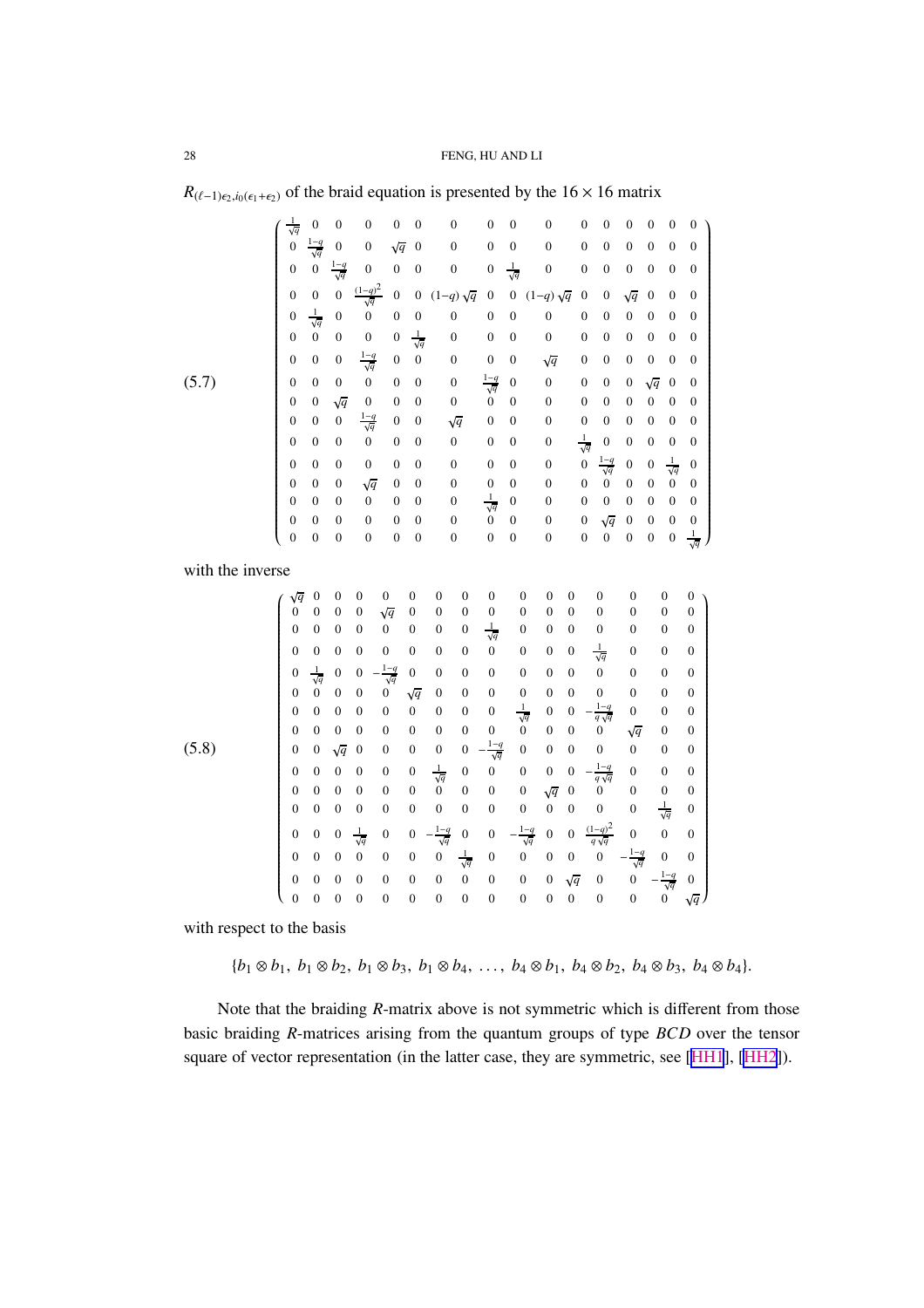<span id="page-28-0"></span>When  $\ell$  is large enough, we have the following irreducible decomposition of tensor square,

$$
\overline{\mathscr{A}}_{(\ell-1)\epsilon_2,i_0(\epsilon_1+\epsilon_2)}^{\otimes 2} \cong \overline{\mathscr{A}}_{(\ell-2)\epsilon_2,\epsilon_1+\epsilon_2} \oplus \overline{\mathscr{A}}_{\epsilon_1+(\ell-1)\epsilon_2,\epsilon_2} \oplus \overline{\mathscr{A}}_{(\ell-1)(\epsilon_1+\epsilon_2),\epsilon_1} \oplus \overline{\mathscr{A}}_{0,0},
$$

where  $\bar{\mathcal{A}}_{0,0}$  is the one-dimensional trivial representation spanned by

(5.9) 
$$
v_{0,0} := q b_1 \otimes b_4 - b_2 \otimes b_3 - b_3 \otimes b_2 + b_4 \otimes b_1.
$$

By Schur's lemma,  $R_{(\ell-1)\epsilon_2,i_0(\epsilon_1+\epsilon_2)}$  acts by multiplying scalars  $q^{-1/2}$ ,  $-q^{1/2}$ ,  $-q^{1/2}$ ,  $q^{3/2}$  on these four simple submodules successively , with the minimal polynomial

(5.10) 
$$
\text{minpoly}(R) = \left(x - q^{-1/2}\right)\left(x + q^{1/2}\right)\left(x - q^{3/2}\right).
$$

Using the spectral decomposition of the braiding matrix together with its inverse, we have

$$
R - R^{-1} = (q^{-1/2} - q^{1/2}) \operatorname{Id}_{\mathscr{A}_{(\ell-2)\epsilon_2, \epsilon_1 + \epsilon_2} \oplus \mathscr{A}_{\epsilon_1 + (\ell-1)\epsilon_2, \epsilon_2} \oplus \mathscr{A}_{(\ell-1)(\epsilon_1 + \epsilon_2), \epsilon_1}} + (q^{3/2} - q^{-3/2}) \operatorname{Id}_{\mathscr{A}_{0,0}}
$$
  
\n(5.11) 
$$
= (q^{-1/2} - q^{1/2}) \left( \operatorname{Id}_{\mathscr{A}_{(\ell-1)\epsilon_2, i_0(\epsilon_1 + \epsilon_2)}} - (\operatorname{[3]}_{q^{1/2}} + 1) \operatorname{Id}_{\mathscr{A}_{0,0}} \right)
$$

$$
= (q^{-1/2} - q^{1/2}) \left( \operatorname{Id}_{\mathscr{A}_{(\ell-1)\epsilon_2, i_0(\epsilon_1 + \epsilon_2)}} - (q^{-1} + 2 + q) \operatorname{Id}_{\mathscr{A}_{0,0}} \right),
$$

where identity maps are interpreted as the corresponding projections of irreducible submodules. Accordingly, by  $(5.7)$  $(5.7)$  $(5.7)$  and  $(5.8)$  $(5.8)$  $(5.8)$  the quasi-projection

$$
(q^{-1} + 2 + q)\mathrm{Id}_{\bar{\mathcal{A}}_{0,0}} = \mathrm{Id}_{\bar{\mathcal{A}}_{(\ell-1)\epsilon_2, i_0(\epsilon_1 + \epsilon_2)}} - (q^{-1/2} - q^{1/2})^{-1}(R - R^{-1})
$$

is presented by

(5.12) 0 0 0 0 0 0 0 0 0 0 0 0 0 0 0 0 0 0 0 0 0 0 0 0 0 0 0 0 0 0 0 0 0 0 0 0 0 0 0 0 0 0 0 0 0 0 0 0 0 0 0 *q* 0 0 −*q* 0 0 −*q* 0 0 1 0 0 0 0 0 0 0 0 0 0 0 0 0 0 0 0 0 0 0 0 0 0 0 0 0 0 0 0 0 0 0 0 0 0 0 0 0 0 −1 0 0 1 0 0 1 0 0 −*q* <sup>−</sup><sup>1</sup> 0 0 0 0 0 0 0 0 0 0 0 0 0 0 0 0 0 0 0 0 0 0 0 0 0 0 0 0 0 0 0 0 0 0 0 0 0 0 −1 0 0 1 0 0 1 0 0 −*q* <sup>−</sup><sup>1</sup> 0 0 0 0 0 0 0 0 0 0 0 0 0 0 0 0 0 0 0 0 0 0 0 0 0 0 0 0 0 0 0 0 0 0 0 0 0 0 1 0 0 −1 0 0 −1 0 0 *q* <sup>−</sup><sup>1</sup> 0 0 0 0 0 0 0 0 0 0 0 0 0 0 0 0 0 0 0 0 0 0 0 0 0 0 0 0 0 0 0 0 0 0 0 0 0 0 0 0 0 0 0 0 0 0 0 0 0 0 0 

with respect to the basis

$$
\{b_1 \otimes b_1, b_1 \otimes b_2, b_1 \otimes b_3, b_1 \otimes b_4, \ldots, b_4 \otimes b_1, b_4 \otimes b_2, b_4 \otimes b_3, b_4 \otimes b_4\}.
$$

The cubic minimal polynomial (5.10) of  $R_{(\ell-1)\epsilon_2,i_0(\epsilon_1+\epsilon_2)}$  reminds us about the famous Birman-Murakami-Wenzl algebra; e.g. see [\[BW\]](#page-32-0), [[We\]](#page-34-0) or [[KS,](#page-33-0) 8.6.4].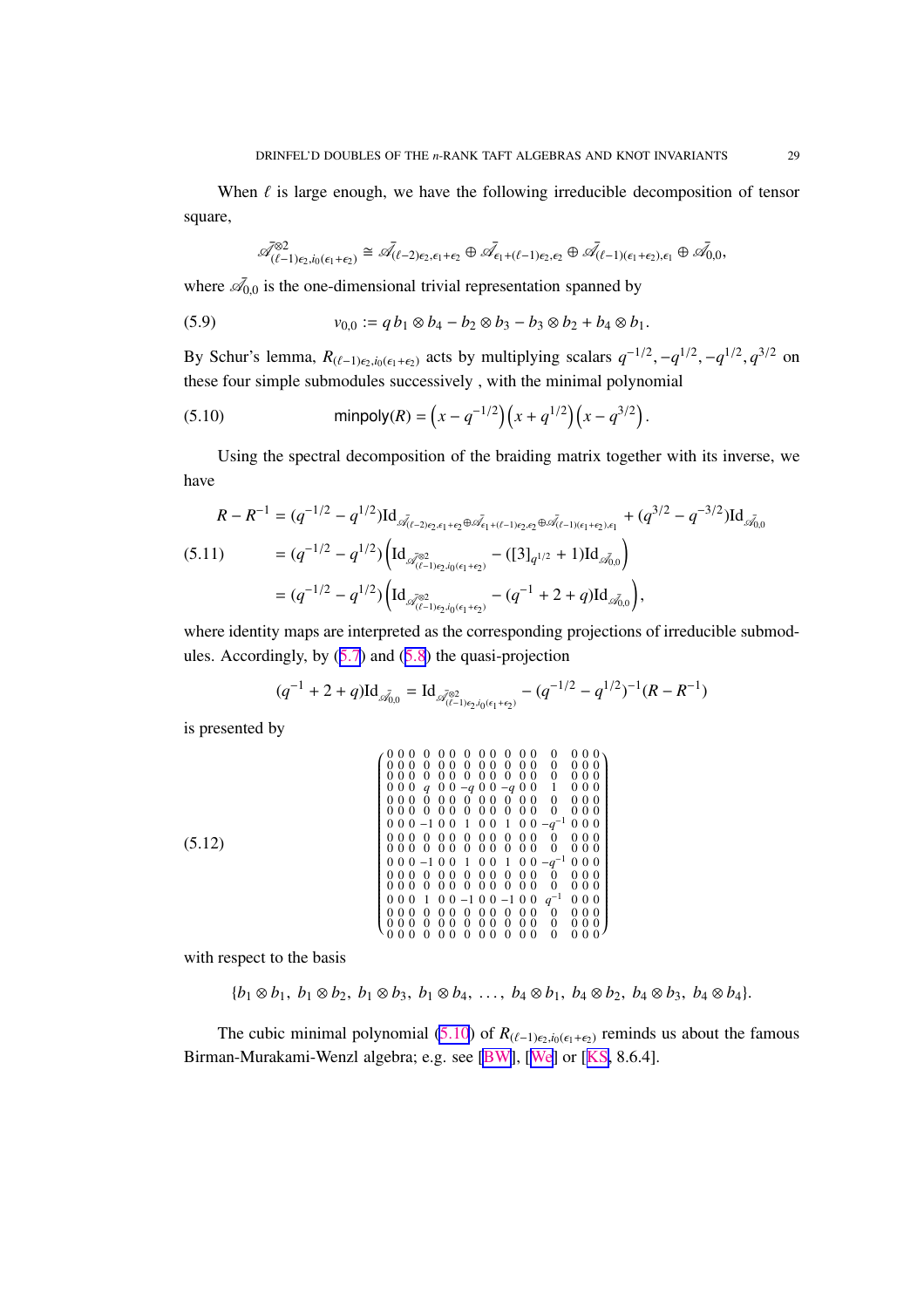<span id="page-29-0"></span>**Definition 5.7.** The Birman-Murakami-Wenzl algebra  $\mathcal{B}_r(s, t)$  is an associative *k*-algebra with 1, whose generating set is  ${T_i | 1 \le i \le r - 1}$ , and satisfies the relations

- (a)  $(T_i s)(T_i + s^{-1})(T_i t^{-1}) = 0, \quad 1 \le i \le r 1,$ (b)  $T_i T_{i+1} T_i = T_{i+1} T_i T_{i+1}, \quad 1 \le i \le r-1,$
- (c)  $T_i T_j = T_j T_i, \quad |i j| > 1,$
- (d)  $E_i T_j^{\pm 1} E_i = t^{\pm 1} E_i, \quad 1 \le i \le r 1, \ j = i \pm 1,$
- (e)  $E_i T_i = T_i E_i = t^{-1} E_i, \quad 1 \le i \le r 1,$

where the quasi-idempotent  $E_i = 1 - \omega^{-1} (T_i - T_i^{-1})$ ,  $1 \le i \le k - 1$ ,  $\omega = s - s^{-1}$ .

In fact, relation (e) is due to relation (a), and it implies that

$$
(5.13) \qquad E_i^2 = E_i \left( 1 - \omega^{-1} \left( T_i - T_i^{-1} \right) \right) = (1 + \omega^{-1} \theta) E_i, \ 1 \le i \le r - 1 \text{ with } \theta = t - t^{-1}.
$$

By relation (d) and  $(5.13)$ , one can also see that

(5.14) 
$$
E_i E_j E_i = E_i \left( 1 - \omega^{-1} \left( T_j - T_j^{-1} \right) \right) E_i = E_i^2 - \omega^{-1} \theta E_i = E_i
$$

for  $1 \le i \le r - 1$ ,  $j = i \pm 1$ . Also, relation (c) implies that

(5.15) 
$$
E_i E_j = E_j E_i, |i - j| > 1.
$$

Therefore,  $\{E_i | 1 \le i \le r - 1\}$  generates a subalgebra isomorphic to the Temperley-Lieb algebra  $\mathscr{T}_r(1 + \omega^{-1}\theta)$ .

Let us consider the endomorphism algebra

$$
\mathscr{E}_r = \text{End}_{D(\bar{\mathscr{A}_q}(2))}\left(\bar{\mathscr{A}}_{(\ell-1)\epsilon_2, i_0(\epsilon_1+\epsilon_2)}^{\otimes r}\right),\,
$$

and the specialization

$$
\mathscr{B}_r(q) := \mathscr{B}_r\left(q^{-1/2}, q^{-3/2}\right).
$$

Take

$$
R_i := \mathrm{Id}_{\overline{\mathcal{A}}_{(\ell-1)\epsilon_2, i_0(\epsilon_1+\epsilon_2)}}^{\otimes (i-1)} \otimes R_{(\ell-1)\epsilon_2, i_0(\epsilon_1+\epsilon_2)} \otimes \mathrm{Id}_{\overline{\mathcal{A}}_{(\ell-1)\epsilon_2, i_0(\epsilon_1+\epsilon_2)}}^{\otimes (r-i-1)}, 1 \le i \le r-1.
$$

Then we obtain that

Theorem 5.8. *There exists an algebra homomorphism*

(5.16) 
$$
\Phi : \mathscr{B}_r(q) \longrightarrow \mathscr{E}_r, \quad T_i \longmapsto R_i, \ 1 \leq i \leq r-1,
$$

*for*  $r \geq 2$ *. Especially,* 

$$
e_i := \Phi(E_i) = Id_{\overline{\mathcal{A}}_{(t-1)\epsilon_2, i_0(\epsilon_1+\epsilon_2)}}^{\otimes r} - \left(q^{-1/2} - q^{1/2}\right)^{-1} \left(R_i - R_i^{-1}\right).
$$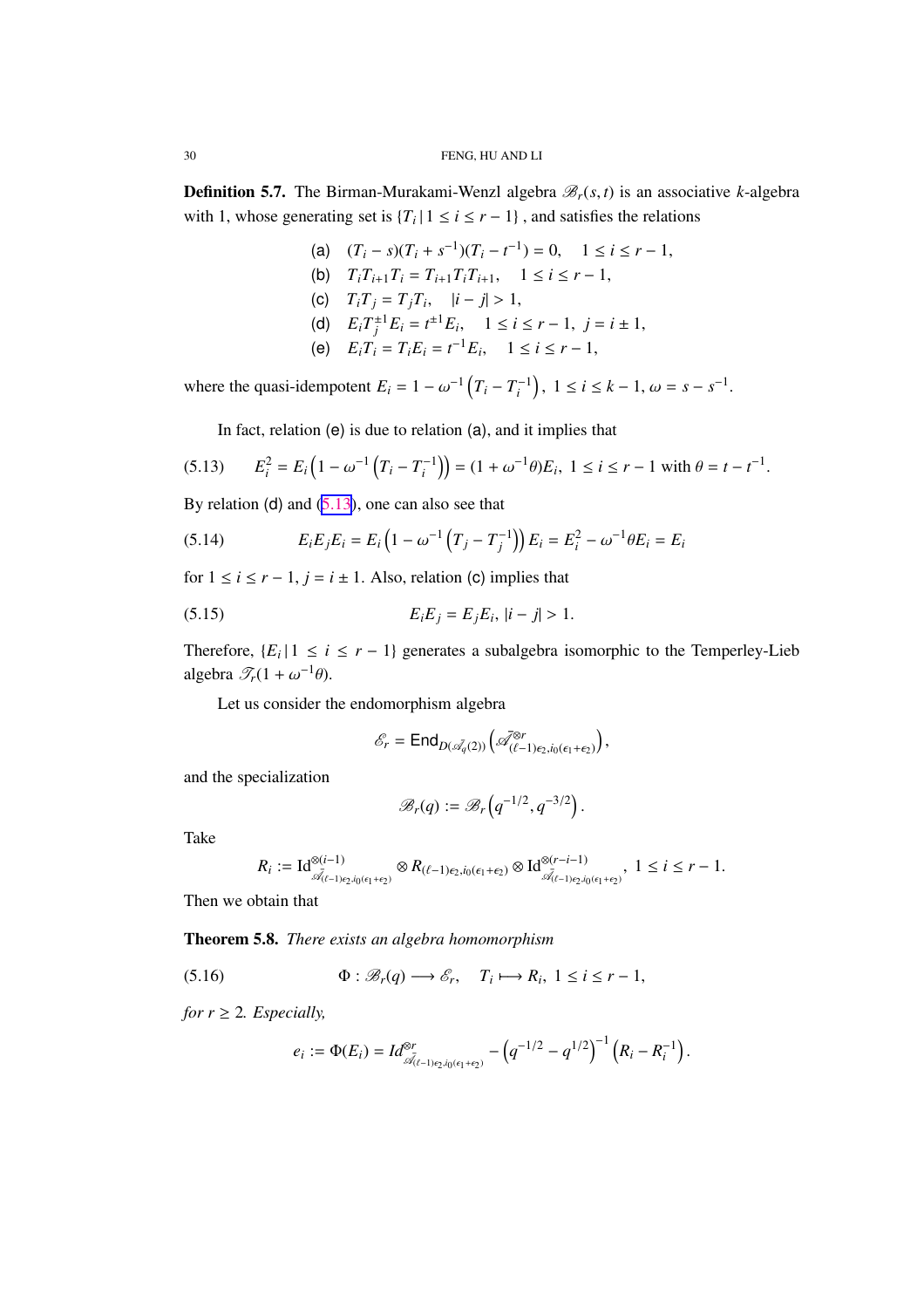<span id="page-30-0"></span>*Proof.* Indeed, as *R* is a braiding *R*-matrix satisfying ([5.10\)](#page-28-0) and [\(5.11](#page-28-0)), we know that Φ can factor through relations (a)–(c) and (e). In particular, the 2-fold tensor  $v_{0,0}$  in [\(5.9\)](#page-28-0) is an eigenvector of *R* with eigenvalue  $q^{3/2}$ . On the other hand, using ([5.7](#page-27-0)), ([5.8](#page-27-0)) and ([5.12](#page-28-0)) we check that

$$
e_1(R_2)^{\pm 1}(v_{0,0}\otimes b_i) = q^{\mp 3/2}(v_{0,0}\otimes b_i),
$$
  

$$
e_2(R_1)^{\pm 1}(b_i\otimes v_{0,0}) = q^{\mp 3/2}(b_i\otimes v_{0,0})
$$

for  $1 \le i \le 4$ . That means  $\Phi$  also factors through relation (d), so it is well-defined.  $\Box$ 

**Proposition 5.9.** The endomorphism algebra  $\mathcal{E}_r$  has a quotient of  $\mathcal{B}_r(q)$  as its proper sub*algebra.*

*Proof.* According to [\[MO,](#page-33-0) Theorem 2.7], for a Hopf algebra *H* with a Hopf 2-cocycle σ,  $_H$ *y* $\mathcal{D}^H$  is equivalent to  $_{H^{\sigma}}$ *y* $\mathcal{D}^{H^{\sigma}}$  as braided monoidal categories. Hence, by The-orem [3.8](#page-12-0)  $D(\bar{\mathcal{A}}_q(2))$ -mod is equivalent to  $D(\bar{\mathcal{A}}_q(1))$ <sup>⊗2</sup>-mod, same as  $u_q(sl_2)^{\otimes 2}$ -mod, and  $\mathcal{\vec{A}}_{(\ell-1)\epsilon_2,i_0(\epsilon_1+\epsilon_2)}$  actually corresponds to the tensor square of fundamental representations,  $V_q(1)^{\otimes 2}$ . As a result, dim  $(\mathscr{E}_r) = \left(\frac{1}{r+1}\right)^{2r}$  $\binom{2r}{r}$ <sup>2</sup>, which is equal to

$$
\dim\left(\text{End}_{u_q(sl_2)^{\otimes 2}}\left(\left(V_q(1)^{\otimes 2}\right)^{\otimes r}\right)\right)=\left(\dim\left(\text{End}_{u_q(sl_2)}\left(V_q(1)^{\otimes r}\right)\right)\right)^2,
$$

namely the dimension of tensor square of the Temperley-Lieb algebra. As dim ( $\mathcal{B}_r(q)$ ) =  $(2r - 1)!! <$  dim  $(\mathscr{E}_r)$ ,  $r \geq 2$ ,  $\Phi$  is not surjective and  $\text{Im}(\Phi) \subsetneq \mathscr{E}_r$ . . В последните последните и производите в село в село в село в село в село в село в село в село в село в село <br>В село в село в село в село в село в село в село в село в село в село в село в село в село в село в село в се<br>

*Remark* 5.10. As we have seen, our endomorphism algebra  $\mathcal{E}_r$  on  $\mathcal{A}_{(\ell-1)e_2,i_0(\epsilon_1+\epsilon_2)}^{g_r}$  is distinct to the BMW algebra arising from the fundamental representation of the BCD type quantum group. But in Theorem [5.12](#page-31-0) we will see that it induces the same skein relation as that of the so-called Dubrovnik invariant.

*Remark* 5.11*.* By computer program executing the algorithm of Kauffmann and Radford, we list evaluations of  $\text{Inv}_{D(\mathcal{A}), \mathcal{A}_{0, \epsilon_2}}$  on the Hopf link and some small knots as follows with normalization  $\overline{\text{Inv}}(O) = 1$ . The reader can compare and refer to [\[Cro](#page-32-0), Appendix A, D] for the information of these small knots and their Jones polynomials.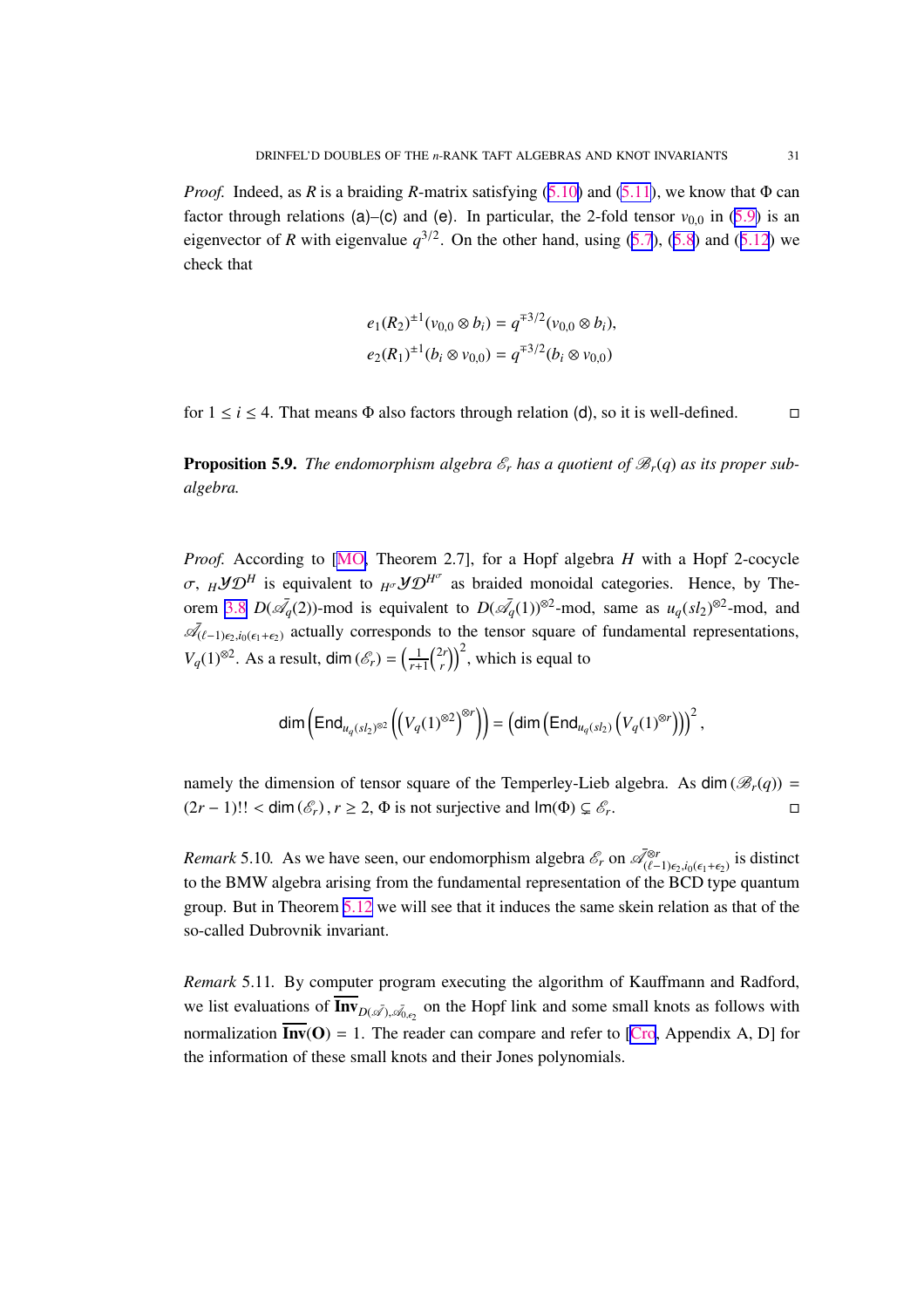<span id="page-31-0"></span><sup>32</sup> FENG, HU AND LI

| $\mathbf K$        | $\textbf{Inv}_{D(\vec{\mathcal{A}}), \vec{\mathcal{A}}_{0,\epsilon_2}}$                                        |
|--------------------|----------------------------------------------------------------------------------------------------------------|
| $2^2_1(L)$         | $q^{-5} + 2q^{-3} + q^{-1}$                                                                                    |
| $2^2_1(R)$         | $q + 2q^3 + q^5$                                                                                               |
| 3 <sub>1</sub> (L) | $q^{-8}$ – 2 $q^{-7}$ + $q^{-6}$ – 2 $q^{-5}$ + 2 $q^{-4}$ + $q^{-2}$                                          |
| $3_1(R)$           | $q^{2} + 2q^{4} - 2q^{5} + q^{6} - 2q^{7} + q^{8}$                                                             |
| $4_1(A)$           | $q^{-4} - 2q^{-3} + 3q^{-2} - 4q^{-1} + 5 - 4q + 3q^{2} - 2q^{3} + q^{4}$                                      |
| 5 <sub>1</sub> (L) | $q^{-14} - 2q^{-13} + 3q^{-12} - 4q^{-11} + 3q^{-10} - 4q^{-9} + 3q^{-8} - 2q^{-7} + 2q^{-6} + q^{-4}$         |
| $5_1(R)$           | $\sqrt{q^4 + 2q^6 - 2q^7 + 3q^8 - 4q^9 + 3q^{10} - 4q^{11} + 3q^{12} - 2q^{13} + q^{14}}$                      |
| 5 <sub>2</sub> (L) | $q^{-12} - 2q^{-11} + 3q^{-10} - 6q^{-9} + 7q^{-8} - 8q^{-7} + 8q^{-6} - 6q^{-5} + 5q^{-4} - 2q^{-3} + q^{-2}$ |
| $5_2(R)$           | $q^{2}-2q^{3}+5q^{4}-6q^{5}+8q^{6}-8q^{7}+7q^{8}-6q^{9}+3q^{10}-2q^{11}+q^{12}$                                |

The observation at the list above leads us to conclude that

Theorem 5.12. *The following relation of ambient isotopy invariants holds,*

(5.17) *InvD*(A¯ <sup>2</sup>(*q*)),A¯ (ℓ−1)ǫ2 ,*i*0 (ǫ1 +ǫ2 ) = *InvD*(A¯ <sup>1</sup>(*q*)),A¯ (*i*0 −1)ǫ1 ,*i*0 ǫ1 2 .

*Proof.* We will give a skein-theoretic argument in generality for the computational result above. In fact, combining relation  $(5.8)$  with Def.  $5.7 \& (5.9)$  $5.7 \& (5.9)$ , we arrive at the skein relation of Dubrovnik type if set the quasi-idempotent  $E_i = (q^{-1}+2+q) \, \text{Id}_{\bar{A}_{0,0}}$  in ([5.11\)](#page-28-0).

Recall the Dubrovnik skein relation gives rise to the *framed Dubrovnik polynomial* Dubrovnik $(L)(a, z)$ , which is a regular isotopy invariant of unoriented links defined by

$$
\times \times = z() (-\times),
$$
  

$$
\times] = a), \times] = a^{-1}),
$$

and the value of disjoint union of *m* unknots is  $\left(\frac{a-a^{-1}}{a}\right)$  $\left(\frac{a^{-1}}{z} + 1\right)^{m-1}$ . More explicitly, the regular invariant  $\text{Inv}_{D(\overrightarrow{A_2}(q)), \overrightarrow{A_{(\ell-1)\epsilon_2, i_0(\epsilon_1+\epsilon_2)}}}$  is a specialization of  $\text{Downik}(L)(a, z)$  as follow,

$$
\mathbf{Inv}_{D(\vec{\mathscr{A}}_2(q)),\vec{\mathscr{A}}_{(\ell-1)\epsilon_2,i_0(\epsilon_1+\epsilon_2)}}(L) = \text{Dubrovnik}(L)(q^{-3/2}, q^{-1/2} - q^{1/2}).
$$

By writhe-normalization in Prop. [4.3](#page-18-0),  $\text{Inv}_{D(\mathscr{A}_2(q)), \mathscr{A}_{(\ell-1)\epsilon_2, i_0(\epsilon_1+\epsilon_2)}}$  is a specialization of the *unframed Dubrovnik polynomial*, an ambient isotopy invariant of oriented links, denoted Dubrovnik $(L)(a, z)$ . That is,

$$
Subrovnik(L)(a, z) = a^{-Wr(L)}Du\widetilde{brovnik}(L)(a, z),
$$

and in our case,

$$
\overline{\mathbf{Inv}}_{D(\vec{\mathscr{A}}_2(q)),\vec{\mathscr{A}}_{(\ell-1)\epsilon_2,i_0(\epsilon_1+\epsilon_2)}}(L) = (q^{3/2})^{\mathsf{Wr}(L)} \mathbf{Inv}_{D(\vec{\mathscr{A}}_2(q)),\vec{\mathscr{A}}_{(\ell-1)\epsilon_2,i_0(\epsilon_1+\epsilon_2)}}(L) \\ = \text{Dubrovnik}(L)(q^{-3/2}, q^{-1/2} - q^{1/2}).
$$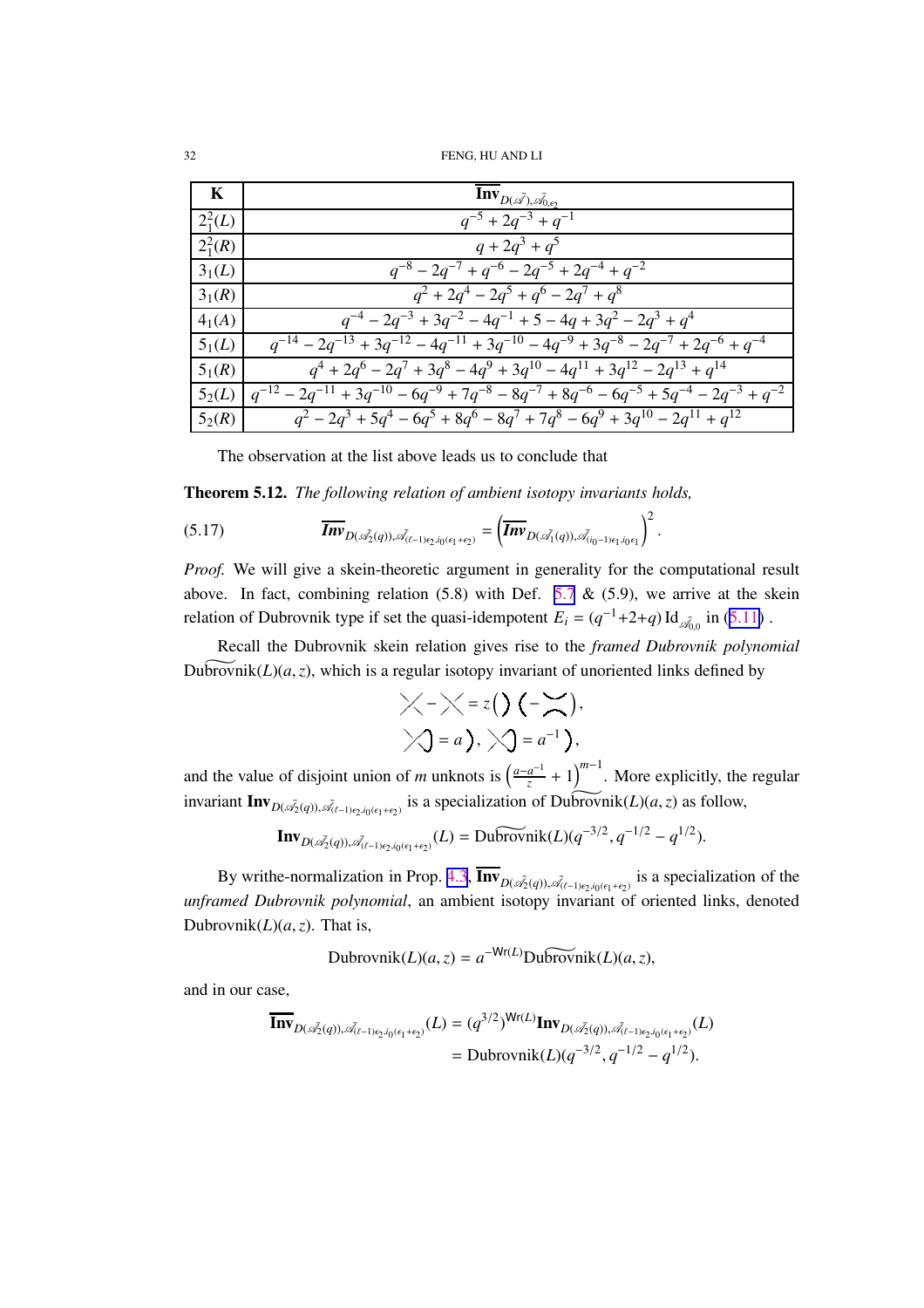<span id="page-32-0"></span>On the other hand, we have seen that  $\text{Inv}_{D(\mathscr{A}_1(q)), \mathscr{A}_{(i_0-1)\epsilon_1, i_0\epsilon_1}}$  recovers the Jones polynomial  $V_L$  in Example [5.4](#page-23-0). Consequently, relation  $(5.17)$  $(5.17)$  is due to the following result [[Lic](#page-33-0), Prop. 16.6],

$$
(V_L(t))^2 = \text{Dubrovnik}(L) \left( t^{-3/2}, t^{-1/2} - t^{1/2} \right)
$$
  
=  $(-1)^{\sharp L-1} \text{Kaufman}(L) \left( \sqrt{-1} t^{-3/2}, \sqrt{-1} \left( t^{1/2} - t^{-1/2} \right) \right),$ 

where Kauffman(*L*)(*a*,*z*) =  $a^{-Wr(L)}$ Kauffman(*L*)(*a*,*z*), and Kauffman(*L*)(*a*,*z*) is the *framed Kau*ff*man polynomial*, defined by

$$
\times + \times = z() (+ \times).
$$
  

$$
\times -a), \times -a^{-1}),
$$

and the value of disjoint union of *m* unknots is  $\left(\frac{a+a^{-1}}{z}\right)$  $\frac{a^{-1}}{z} - 1$ <sup>m-1</sup>

Accordingly, when take the unique  $2^n$  dimensional self-dual irreducible representation  $(\bar{\mathcal{A}}_{\alpha_0,\beta_0},\pi)$  of  $D(\bar{\mathcal{A}}_q(n))$  with  $\kappa(\alpha_0,\beta_0)=\epsilon_1+\cdots+\epsilon_n$ , one can obtain the following results:

.

**Corollary 5.13.** (a) The braiding R-matrix  $R_{\alpha_0,\beta_0}$  has the minimal polynomial

(5.18) 
$$
\text{minpoly}(R_{\alpha_0,\beta_0}) = \prod_{j=0}^n \left( x - (-1)^j q^{\frac{-n+4j}{4}} \right)
$$

*On the other hand, the ribbon element v acts by multiplying*  $q^{3n/4}$ *.* 

(b) The knot invariant of  $D(\bar{\mathscr{A}}_n(q))$  just has the composite relation

$$
\overline{\textit{Inv}}_{D(\bar{\mathscr{A}_n}(q)),\bar{\mathscr{A}}_{\alpha_0\beta_0}}=\left(\overline{\textit{Inv}}_{D(\bar{\mathscr{A}_1}(q)),\bar{\mathscr{A}}_{(i_0-1)\epsilon_1,i_0\epsilon_1}}\right)^n.
$$

#### **REFERENCES**

- [BW] J. Birman and H. Wenzl, *Braids, link polynomials and a new algebra*, Trans. AMS 313 (1989), 249–273. [29](#page-28-0)
- [CL] Q. Chen and K. Liu, *New structure for orthogonal quantum group invariants*, Proc. Amer. Math. Soc. 143 (8) (2015), 3645–3657. [1](#page-0-0)
- [CR] Q. Chen and N. Reshetikhin, *Recursion formulas for HOMFLY and Kau*ff*man invariants*, J. Knot Theory Ramifications 23 (5) (2014), 1450024, 23 pp. [1](#page-0-0)
- [CY] Q. Chen and T. Yang, *Volume conjectures for the Reshetikhin-Turaev and the Turaev-Viro invariants*, Quantum Topol. 9 (3) (2018), 419–460. [1](#page-0-0)
- [Cro] P. R. Cromwell, *Knots and Links*, Cambridge University Press, 2004. [18,](#page-17-0) [31](#page-30-0)
- [Dri] V. G. Drinfeld, *Quantum groups*, Proceedings of ICM, vol. 1, 2 (Berkeley, Calif., 1986), 798–820, AMS, Providence, RI, 1987. [2](#page-1-0)
- [HH1] H. Hu and N. Hu, *Double-bosonization and Majid's conjecture, (I): Rank-inductions of ABCD*, J. Math. Phys. 56 (11) (2015), 16 pp. [28](#page-27-0)

. В последните последните село в последните село в село в село в село в село в село в село в село в село в сел<br>В село в село в село в село в село в село в село в село в село в село в село в село в село в село в село в се<br>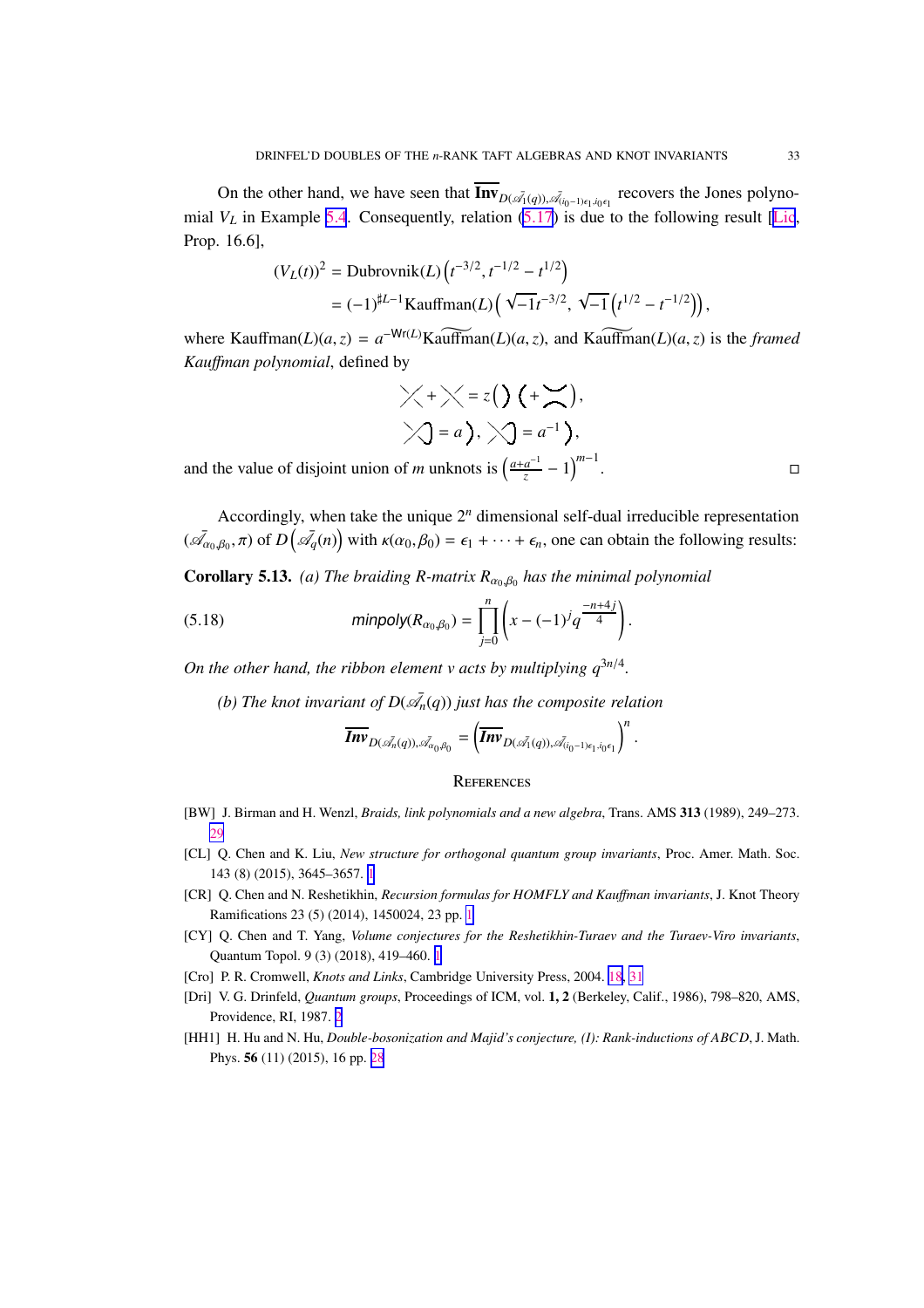- [HH2] —, *Double-bosonization and Majid's conjecture, (IV): Type-crossings from A to BCD*, Sci. China Math. 59 (6) (2016), 1061—1080. [28](#page-27-0)
- [Hu1] N. Hu, *Quantum divided power algebra, q-derivatives, and some new quantum groups*, J. Algebra, 232 (2000), 507–540. [3](#page-2-0)
- [Hu2] —, *Quantum group structure associated to the quantum affine space*, (Prépublication de IRMA, Strasbourg, Preprint 2001, No. 26). Algebra Colloq., 11 (4) (2004), 483–492. [2,](#page-1-0) [4,](#page-3-0) [6](#page-5-0)
- [Ka] C. Kassel, *Quantum Groups*, Springer-Verlag, Graduate Texts in Mathematics, 155, 1995. [1,](#page-0-0) [4](#page-3-0)
- [Kau1] L. H. Kauffman, *An invariant of regular isotopy*, Trans. Amer. Math. Soc., 318 (2) (1990), 317–371. [15](#page-14-0)
- [Kau2] —, *Knots and Physics*, World Scientific, Series of Knots and Everything, 1, 1991. [15](#page-14-0)
- [KR1] L. H. Kauffman and D. E. Radford, *Oriented quantum algebras and invariants of knots and links*, J. Algebra, 246 (2001), 253–291. [2,](#page-1-0) [14](#page-13-0), [15,](#page-14-0) [16](#page-15-0)
- [KR2] —, *A necessary and su*ffi*cient condition for a finite-dimensional Drinfel'd double to be a ribbon Hopf algebra*, J. Algebra, 159 (1993), 98–114. [10](#page-9-0), [11](#page-10-0), [12](#page-11-0)
- [Kh] M. Khovanov, *A categorification of the Jones polynomial*, Duke Math. J., 101 (3) (2000), 359–426. [1](#page-0-0)
- [KS] A. Klimyk and K. Schmüdgen, *Quantum groups and their representations*, Texts and Monographs in Physics. Springer-Verlag, Berlin, 1997. [29](#page-28-0)
- [LQR] A. Lauda, H. Queffelec, D. Rose, *Khovanov homology is a skew Howe 2-representation of categorified quantum* sl*m*, Algebr. Geom. Topol. 15 (5) (2015), 2517–2608. [1](#page-0-0)
- [LH] Y. Li and N. Hu, The Green rings of the 2-rank Taft algebra and its two relatives twisted. J. Algebra, 410 (2014), 1–35. [12](#page-11-0)
- [Lic] W. B. R. Lickorish, *An Introduction to Knot Theory*, Springer-Verlag, Graduate Texts in Mathematics, 175, 1997. [33](#page-32-0)
- [LP] K. Liu and P. Peng, *Proof of the Labastida-Marino-Ooguri-Vafa conjecture*, J. Diff. Geom. 85 (3) (2010), 479–525. [1](#page-0-0)
- [Ma] Yu. I. Manin, *Quantum Groups and Non-commutative Geometry*, Universitë de Montrëal, 1988. [3](#page-2-0)
- [Mon] S. Montgomery, *Hopf Algebras and Their Actions on Rings*, Amer. Math. Soc., Regional Conf. Ser. in Math., 82, 1993. [4](#page-3-0), [5](#page-4-0), [12,](#page-11-0) [26](#page-25-0)
- [MO] S. Majid and R. Oeckl, *Twisting of quantum di*ff*erentials and the Planck scale Hopf algebra*, Comm. Math. Phys. 205 (1999), 617–655. [31](#page-30-0)
- [Mo] P. Morandi, *Field and Galois Theory*, Springer-Verlag, Graduate Texts in Mathematics, 167, 1996. [8](#page-7-0)
- [MPS] S. Morrison, E. Peters and N. Snyder, *Knot polynomial identities and quantum group coincidences, from the*  $D_{2n}$  *planar algebra*, Quantum Topol. 2 (2) ([20](#page-19-0)11), 101–156. 20
- [Oht] T. Ohtsuki, *Quantum Invariants, A Study of Knots,* 3*-Manifolds, and Their Sets*, World Scientific, Series of Knots and Everything, 29, 2002. [1](#page-0-0), [18,](#page-17-0) [25](#page-24-0)
- [Rad1] D. E. Radford, *On oriented quantum algebras derived from representations of the quantum double of a finite-dimensional Hopf algebra*, J. Algebra, 270 (2003), 670–695. [14,](#page-13-0) [18](#page-17-0), [20,](#page-19-0) [21](#page-20-0)
- [Rad2] —, *Minimal quasitriangular Hopf algebras*, J. Algebra, 157 (1993), 285–315. [27](#page-26-0)
- [Rad3] —, *On quantum algebras and coalgebras, oriented quantum algebras and coalgebras, invariants of 1-1 tangles, knots and links*, New Directions in Hopf Algebras, MSRI Publications, 43, 2002. [14](#page-13-0), [20](#page-19-0)
- [RW] D. E. Radford and S. Westreich, *Trace-like function on the Drinfel'd double of Taft algebras*, J. Algebra, 301 (2006), 1–34. [14,](#page-13-0) [17](#page-16-0), [19](#page-18-0)
- [RT1] N. Reshetinkhin and V. G. Turaev, *Ribbon graphs and their invariants derived from quantum groups*, Comm. Math. Phys., 127 (1990), 1–26. [1,](#page-0-0) [18](#page-17-0), [20](#page-19-0)

<span id="page-33-0"></span>